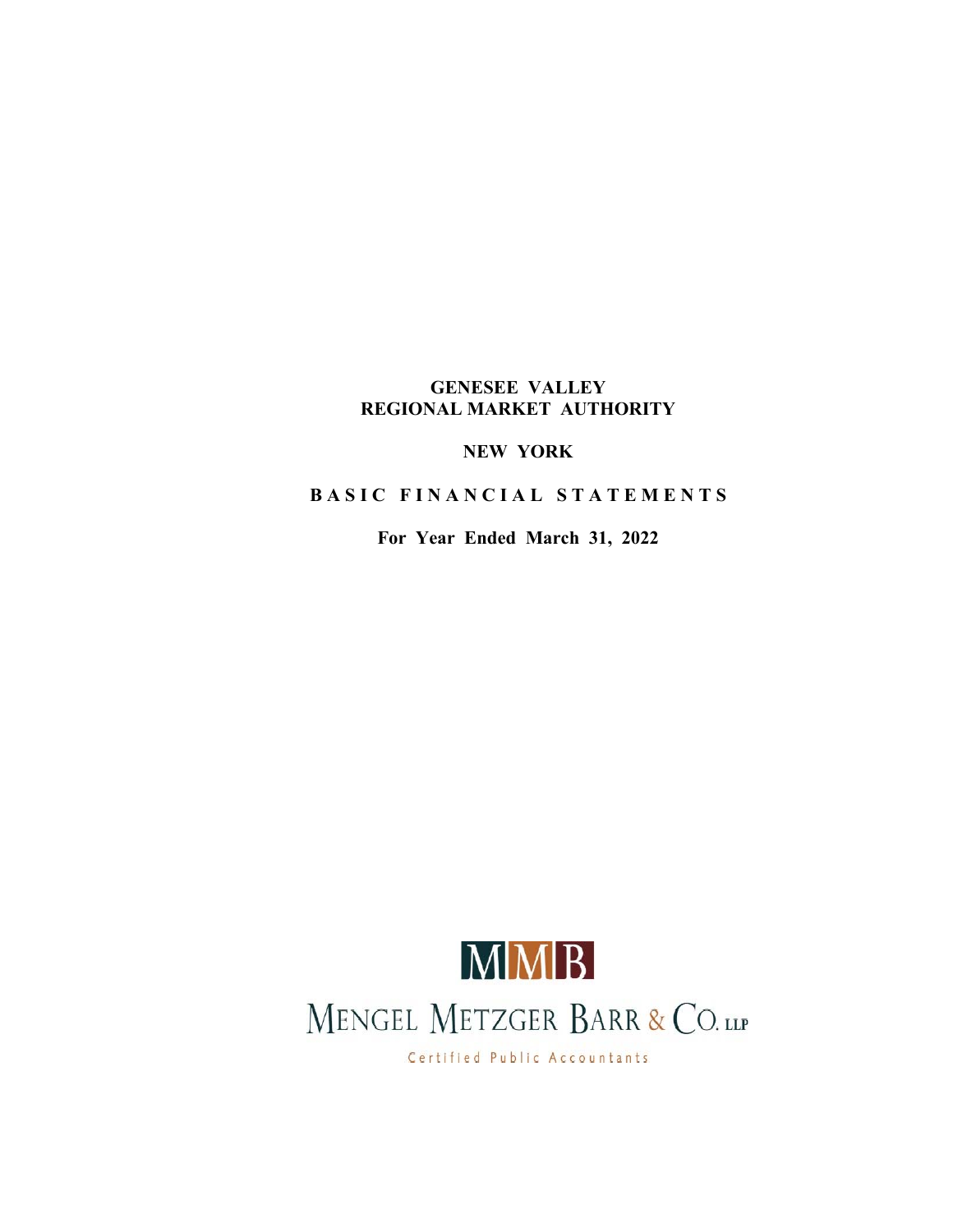# **T A B L E O F C O N T E N T S**

|                                           |                                                                                                                                                                              | <b>PAGE</b> |
|-------------------------------------------|------------------------------------------------------------------------------------------------------------------------------------------------------------------------------|-------------|
| Independent Auditors' Report              |                                                                                                                                                                              | $1 - 3$     |
| Management's Discussion Analysis          |                                                                                                                                                                              | $4 - 6$     |
| <b>Basic Financial Statements:</b>        |                                                                                                                                                                              |             |
| Statement #1                              | - Statement of Net Position                                                                                                                                                  | 7           |
| Statement #2                              | - Statement of Revenues, Expenses, and Changes in Net Position                                                                                                               | 8           |
| Statement $#3$                            | - Statement of Cash Flows                                                                                                                                                    | 9           |
| Statement #4                              | - Statement of Fiduciary Net Position-Other Postemployment Benefits                                                                                                          | 10          |
| Statement #5                              | - Statement of Changes in Fiduciary Net Position-Other Postemployment Benefits                                                                                               | 11          |
| Notes to Financial Statements             |                                                                                                                                                                              | $12 - 28$   |
| Required Supplemental Information:        |                                                                                                                                                                              |             |
| Required<br>Supplemental<br>Schedule #1   | - Schedule of Changes in Authority's Total OPEB Liability and Related Ratio                                                                                                  | 29          |
| Required<br>Supplemental<br>Schedule $#2$ | - Schedule of the Authority's Proportionate Share of the Net Pension Liability                                                                                               | 30          |
| Required<br>Supplemental<br>Schedule $#3$ | - Schedule of Authority Contributions                                                                                                                                        | 31          |
| Supplemental Information:                 |                                                                                                                                                                              |             |
| Supplemental<br>Schedule $#1$             | - Schedule of Revenues and Expenses - Budget and Actual                                                                                                                      | 32          |
| Supplemental<br>Schedule #2               | - Schedule of Operating Expenses and Non-Operating Expenses                                                                                                                  | 33          |
| Supplemental<br>Schedule #3               | - Schedule of Land Rent                                                                                                                                                      | 34          |
| Supplemental<br>Schedule #4               | - Schedule of Rental Income                                                                                                                                                  | 35          |
|                                           | Report on Internal Control Over Financial Reporting and on Compliance and Other Matters<br>Based on an Audit of Financial Statements Performed in Accordance with Government |             |

Auditing Standards 36 - 37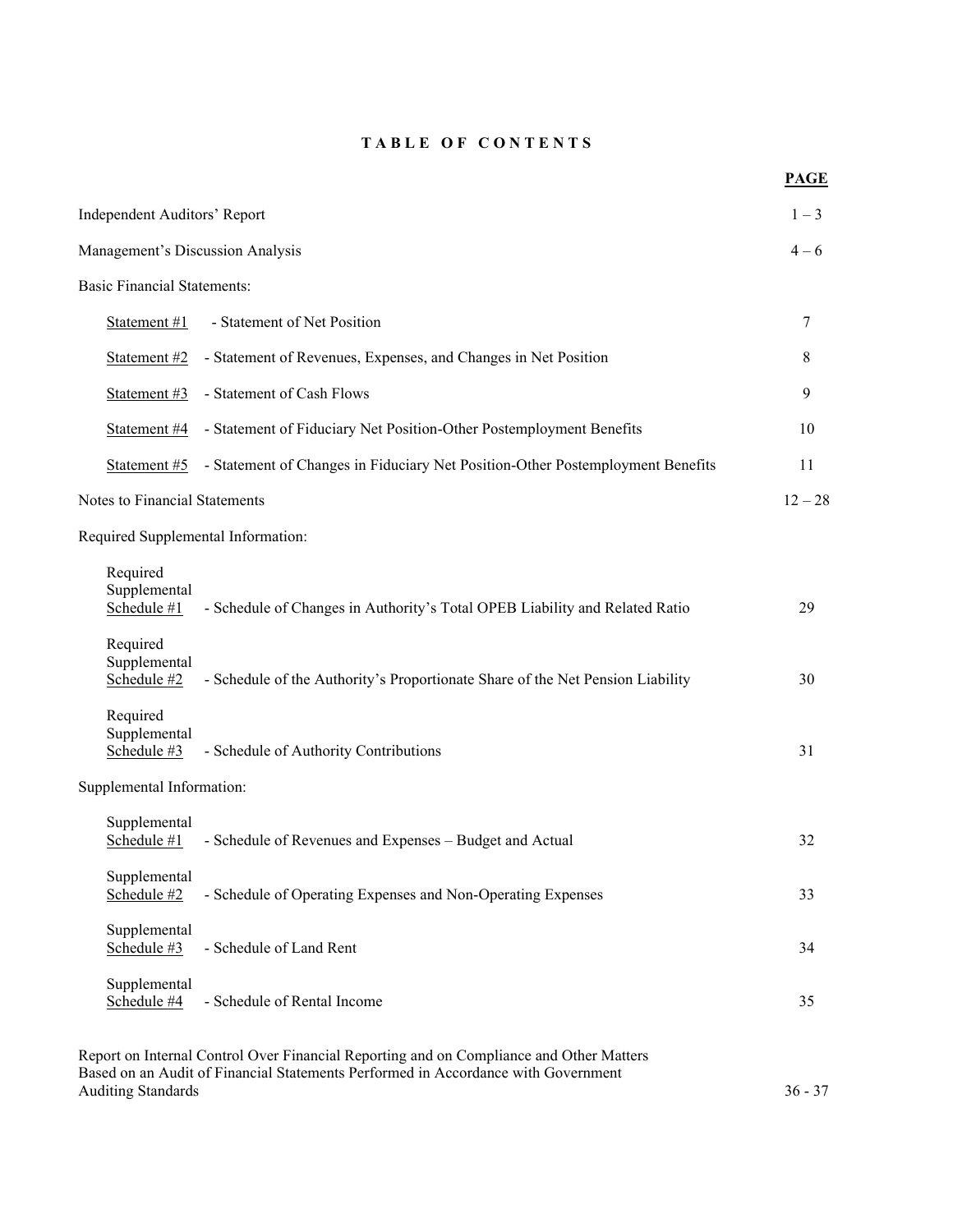

# **INDEPENDENT AUDITORS' REPORT**

To the Board of Directors Genesee Valley Regional Market Authority, New York

#### **Report on the Audit of the Financial Statements**

#### *Opinions*

We have audited the financial statements of the governmental activities, the business-type activities and the aggregate remaining fund information of Genesee Valley Regional Market Authority, New York (the Authority), as of and for the year ended March 31, 2022, and the related notes to the financial statements, which collectively comprise the Authority's basic financial statements as listed in the table of contents.

In our opinion, the accompanying financial statements present fairly, in all material respects, the respective financial position of the governmental activities, the business-type activities, and the aggregate remaining fund information of the Authority, as of March 31, 2022, and the respective changes in financial position and, where applicable, cash flows thereof for the year then ended in accordance with accounting principles generally accepted in the United States of America.

#### *Basis for Opinion*

We conducted our audit in accordance with auditing standards generally accepted in the United States of America (GAAS) and the standards applicable to financial audits contained in *Government Auditing Standards*, issued by the Comptroller General of the United States. Our responsibilities under those standards are further described in the Auditor's Responsibilities for the Audit of the Financial Statements section of our reports. We are required to be independent of the Authority and to meet our other ethical responsibilities, in accordance with the relevant ethical requirements relating to our audit. We believe that the audit evidence we have obtained is sufficient and appropriate to provide a basis for our audit opinion.

#### *Responsibilities of Management for the Financial Statements*

Genesee Valley Regional Market Authority, New York's management is responsible for the preparation and fair presentation of the financial statements in accordance with accounting principles generally accepted in the United States of America, and for the design, implementation, and maintenance of internal control relevant to the preparation and fair presentation of financial statements that are free from material misstatement, whether due to fraud or error.

100 Chestnut Street | Suite 1200 | Rochester, NY 14604 | P 585.423.1860 | F 585.423.5966 | mengelmetzgerbarr.com Additional Offices: Elmira, NY . Canandaigua, NY . Hornell, NY . An Independent Member of the BDO Seidman Alliance

1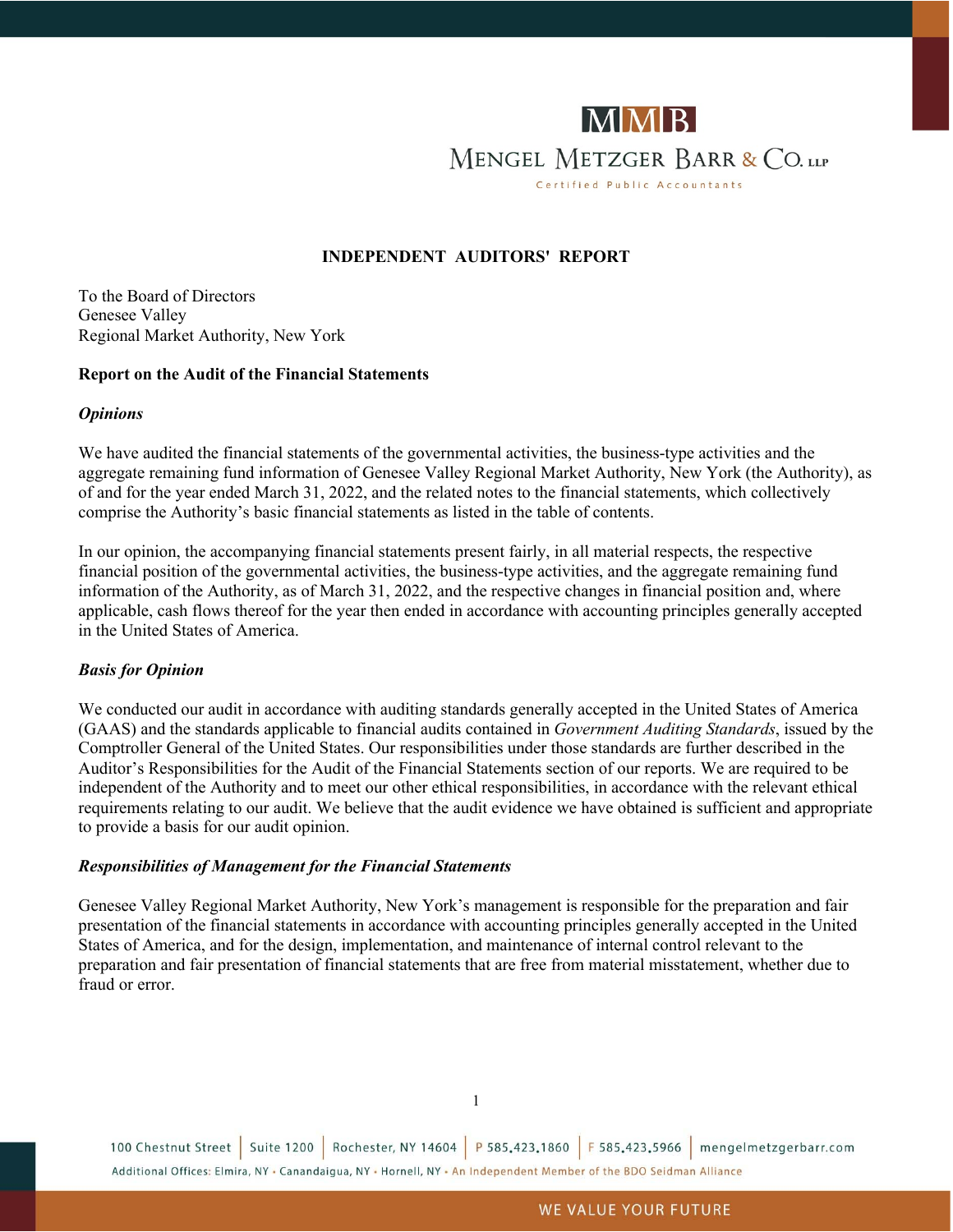In preparing the financial statements, management is required to evaluate whether there are conditions or events, considered in the aggregate, that raise substantial doubt about the Authority's ability to continue as a going concern for one year after the date that the financial statements are issued.

# *Auditor's Responsibilities for the Audit of the Financial Statements*

Our objectives are to obtain reasonable assurance about whether the financial statements as a whole are free from material misstatement, whether due to fraud or error, and to issue an auditor's report that includes our opinions. Reasonable assurance is a high level of assurance but is not absolute assurance and therefore is not a guarantee that an audit conducted in accordance with GAAS will always detect a material misstatement when it exists. The risk of not detecting a material misstatement resulting from fraud is higher than for one resulting from error, as fraud may involve collusion, forgery, intentional omissions, misrepresentations, or the override of internal control. Misstatements are considered material if there is a substantial likelihood that, individually or in the aggregate, they would influence the judgment made by a reasonable user based on the financial statements.

In performing an audit in accordance with GAAS, we:

- Exercise professional judgment and maintain professional skepticism throughout the audit.
- Identify and assess the risks of material misstatement of the financial statements, whether due to fraud or error, and design and perform audit procedures responsive to those risks. Such procedures include examining, on a test basis, evidence regarding the amounts and disclosures in the financial statements.
- Obtain an understanding of internal control relevant to the audit in order to design audit procedures that are appropriate in the circumstances, but not for the purpose of expressing an opinion on the effectiveness of the Authority's internal control. Accordingly, no such opinion is expressed.
- Evaluate the appropriateness of accounting policies used and the reasonableness of significant accounting estimates made by management, as well as evaluate the overall presentation of the financial statements.
- Conclude whether, in our judgment, there are conditions or events, considered in the aggregate, that raise substantial doubt about the Authority's ability to continue as a going concern for a reasonable period of time.

We are required to communicate with those charged with governance regarding, among other matters, the planned scope and timing of the audit, significant audit findings, and certain internal control–related matters that we identified during the audit.

#### *Summarized Comparative Totals*

We have previously audited the Authority's 2021 financial statements, and we expressed an unmodified audit opinion on those audited financial statements in our report dated June 21, 2021. In our opinion, the summarized comparative information presented herein as of and for the year ended March 31, 2021 is consistent, in all material respects, with the audited financial statements from which it has been derived.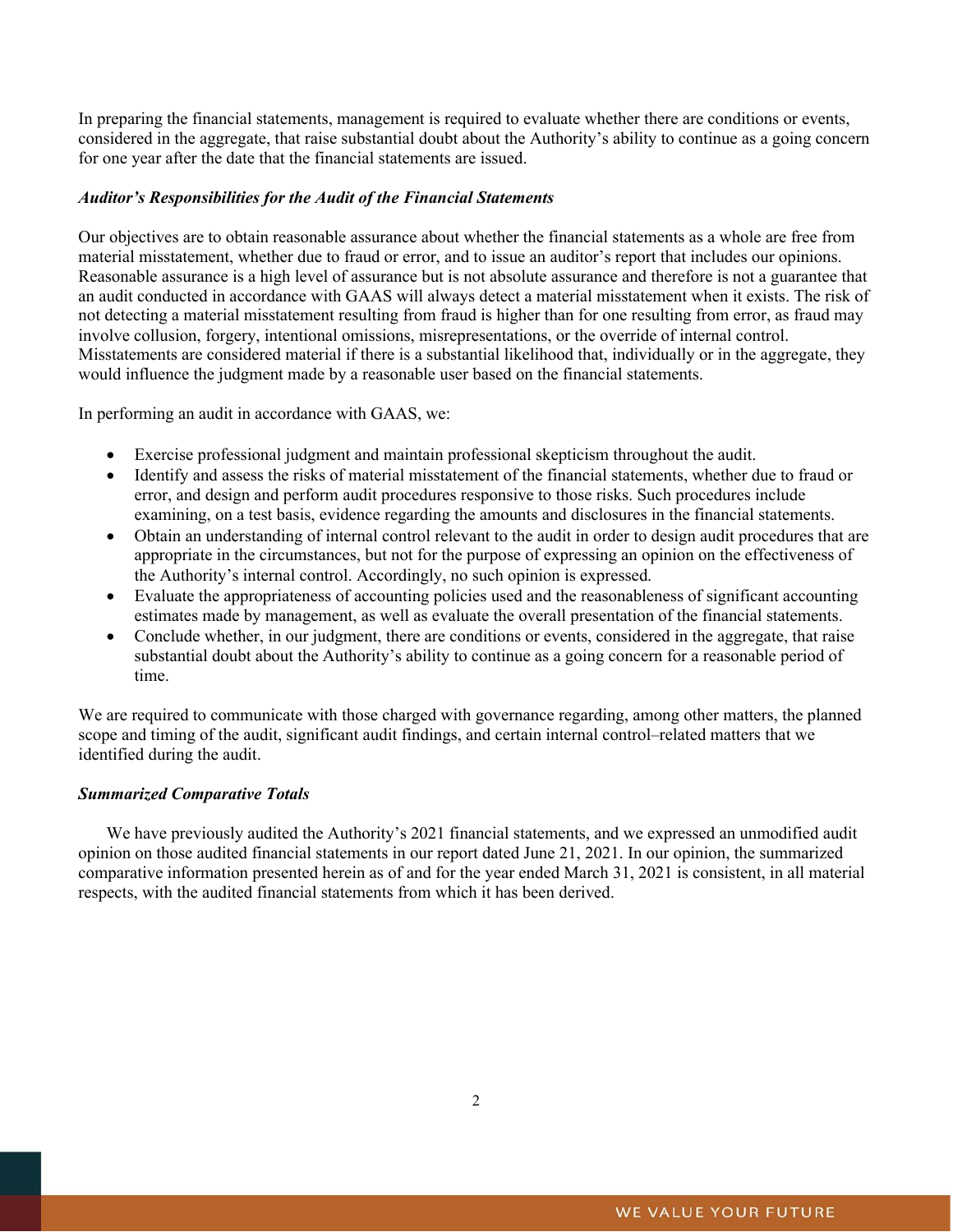### *Required Supplementary Information*

Accounting principles generally accepted in the United States of America require that the management's discussion and analysis, schedule of changes in Authority's total OPEB liability and related ratio, schedule of Authority's proportionate share of the net pension liability, and schedule of the Authority contributions on pages 4–6 and 29-31 be presented to supplement the basic financial statements. Such information is the responsibility of management and, although not a part of the basic financial statements, is required by the Governmental Accounting Standards Board who considers it to be an essential part of financial reporting for placing the basic financial statements in an appropriate operational, economic, or historical context. We have applied certain limited procedures to the required supplementary information in accordance with auditing standards generally accepted in the United States of America, which consisted of inquiries of management about the methods of preparing the information and comparing the information for consistency with management's responses to our inquiries, the basic financial statements, and other knowledge we obtained during our audit of the basic financial statements. We do not express an opinion or provide any assurance on the information because the limited procedures do not provide us with sufficient evidence to express an opinion or provide any assurance.

#### *Supplementary Information*

Our audit was conducted for the purpose of forming opinions on the financial statements that collectively comprise the Authority's basic financial statements. The accompanying supplemental information as listed in the table of are presented for purposes of additional analysis and are not a required part of the basic financial statements.

The accompanying supplementary information as listed in the table of contents is the responsibility of management and was derived from and relates directly to the underlying accounting and other records used to prepare the basic financial statements. Such information has been subjected to the auditing procedures applied in the audit of the basic financial statements and certain additional procedures, including comparing and reconciling such information directly to the underlying accounting and other records used to prepare the basic financial statements or to the basic financial statements themselves, and other additional procedures in accordance with auditing standards generally accepted in the United States of America. In our opinion, the supplementary information as listed in the table of contents is fairly stated, in all material respects, in relation to the basic financial statements as a whole.

#### *Other Reporting Required by Government Auditing Standards*

In accordance with *Government Auditing Standards*, we have also issued our report dated June 14, 2022 on our consideration of the Genesee Valley Regional Market Authority, New York's internal control over financial reporting and on our tests of its compliance with certain provisions of laws, regulations, contracts, and grant agreements and other matters. The purpose of that report is solely to describe the scope of our testing of internal control over financial reporting and compliance and the results of that testing, and not to provide an opinion on the effectiveness of internal control over financial reporting or on compliance. That report is an integral part of an audit performed in accordance with *Government Auditing Standards* in considering the Authority's internal control over financial reporting and compliance.

Mongel, Metzger, Barr) & Co. LLP

Rochester, New York June 14, 2022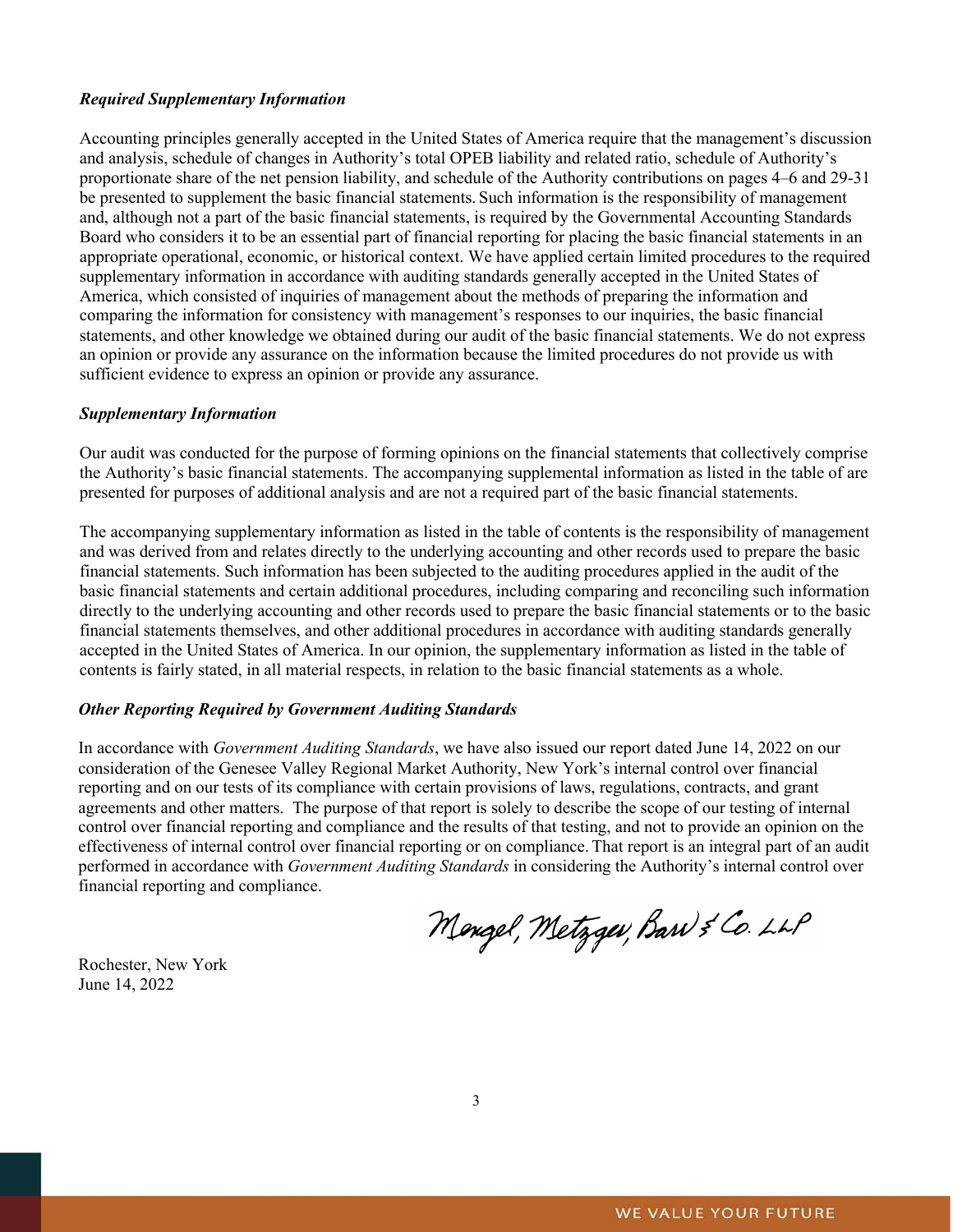#### **Genesee Valley Regional Market Authority, New York**

### **Management's Discussion and Analysis (MD&A)**

### **March 31, 2022**

# **INTRODUCTION**

Our discussion and analysis of the Genesee Valley Regional Market Authority ("Authority"), New York's financial performance provides an overview of the Authority's financial activities for the year ended March 31, 2022. It should be read in conjunction with the basic financial statements to enhance understanding of the Authority's financial performance, which immediately follows this section.

## **FINANCIAL HIGHLIGHTS**

- The Authority's net position was \$21,722,141 at the end of 2022 an increase of \$763,678 from the prior year.
- The Authority's total operating revenues were \$3,902,771 in 2022.
- The Authority's total operating expenses were \$2,134,498 in 2022.
- The Authority's operating income (loss) was \$1,768,273 in 2022.
- The Authority's net investment in capital assets were \$20,012,414 at the end of 2022.

### **OVERVIEW OF FINANCIAL STATEMENTS**

The Authority's basic financial statements are entity-wide reporting on a proprietary fund that consists of basic operations and a fiduciary fund. Thus, the statement of net position and the statement of revenues, expenses and changes in net position report information about the Authority as a whole and about its activities. These statements include all assets and liabilities using the accrual basis of accounting, which is similar to the accounting used by most private sector companies. All of the current year's revenue and expenses are taken into account regardless of when cash is received or paid.

The Authority's net position, the difference between assets and liabilities, are one way to measure the Authority's financial position or health. However, consideration should also be given to other factors, such as non-restricted current assets, and changes in the Authority's fee income and expenses to assess the overall health of the Authority.

# **NOTES TO FINANCIAL STATEMENTS**

The financial statements also include notes that explain the information in the financial statements. They are essential to a full understanding of the data provided in the financial statements.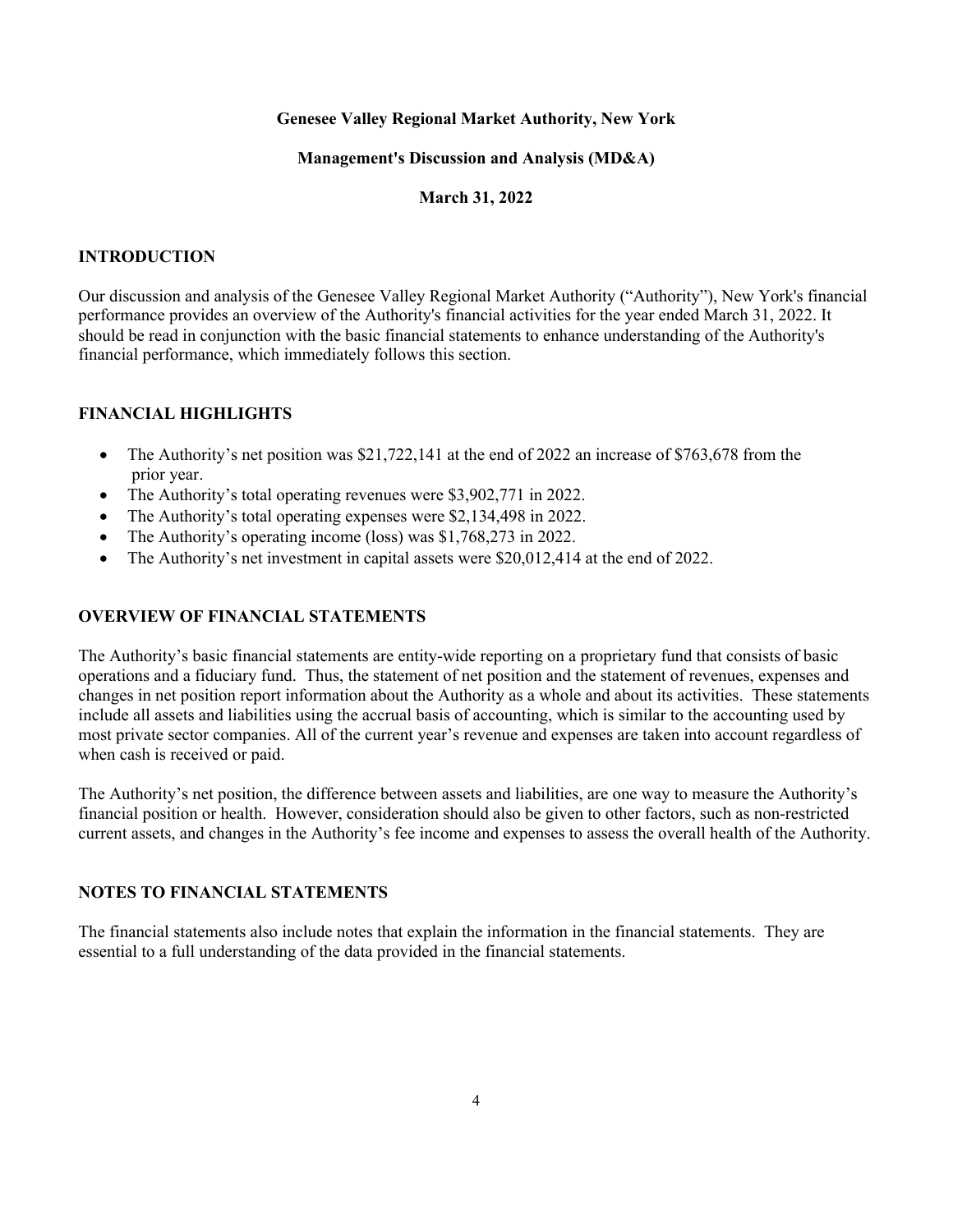# **SUMMARY AND ANALYSIS OF OPERATIONS AND CHANGES IN NET POSITION**

#### **Operations**

|                                   | <b>Operating Fund</b> |               |    |             |      |             |  |
|-----------------------------------|-----------------------|---------------|----|-------------|------|-------------|--|
|                                   | 2022<br>2021          |               |    |             | 2020 |             |  |
| <b>Operating Revenues</b>         | S                     | 3,902,771     |    | 3,738,478   |      | 3,646,632   |  |
| <b>Operating Expenses</b>         |                       | (2, 134, 498) |    | (2,165,541) |      | (1,919,899) |  |
| <b>Operating Income (Loss)</b>    | S                     | 1,768,273     | \$ | 1,572,937   |      | 1,726,733   |  |
| Non-Operating Revenues (Expenses) |                       | (1,004,595)   |    | (816, 738)  |      | (701,661)   |  |
| <b>Change in Net Position</b>     | S                     | 763,678       | S  | 756,199     |      | 1,025,072   |  |

# **Net Position**

| <b>ASSETS AND DEFERRED OUTFLOWS OF RESOURCES:</b>         |    | 2022         |               | 2021       |     | 2020         |
|-----------------------------------------------------------|----|--------------|---------------|------------|-----|--------------|
| <b>Current Assets</b>                                     | \$ | 1,865,145    | \$            | 1,732,870  | \$  | 1,165,268    |
| <b>Capital Assets</b>                                     |    | 20,012,414   |               | 19,448,038 |     | 19,222,258   |
| Deferred outflows of resources                            |    | 236,666      |               | 201,756    |     | 115,283      |
| <b>TOTAL ASSETS AND</b>                                   |    |              |               |            |     |              |
| <b>DEFERRED OUTFLOWS OF RESOURCES</b>                     | S  | 22, 114, 225 | S             | 21,382,664 | S   | 20,502,809   |
| <u>LIABILITIES, DEFERRED INFLOWS OF</u>                   |    |              |               |            |     |              |
| <b>RESOURCES AND NET POSITION:</b>                        |    |              |               |            |     |              |
| <b>Liabiliteis and Deferred Inflow of Resources -</b>     |    |              |               |            |     |              |
| <b>Current Liabilities</b>                                | \$ | 31,346       | <sup>\$</sup> | 24,891     | S.  | 18,997       |
| Noncurrent Liabilities                                    |    | 41,472       |               | 281,223    |     | 126,259      |
| Deferred Inflows of Resources                             |    | 319,266      |               | 118,087    |     | 155,289      |
| <b>Total Liabilities and Deferred Inflow of Resources</b> | \$ | 392,084      | \$            | 424,201    | \$  | 300,545      |
| Net Position -                                            |    |              |               |            |     |              |
| Net investment in capital assets                          | \$ | 20,012,414   | \$            | 19,448,038 | \$. | 19,222,258   |
| Restricted                                                |    | 1,265,654    |               | 1,149,801  |     | 717,821      |
| Unrestricted                                              |    | 444,073      |               | 360,624    |     | 262,185      |
| <b>Total Net Position</b>                                 | \$ | 21,722,141   | \$            | 20,958,463 | S   | 20, 202, 264 |
| TOTAL LIABILITIES, DEFERRED INFLOWS OF                    |    |              |               |            |     |              |
| RESOURCES, AND NET POSITION                               | \$ | 22, 114, 225 | S             | 21,382,664 | S   | 20,502,809   |

As a whole, the Authority's net position consists of three components. The net investment in capital assets totaled \$20,012,414 (92%) of the total net position as of March 31, 2022. Net investment in capital assets consists primarily of the land and improvements, buildings and improvements, tools and equipment, and vehicles, which are not considered to be highly liquid. The restricted net position totaled \$1,265,654 (6%), which represents monies restricted for specific purposes. The unrestricted net position totaled \$444,073 (2%), which represents the monies available for the ongoing operations of the Authority.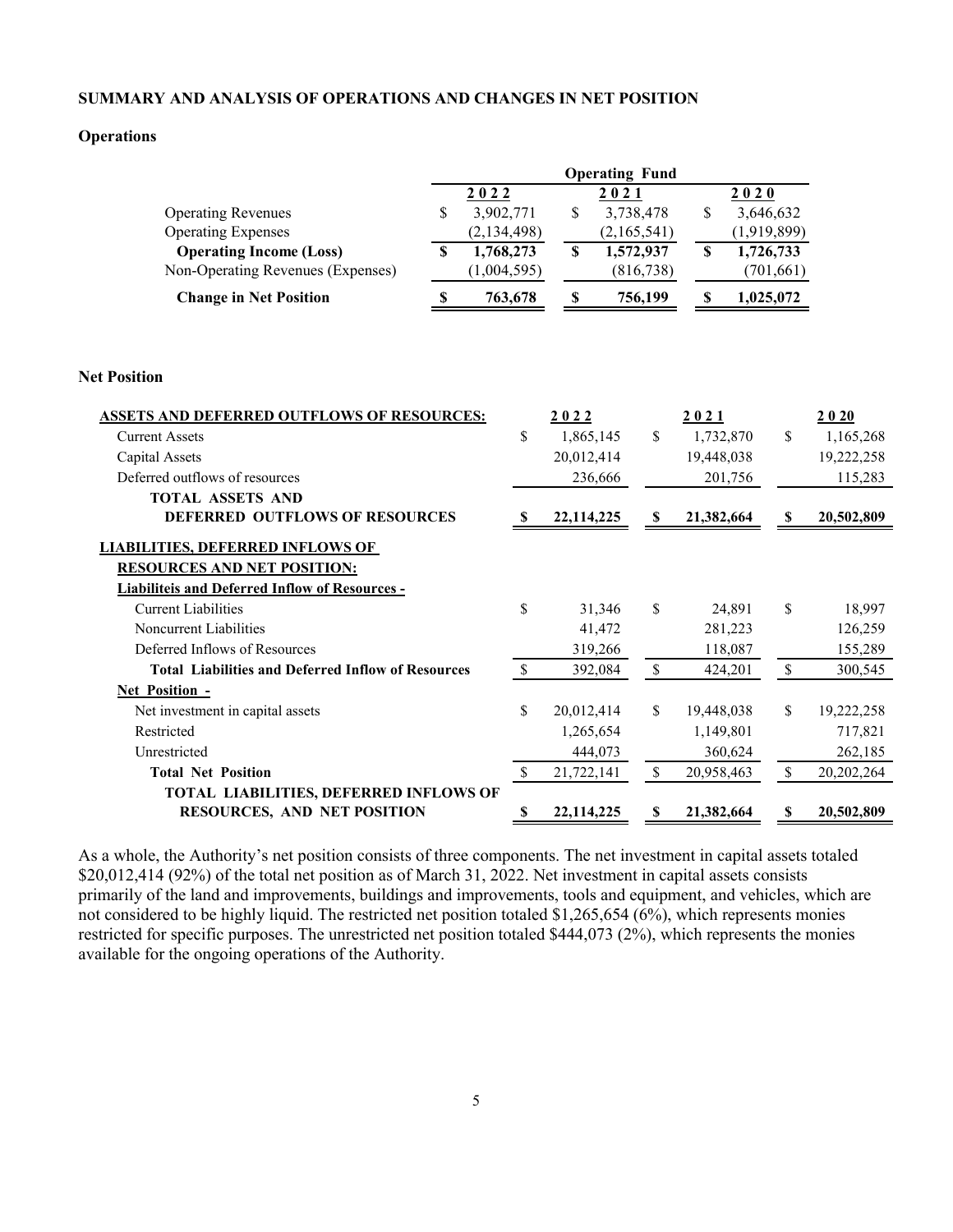# **Capital Assets**

On March 31, 2022, the Authority had \$20,012,414, net of accumulated depreciation invested in a broad range of capital assets, including land, buildings and improvements, and machinery and equipment. The capital assets, net of accumulated depreciation, are reflected below:

|                                 |  | 2022       | 2021             |  | 2020       |
|---------------------------------|--|------------|------------------|--|------------|
| Land and Land Improvements      |  | 2,802,230  | \$<br>2,869,769  |  | 2,925,872  |
| Buildings and Improvements      |  | 17,114,556 | 16,463,258       |  | 13,605,304 |
| Machinery and Vehicles          |  | 45,321     | 64,405           |  | 78,445     |
| <b>Construction in Progress</b> |  | 50,307     | 50,606           |  | 2,612,637  |
| Total                           |  | 20,012,414 | \$<br>19,448,038 |  | 19,222,258 |

More detailed information about the Authority's capital assets is presented in the notes to the financial statements.

# **Future Factors**

- GVRMA has been able to sustain successful operation of the facilities but numerous factors have presented over the last few years. Tenants could be faced with issues due to inflation, employment issues and market volatility that may affect their business operations and cash flow.
- The strategic planning and mission of developing commercial property may take longer due to supply chain issues and building costs affecting the deliverability of these affordable commercial buildings.

# **Requests for Information**

This financial report is designed to provide a general overview of the Genesee Valley Regional Market Authority's finances for all those interested. Questions concerning any of the information provided in this report or requests for additional financial information should be addressed to:

> Genesee Valley Regional Market Authority 900 Jefferson Road Rochester, New York 14623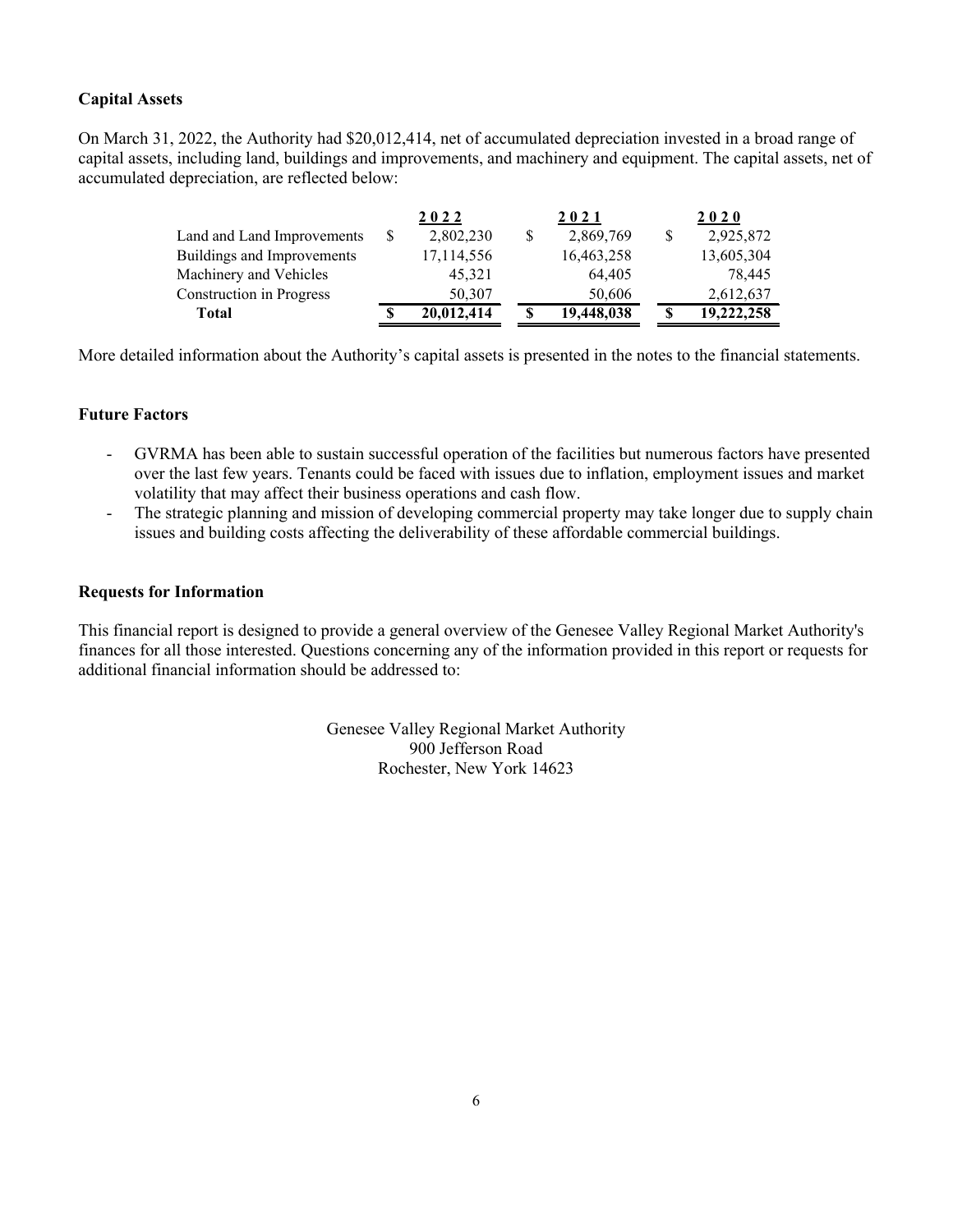# **STATEMENT OF NET POSITION**

# **March 31, 2022 (With Comparative Totals for 2021)**

| <b>ASSETS AND DEFERRED OUTFLOWS OF RESOURCES:</b>                    |                          | 2022         |                           | 2021       |
|----------------------------------------------------------------------|--------------------------|--------------|---------------------------|------------|
| <b>Current Assets -</b>                                              |                          |              |                           |            |
| Cash and cash equivalents                                            | \$                       | 594,827      | \$                        | 683,101    |
| Short term investments                                               |                          | 1,025,537    |                           | 749,758    |
| Other receivables                                                    |                          | 126,422      |                           | 200,328    |
| Prepaid expenses                                                     |                          | 118,359      |                           | 99,683     |
| <b>Total Current Assets</b>                                          | $\overline{\mathcal{S}}$ | 1,865,145    | $\sqrt{\frac{2}{\pi}}$    | 1,732,870  |
| Capital Assets -                                                     |                          |              |                           |            |
| Land and improvements                                                | \$                       | 2,802,230    | \$                        | 2,869,769  |
| Construction in progress                                             |                          | 50,307       |                           | 50,606     |
| Other capital assets                                                 |                          | 17,159,877   |                           | 16,527,663 |
| <b>Total Capital Assets</b>                                          | $\overline{\mathcal{S}}$ | 20,012,414   | $\overline{\mathcal{S}}$  | 19,448,038 |
| <b>TOTAL ASSETS</b>                                                  | $\overline{\mathcal{S}}$ | 21,877,559   | $\sqrt{\frac{2}{\pi}}$    | 21,180,908 |
| <b>Deferred Outflows of Resources -</b>                              |                          |              |                           |            |
| Pension related                                                      | \$                       | 198,325      | \$                        | 161,522    |
| OPEB related                                                         |                          | 38,341       |                           | 40,234     |
| <b>Total Deferred Outflows of Resources</b>                          | $\overline{\mathcal{S}}$ | 236,666      | $\overline{\mathcal{S}}$  | 201,756    |
| TOTAL ASSETS AND DEFERRED OUTFLOWS OF RESOURCES                      | $\overline{\mathcal{S}}$ | 22, 114, 225 | $\overline{\mathbb{S}}$   | 21,382,664 |
| <b>LIABILITIES, DEFERRED INFLOWS OF RESOURCES, AND NET POSITION:</b> |                          |              |                           |            |
| <b>Current Liabilities -</b>                                         |                          |              |                           |            |
| Accounts payable                                                     | \$                       |              | \$                        | 1,368      |
| Accrued expenses                                                     |                          | 27,996       |                           | 20,173     |
| Deposits                                                             |                          | 3,350        |                           | 3,350      |
| <b>Total Current Liabilities</b>                                     | $\overline{\mathcal{S}}$ | 31,346       | -S                        | 24,891     |
| Noncurrent Liabilities -                                             |                          |              |                           |            |
| Net pension liability                                                | \$                       | 771          | \$                        | 204,430    |
| Net OPEB liability                                                   |                          | 40,701       |                           | 76,793     |
| <b>Total Noncurrent Liabilities</b>                                  | $\sqrt{3}$               | 41,472       | $\sqrt{3}$                | 281,223    |
| <b>Deferred Inflows of Resources -</b>                               |                          |              |                           |            |
| Contract amounts received in advance                                 | \$                       | 31,251       | \$                        | 75,228     |
| Pension related                                                      |                          | 224,432      |                           | 4,279      |
| OPEB related                                                         |                          | 63,583       |                           | 38,580     |
| <b>Total Deferred Inflows of Resources</b>                           | $\overline{\mathcal{S}}$ | 319,266      | $\sqrt{2}$                | 118,087    |
| Net Position -                                                       |                          |              |                           |            |
| Net investment in capital assets                                     | \$                       | 20,012,414   | \$                        | 19,448,038 |
| Restricted                                                           |                          | 1,265,654    |                           | 1,149,801  |
| Unrestricted                                                         |                          | 444,073      |                           | 360,624    |
| <b>Total Net Position</b>                                            | $\overline{\mathcal{S}}$ | 21,722,141   | $\overline{\mathcal{S}}$  | 20,958,463 |
| TOTAL LIABILITIES, DEFERRED INFLOWS OF                               |                          |              |                           |            |
| <b>RESOURCES, AND NET POSITION</b>                                   | \$                       | 22,114,225   | $\boldsymbol{\mathsf{S}}$ | 21,382,664 |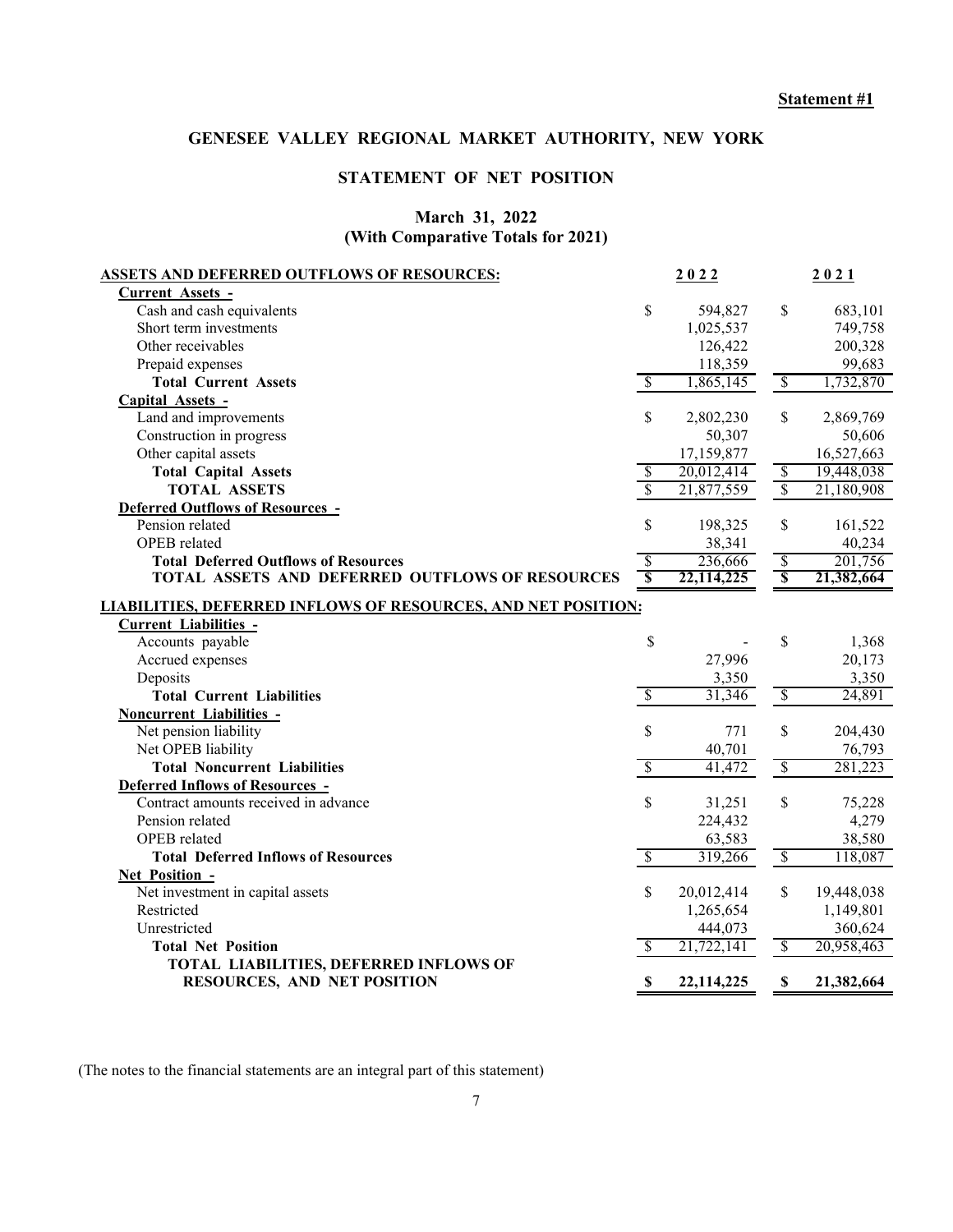# **STATEMENT OF REVENUES, EXPENSES AND CHANGES IN NET POSITION**

|  | For Year Ended March 31, 2022      |  |
|--|------------------------------------|--|
|  | (With Comparative Totals for 2021) |  |

|                                          |                           | 2022        |                           | 2021       |
|------------------------------------------|---------------------------|-------------|---------------------------|------------|
| <b>OPERATING REVENUES:</b>               |                           |             |                           |            |
| Rental Income                            | \$                        | 3,902,771   | \$                        | 3,737,233  |
| Miscellaneous services                   |                           |             |                           | 1,245      |
| <b>TOTAL OPERATING REVENUES</b>          | $\mathbf S$               | 3,902,771   | $\mathbf s$               | 3,738,478  |
| <b>OPERATING EXPENSES:</b>               |                           |             |                           |            |
| <b>Personal Services</b>                 | \$                        | 517,480     | \$                        | 564,799    |
| <b>Contractual Services</b>              |                           | 429,432     |                           | 435,056    |
| Other Supplies and Expenses              |                           | 35,581      |                           | 32,383     |
| Depreciation                             |                           | 1,152,005   |                           | 1,133,303  |
| <b>TOTAL OPERATING EXPENSES</b>          | $\mathbf S$               | 2,134,498   | $\mathbf{\$}$             | 2,165,541  |
| <b>OPERATING INCOME (LOSS)</b>           | $\boldsymbol{\mathsf{S}}$ | 1,768,273   | $\mathbb{S}$              | 1,572,937  |
| <b>NONOPERATING REVENUES (EXPENSES):</b> | $\mathbf{s}$              | (1,004,595) | $\boldsymbol{\mathsf{s}}$ | (816, 738) |
| <b>CHANGE IN NET POSITION</b>            | \$                        | 763,678     | \$                        | 756,199    |
| <b>NET POSITION - BEGINNING OF YEAR</b>  |                           | 20,958,463  |                           | 20,202,264 |
| <b>NET POSITION - END OF YEAR</b>        | S                         | 21,722,141  | -S                        | 20,958,463 |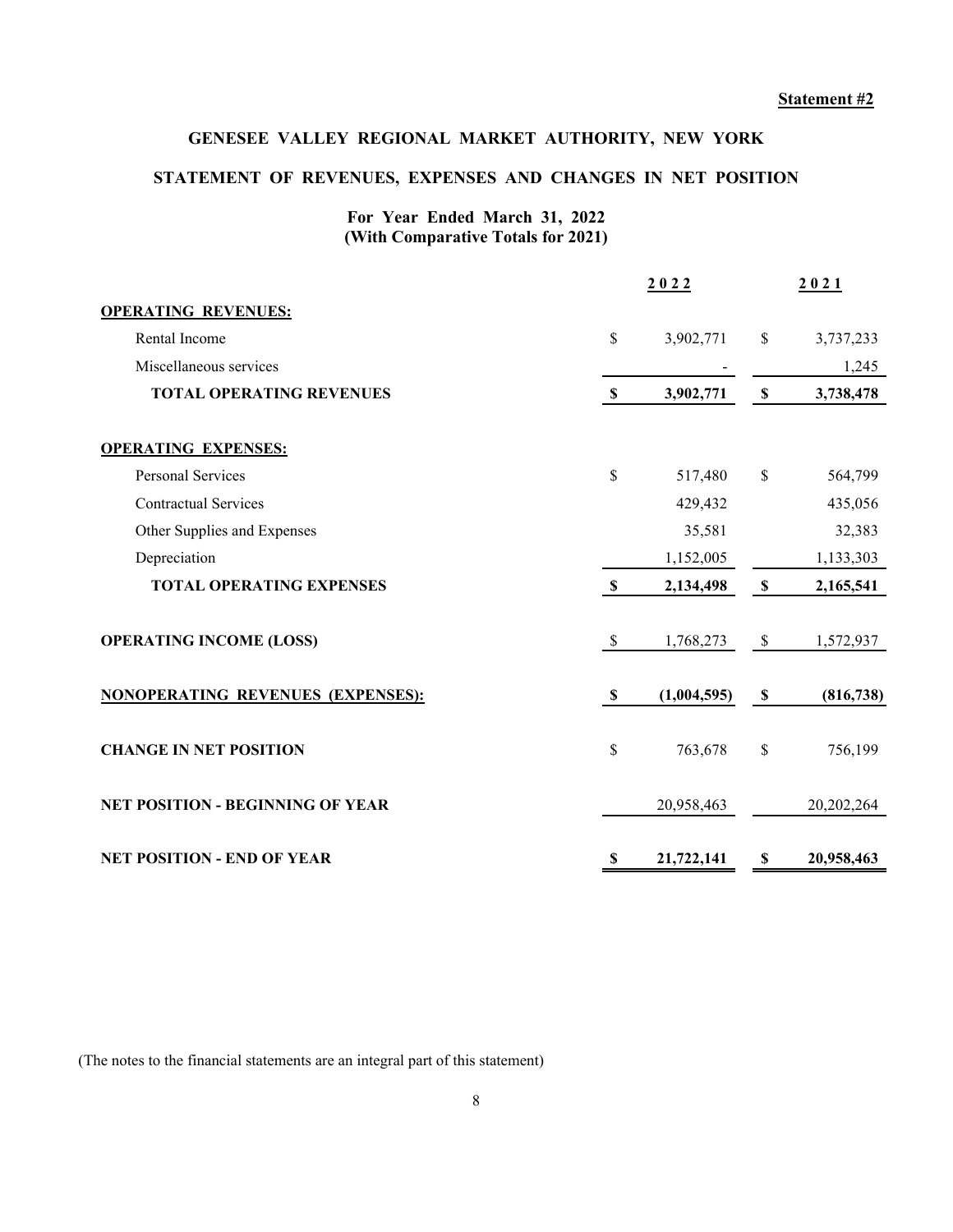# **STATEMENT OF CASH FLOWS**

# **For Year Ended March 31, 2022 (With Comparative Totals for 2021)**

| Cash received from providing services<br>\$<br>3,926,617<br>$\mathcal{S}$<br>3,554,881<br>Cash paid for contractual expenses<br>(480, 849)<br>Cash paid for personnel services and benefits<br>(537, 287)<br>(515, 856)<br>NET CASH PROVIDED (USED) BY OPERATING ACTIVITIES<br>$\overline{\mathcal{S}}$<br>2,908,481<br>$\overline{\mathcal{S}}$<br>2,575,015<br><b>CASH FLOWS FROM NON-CAPITAL FINANCING ACTIVITIES:</b><br>Agricultural related business funding<br>$\$$<br>$\mathbb{S}$<br>(750,000)<br>(1,005,392)<br><b>CASH FLOWS FROM CAPITAL AND RELATED FINANCING ACTIVITIES:</b><br>$\boldsymbol{\mathsf{S}}$<br>Capital asset additions<br>(1,716,381)<br>$\mathcal{S}$<br>(1,425,909)<br><b>CASH FLOWS FROM INVESTING ACTIVITIES:</b><br>Contributions to short-term investments<br>\$<br>\$<br>(400,000)<br>(275,000)<br>Withdrawals from short-term investments<br>400,000<br>18<br>Interest income received<br>90<br>$\overline{\mathcal{S}}$<br>$\overline{\mathcal{S}}$<br>NET CASH PROVIDED (USED) BY INVESTING ACTIVITIES<br>(274, 982)<br>90<br>\$<br>$\mathsf{\$}$<br><b>NET INCREASE (DECREASE) IN CASH</b><br>399,196<br>(88, 274)<br>CASH AND CASH EQUIVALENTS - BEGINNING OF YEAR<br>683,101<br>283,905<br><b>CASH AND CASH EQUIVALENTS - END OF YEAR</b><br>$\mathbf S$<br>683,101<br>594,827<br>$\boldsymbol{\mathsf{S}}$<br><b>OPERATING INCOME (LOSS)</b><br>$\boldsymbol{\mathsf{s}}$<br>1,768,273<br>1,572,937<br>$\mathbf{\$}$<br><b>Adjustments to Reconcile Net Income to Net Cash Flows from Operating Activities -</b><br>Depreciation<br>\$<br>\$<br>1,152,005<br>1,133,303<br>Bad debts expense<br>6,083<br>Pension items<br>(20, 309)<br>38,758<br>Other postemployment benefit obligation items<br>(9,196)<br>5,659<br>(Increase)/decrease in other receivables<br>67,823<br>(Increase)/decrease in prepaid expenses<br>(18,676)<br>2,061<br>Increase/(decrease) in accounts payable<br>(1,368)<br>1,368<br>Increase/(decrease) in accrued expenses<br>7,823<br>4,526<br>Increase/(decrease) in contract amounts received in advance<br>(43, 977)<br>(13, 128)<br><b>Total Adjustments</b><br>$\boldsymbol{\mathsf{S}}$<br>1,140,208<br>$\mathbb S$<br>1,002,078<br>$\overline{\mathbf{s}}$<br>$\overline{\mathbf{S}}$<br>NET CASH PROVIDED (USED) BY OPERATING ACTIVITIES<br>2,908,481<br>2,575,015 | <b>CASH FLOWS FROM OPERATING ACTIVITIES:</b> | 2022 | 2021       |
|----------------------------------------------------------------------------------------------------------------------------------------------------------------------------------------------------------------------------------------------------------------------------------------------------------------------------------------------------------------------------------------------------------------------------------------------------------------------------------------------------------------------------------------------------------------------------------------------------------------------------------------------------------------------------------------------------------------------------------------------------------------------------------------------------------------------------------------------------------------------------------------------------------------------------------------------------------------------------------------------------------------------------------------------------------------------------------------------------------------------------------------------------------------------------------------------------------------------------------------------------------------------------------------------------------------------------------------------------------------------------------------------------------------------------------------------------------------------------------------------------------------------------------------------------------------------------------------------------------------------------------------------------------------------------------------------------------------------------------------------------------------------------------------------------------------------------------------------------------------------------------------------------------------------------------------------------------------------------------------------------------------------------------------------------------------------------------------------------------------------------------------------------------------------------------------------------------------------------------------------------------------------------------------------------------------------------------------------|----------------------------------------------|------|------------|
|                                                                                                                                                                                                                                                                                                                                                                                                                                                                                                                                                                                                                                                                                                                                                                                                                                                                                                                                                                                                                                                                                                                                                                                                                                                                                                                                                                                                                                                                                                                                                                                                                                                                                                                                                                                                                                                                                                                                                                                                                                                                                                                                                                                                                                                                                                                                              |                                              |      |            |
|                                                                                                                                                                                                                                                                                                                                                                                                                                                                                                                                                                                                                                                                                                                                                                                                                                                                                                                                                                                                                                                                                                                                                                                                                                                                                                                                                                                                                                                                                                                                                                                                                                                                                                                                                                                                                                                                                                                                                                                                                                                                                                                                                                                                                                                                                                                                              |                                              |      | (464, 010) |
|                                                                                                                                                                                                                                                                                                                                                                                                                                                                                                                                                                                                                                                                                                                                                                                                                                                                                                                                                                                                                                                                                                                                                                                                                                                                                                                                                                                                                                                                                                                                                                                                                                                                                                                                                                                                                                                                                                                                                                                                                                                                                                                                                                                                                                                                                                                                              |                                              |      |            |
|                                                                                                                                                                                                                                                                                                                                                                                                                                                                                                                                                                                                                                                                                                                                                                                                                                                                                                                                                                                                                                                                                                                                                                                                                                                                                                                                                                                                                                                                                                                                                                                                                                                                                                                                                                                                                                                                                                                                                                                                                                                                                                                                                                                                                                                                                                                                              |                                              |      |            |
|                                                                                                                                                                                                                                                                                                                                                                                                                                                                                                                                                                                                                                                                                                                                                                                                                                                                                                                                                                                                                                                                                                                                                                                                                                                                                                                                                                                                                                                                                                                                                                                                                                                                                                                                                                                                                                                                                                                                                                                                                                                                                                                                                                                                                                                                                                                                              |                                              |      |            |
|                                                                                                                                                                                                                                                                                                                                                                                                                                                                                                                                                                                                                                                                                                                                                                                                                                                                                                                                                                                                                                                                                                                                                                                                                                                                                                                                                                                                                                                                                                                                                                                                                                                                                                                                                                                                                                                                                                                                                                                                                                                                                                                                                                                                                                                                                                                                              |                                              |      |            |
|                                                                                                                                                                                                                                                                                                                                                                                                                                                                                                                                                                                                                                                                                                                                                                                                                                                                                                                                                                                                                                                                                                                                                                                                                                                                                                                                                                                                                                                                                                                                                                                                                                                                                                                                                                                                                                                                                                                                                                                                                                                                                                                                                                                                                                                                                                                                              |                                              |      |            |
|                                                                                                                                                                                                                                                                                                                                                                                                                                                                                                                                                                                                                                                                                                                                                                                                                                                                                                                                                                                                                                                                                                                                                                                                                                                                                                                                                                                                                                                                                                                                                                                                                                                                                                                                                                                                                                                                                                                                                                                                                                                                                                                                                                                                                                                                                                                                              |                                              |      |            |
|                                                                                                                                                                                                                                                                                                                                                                                                                                                                                                                                                                                                                                                                                                                                                                                                                                                                                                                                                                                                                                                                                                                                                                                                                                                                                                                                                                                                                                                                                                                                                                                                                                                                                                                                                                                                                                                                                                                                                                                                                                                                                                                                                                                                                                                                                                                                              |                                              |      |            |
|                                                                                                                                                                                                                                                                                                                                                                                                                                                                                                                                                                                                                                                                                                                                                                                                                                                                                                                                                                                                                                                                                                                                                                                                                                                                                                                                                                                                                                                                                                                                                                                                                                                                                                                                                                                                                                                                                                                                                                                                                                                                                                                                                                                                                                                                                                                                              |                                              |      |            |
|                                                                                                                                                                                                                                                                                                                                                                                                                                                                                                                                                                                                                                                                                                                                                                                                                                                                                                                                                                                                                                                                                                                                                                                                                                                                                                                                                                                                                                                                                                                                                                                                                                                                                                                                                                                                                                                                                                                                                                                                                                                                                                                                                                                                                                                                                                                                              |                                              |      |            |
|                                                                                                                                                                                                                                                                                                                                                                                                                                                                                                                                                                                                                                                                                                                                                                                                                                                                                                                                                                                                                                                                                                                                                                                                                                                                                                                                                                                                                                                                                                                                                                                                                                                                                                                                                                                                                                                                                                                                                                                                                                                                                                                                                                                                                                                                                                                                              |                                              |      |            |
|                                                                                                                                                                                                                                                                                                                                                                                                                                                                                                                                                                                                                                                                                                                                                                                                                                                                                                                                                                                                                                                                                                                                                                                                                                                                                                                                                                                                                                                                                                                                                                                                                                                                                                                                                                                                                                                                                                                                                                                                                                                                                                                                                                                                                                                                                                                                              |                                              |      |            |
|                                                                                                                                                                                                                                                                                                                                                                                                                                                                                                                                                                                                                                                                                                                                                                                                                                                                                                                                                                                                                                                                                                                                                                                                                                                                                                                                                                                                                                                                                                                                                                                                                                                                                                                                                                                                                                                                                                                                                                                                                                                                                                                                                                                                                                                                                                                                              |                                              |      |            |
|                                                                                                                                                                                                                                                                                                                                                                                                                                                                                                                                                                                                                                                                                                                                                                                                                                                                                                                                                                                                                                                                                                                                                                                                                                                                                                                                                                                                                                                                                                                                                                                                                                                                                                                                                                                                                                                                                                                                                                                                                                                                                                                                                                                                                                                                                                                                              |                                              |      |            |
|                                                                                                                                                                                                                                                                                                                                                                                                                                                                                                                                                                                                                                                                                                                                                                                                                                                                                                                                                                                                                                                                                                                                                                                                                                                                                                                                                                                                                                                                                                                                                                                                                                                                                                                                                                                                                                                                                                                                                                                                                                                                                                                                                                                                                                                                                                                                              |                                              |      |            |
|                                                                                                                                                                                                                                                                                                                                                                                                                                                                                                                                                                                                                                                                                                                                                                                                                                                                                                                                                                                                                                                                                                                                                                                                                                                                                                                                                                                                                                                                                                                                                                                                                                                                                                                                                                                                                                                                                                                                                                                                                                                                                                                                                                                                                                                                                                                                              |                                              |      |            |
|                                                                                                                                                                                                                                                                                                                                                                                                                                                                                                                                                                                                                                                                                                                                                                                                                                                                                                                                                                                                                                                                                                                                                                                                                                                                                                                                                                                                                                                                                                                                                                                                                                                                                                                                                                                                                                                                                                                                                                                                                                                                                                                                                                                                                                                                                                                                              |                                              |      |            |
|                                                                                                                                                                                                                                                                                                                                                                                                                                                                                                                                                                                                                                                                                                                                                                                                                                                                                                                                                                                                                                                                                                                                                                                                                                                                                                                                                                                                                                                                                                                                                                                                                                                                                                                                                                                                                                                                                                                                                                                                                                                                                                                                                                                                                                                                                                                                              |                                              |      |            |
|                                                                                                                                                                                                                                                                                                                                                                                                                                                                                                                                                                                                                                                                                                                                                                                                                                                                                                                                                                                                                                                                                                                                                                                                                                                                                                                                                                                                                                                                                                                                                                                                                                                                                                                                                                                                                                                                                                                                                                                                                                                                                                                                                                                                                                                                                                                                              |                                              |      |            |
|                                                                                                                                                                                                                                                                                                                                                                                                                                                                                                                                                                                                                                                                                                                                                                                                                                                                                                                                                                                                                                                                                                                                                                                                                                                                                                                                                                                                                                                                                                                                                                                                                                                                                                                                                                                                                                                                                                                                                                                                                                                                                                                                                                                                                                                                                                                                              |                                              |      |            |
|                                                                                                                                                                                                                                                                                                                                                                                                                                                                                                                                                                                                                                                                                                                                                                                                                                                                                                                                                                                                                                                                                                                                                                                                                                                                                                                                                                                                                                                                                                                                                                                                                                                                                                                                                                                                                                                                                                                                                                                                                                                                                                                                                                                                                                                                                                                                              |                                              |      |            |
|                                                                                                                                                                                                                                                                                                                                                                                                                                                                                                                                                                                                                                                                                                                                                                                                                                                                                                                                                                                                                                                                                                                                                                                                                                                                                                                                                                                                                                                                                                                                                                                                                                                                                                                                                                                                                                                                                                                                                                                                                                                                                                                                                                                                                                                                                                                                              |                                              |      | (170, 469) |
|                                                                                                                                                                                                                                                                                                                                                                                                                                                                                                                                                                                                                                                                                                                                                                                                                                                                                                                                                                                                                                                                                                                                                                                                                                                                                                                                                                                                                                                                                                                                                                                                                                                                                                                                                                                                                                                                                                                                                                                                                                                                                                                                                                                                                                                                                                                                              |                                              |      |            |
|                                                                                                                                                                                                                                                                                                                                                                                                                                                                                                                                                                                                                                                                                                                                                                                                                                                                                                                                                                                                                                                                                                                                                                                                                                                                                                                                                                                                                                                                                                                                                                                                                                                                                                                                                                                                                                                                                                                                                                                                                                                                                                                                                                                                                                                                                                                                              |                                              |      |            |
|                                                                                                                                                                                                                                                                                                                                                                                                                                                                                                                                                                                                                                                                                                                                                                                                                                                                                                                                                                                                                                                                                                                                                                                                                                                                                                                                                                                                                                                                                                                                                                                                                                                                                                                                                                                                                                                                                                                                                                                                                                                                                                                                                                                                                                                                                                                                              |                                              |      |            |
|                                                                                                                                                                                                                                                                                                                                                                                                                                                                                                                                                                                                                                                                                                                                                                                                                                                                                                                                                                                                                                                                                                                                                                                                                                                                                                                                                                                                                                                                                                                                                                                                                                                                                                                                                                                                                                                                                                                                                                                                                                                                                                                                                                                                                                                                                                                                              |                                              |      |            |
|                                                                                                                                                                                                                                                                                                                                                                                                                                                                                                                                                                                                                                                                                                                                                                                                                                                                                                                                                                                                                                                                                                                                                                                                                                                                                                                                                                                                                                                                                                                                                                                                                                                                                                                                                                                                                                                                                                                                                                                                                                                                                                                                                                                                                                                                                                                                              |                                              |      |            |
|                                                                                                                                                                                                                                                                                                                                                                                                                                                                                                                                                                                                                                                                                                                                                                                                                                                                                                                                                                                                                                                                                                                                                                                                                                                                                                                                                                                                                                                                                                                                                                                                                                                                                                                                                                                                                                                                                                                                                                                                                                                                                                                                                                                                                                                                                                                                              |                                              |      |            |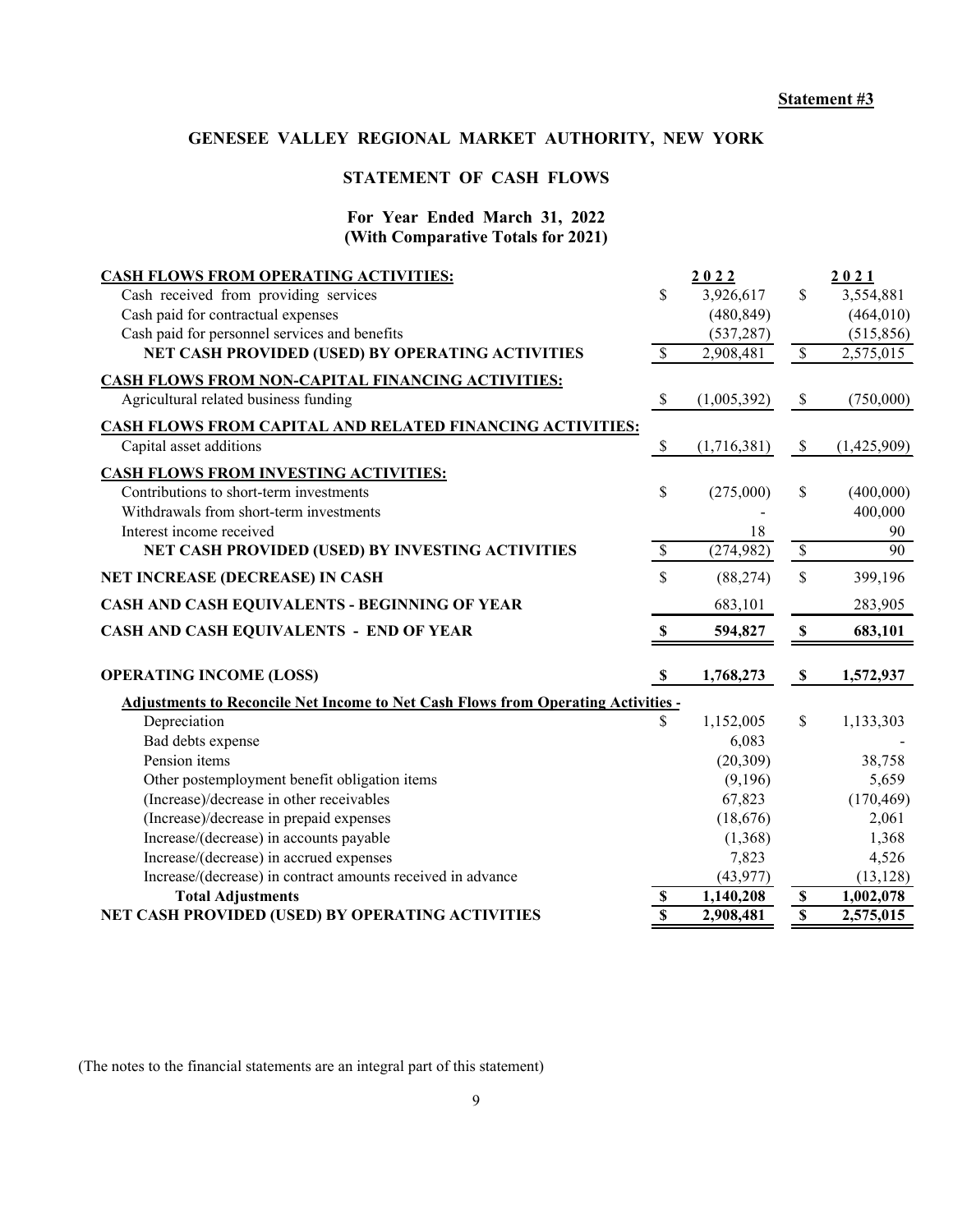# **STATEMENT OF FIDUCIARY NET POSITION – OTHER POSTEMPLOYMENT BENEFITS**

# **For Year Ended March 31, 2022 (With Comparative Totals for 2021)**

| <b>ASSETS:</b>            | 2022 | 2021    |   |         |
|---------------------------|------|---------|---|---------|
| Cash and cash equivalents |      | 407,738 | S | 407,848 |
| <b>TOTAL ASSETS</b>       | S    | 407,738 | S | 407,848 |
| <b>NET POSITION:</b>      |      |         |   |         |
| Restricted for OPEB       |      | 407,738 | S | 407,848 |
| <b>TOTAL NET POSITION</b> | ጣ    | 407,738 | S | 407,848 |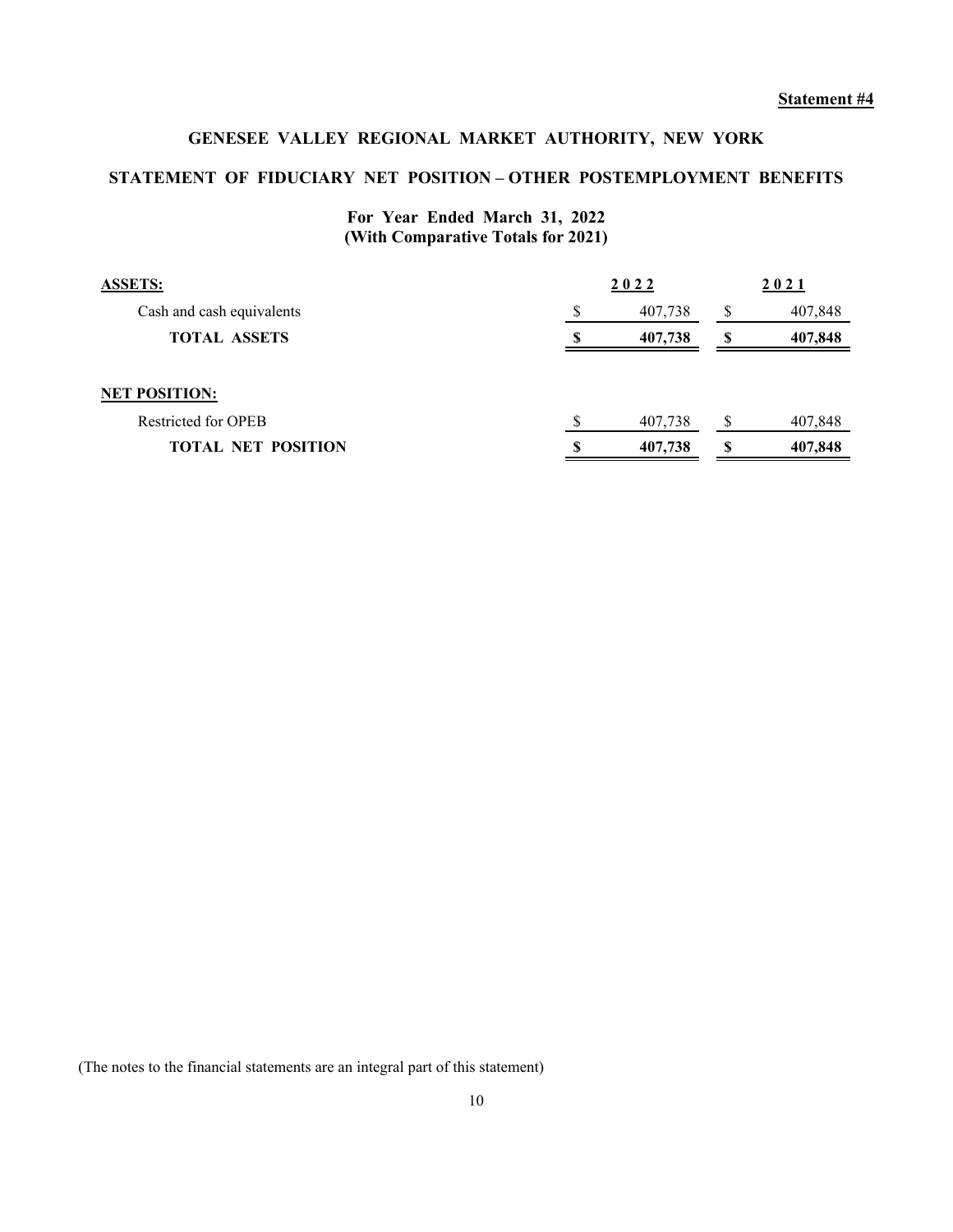# **STATEMENT OF CHANGES IN FIDUCIARY NET POSITION– OTHER POSTEMPLOYMENT BENEFITS**

**For Year Ended March 31, 2022 (With Comparative Totals for 2021)**

|                                                       |    | 2022    |             | 2021    |
|-------------------------------------------------------|----|---------|-------------|---------|
| <b>ADDITIONS:</b>                                     |    |         |             |         |
| <b>Employer contributions</b>                         | \$ | 19,401  | \$          | 20,710  |
| Interest income                                       |    | 40      |             | 553     |
| <b>TOTAL ADDITIONS</b>                                | \$ | 19,441  | $\mathbb S$ | 21,263  |
| <b>DEDUCTIONS:</b>                                    |    |         |             |         |
| Medical insurance for retirees                        | \$ | 19,401  | $\mathbf S$ | 20,710  |
| Miscellaneous deductions                              |    | 150     |             |         |
| <b>TOTAL DEDUCTIONS</b>                               | \$ | 19,551  | \$          | 20,710  |
| <b>NET CHANGE IN NET POSITION</b>                     | \$ | (110)   | \$          | 553     |
| NET POSITION RESTRICTED FOR OPEB - BEGINNING OF YEAR  |    | 407,848 |             | 407,295 |
| <b>NET POSITION RESTRICTED FOR OPEB - END OF YEAR</b> | \$ | 407,738 | \$          | 407,848 |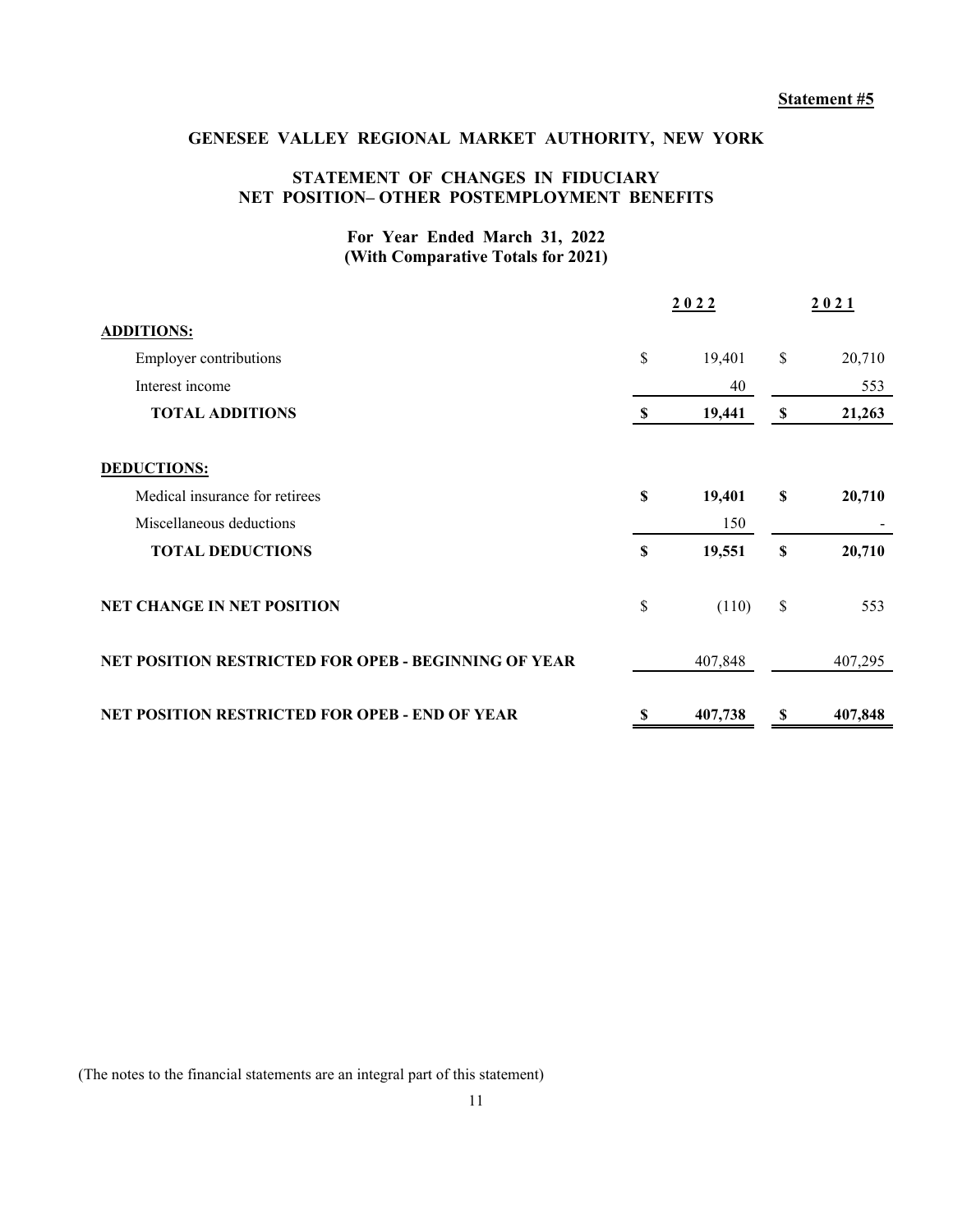### **NOTES TO FINANCIAL STATEMENTS**

### **March 31, 2022**

### **I. Organization:**

The Genesee Valley Regional Market Authority (the Authority) is a tax-exempt public benefit corporation created by a 1951 act of the New York State Legislature. It serves as a centrally located food distribution center for a nine-county (Genesee, Livingston, Monroe, Ontario, Orleans, Steuben, Wayne, Wyoming and Yates) area in Western New York. The Authority's purpose, as defined in its enabling legislation, is to acquire, construct, reconstruct, improve, equip, operate, and maintain adequate regional market facilities. The Authority is a lessor of buildings and land located in the Town of Henrietta, New York.

### **II. Summary of Significant Accounting Policies:**

#### **A. Basis of Accounting**

The financial statements are prepared in conformity with generally accepted accounting principles generally accepted in the United States as set forth by the Governmental Accounting Standards Board (GASB).

Enterprise funds account for activities that are similar to those found in the private sector. The measurement focus is on the determination of operating income, financial position, changes in net position, and cash flows.

Fiduciary funds for assets and activities when a governmental unit is functioning as either a trustee or an agent to another party. The Authority's fiduciary fund is an Other Employee Benefit Trust Fund (the Trust) which reports the Authority's Other Postemployment Benefit (OPEB) Trust agreement, which is a fiduciary component unit of the Authority.

### **B. Basis of Presentation**

GASB requires the classification of net position into three classifications and defined as follows:

- **1. Net Investment in Capital Assets –** This component of net position consists of net capital assets reduced by outstanding balances of any related debt obligations and deferred inflows of resources attributable to the acquisition, construction, or improvement of those assets and increased by balances of deferred outflows of resources related to those assets.
- **2. Restricted Net Position –** A component of net position is considered restricted if the use is constrained to a particular purpose. Restrictions are imposed by external organizations such as federal or state laws. Restricted net position is reduced by liabilities and deferred inflows of resources related to the restricted assets.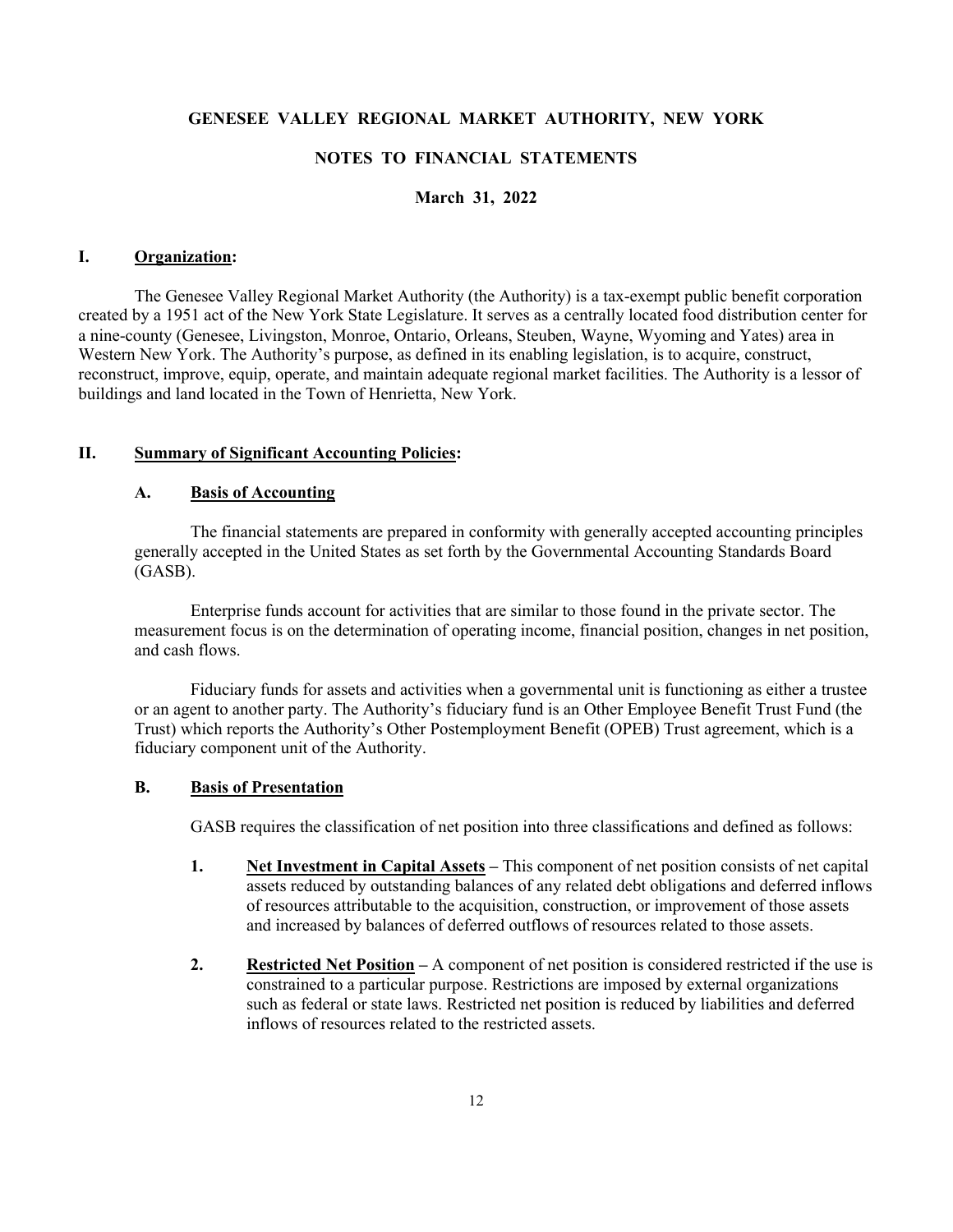New York State legislation requires the Authority to allocate an amount that is strictly available to support agricultural related projects and programs in the nine-county region around Rochester, New York. The Authority will provide funding directly to applicants approved jointly by the New York State Department of Agriculture and the Authority's Board of Directors.

**3. Unrestricted Net Position –** This component of net position consists of all other net position that does not meet the definition of the above two components and is available for general use by the Authority.

The Authority has not yet established a net position use policy, but follows a practice of utilizing restricted net position first, followed by unrestricted net position.

#### **C. Cash and Cash Equivalents**

Cash and cash equivalents include time deposits, money market accounts, and highly liquid debt instruments with original maturities of three months or less.

#### **D. Investments**

Investments are stated at market value, which approximates fair value, and consists of bonds, fixed income securities, and certificates of deposit with a maturity in excess of three month at the time of purchase.

#### **E. Capital Assets**

Capital assets are carried at cost. Depreciation is calculated using the straight-line method over estimated useful lives as follows:

| Buildings and improvements     | $10-30$ Years |
|--------------------------------|---------------|
| Land improvements              | 15-30 Years   |
| Vehicles                       | 5 Years       |
| Operating tools and equipment  | 5-10 Years    |
| Office furniture and equipment | 5-10 Years    |

#### **F. Deferred Outflows and Inflows of Resources**

In addition to assets, the Statement of Net Position will sometimes report a separate section for deferred outflows of resources. This separate financial statement element, *deferred outflows of resources*, represents a consumption of net position that applies to a future period and so will not be recognized as an outflow of resources (expenses/expenditure) until then

In addition to liabilities, the statement of net position will sometimes report a separate section for deferred inflows of resources. This separate financial statement element, *deferred inflows of resources*, represents an acquisition of net position that applies to a future period(s) and so will not be recognized as an inflow of resources (revenue) until that time.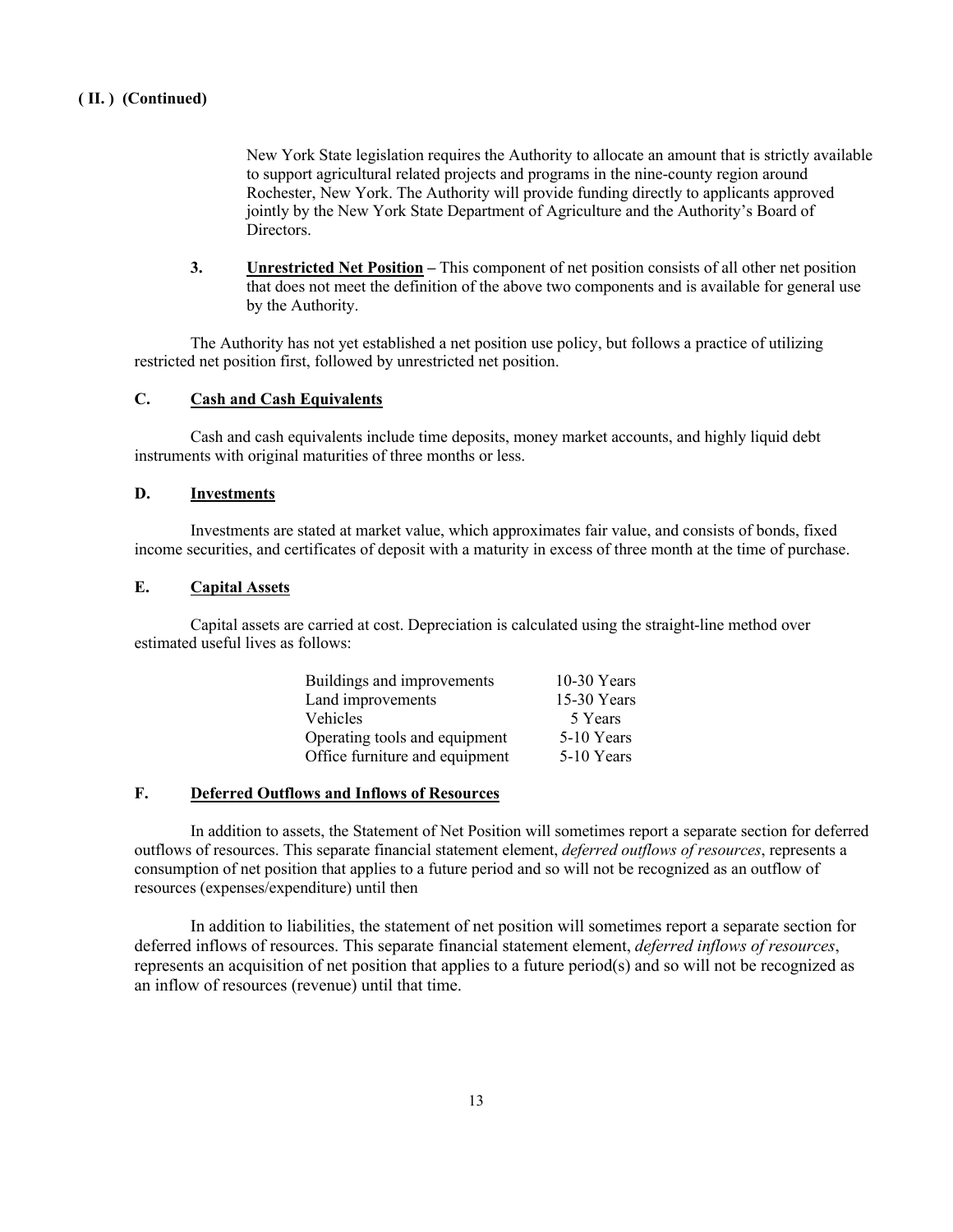### **G. Revenue Recognition**

Rental income is recognized monthly per the lease terms with the tenants. Amounts due from tenants are recorded as rent receivable. Amounts prepaid from tenants are recorded as contract amounts received in advance.

### **H. Operating Revenues and Expenses**

Operating income reported in proprietary fund financial statements includes revenues and expenses related to the primary, continuing operations of the fund. Principal operating revenues for proprietary funds are charges to customers for sales or services. Principal operating expenses are the costs of providing goods or services and include administrative expenses and depreciation of capital assets. Other revenues and expenses are classified as non-operating in the financial statements.

#### **I. Use of Estimates**

The preparation of financial statements in conformity with accounting principles generally accepted in the United States of America requires management to make estimates and assumptions that affect the reported amounts of assets and liabilities and disclosure of contingent assets and liabilities at the date of the financial statements and the reported amounts of revenues and expenditures during the reporting period. Actual results could differ from those estimates.

### **J. New Accounting Standards**

The Authority has adopted all current Statements of the Governmental Accounting Standards Board (GASB) that are applicable. At March 31, 2022, the Authority implemented the following new standards issued by GASB:

GASB has issued Statement 89 *Accounting for Interest Cost Incurred before the End of a Construction Period*.

GASB has issued Statement 93 *Replacement of Interbank Offered Rates Paragraphs 13 and 14*.

### **J. Future Changes in Accounting Standards**

GASB has issued Statement 87 *Leases*, which will be effective for reporting periods beginning after June 15, 2021.

GASB has issued Statement 91 *Conduit Debt Obligations*, which will be effective for reporting periods beginning after December 15, 2021.

GASB has issued Statement 92 *Omnibus 2020 Paragraphs 6, 7, 8, 9, 10, 12*, which will be effective for reporting periods beginning after June 15, 2021.

GASB has issued Statement 93 *Replacement of Interbank Offered Rates Paragraphs 1-11a, and 12*, which will be effective for reporting periods beginning after June 15, 2020.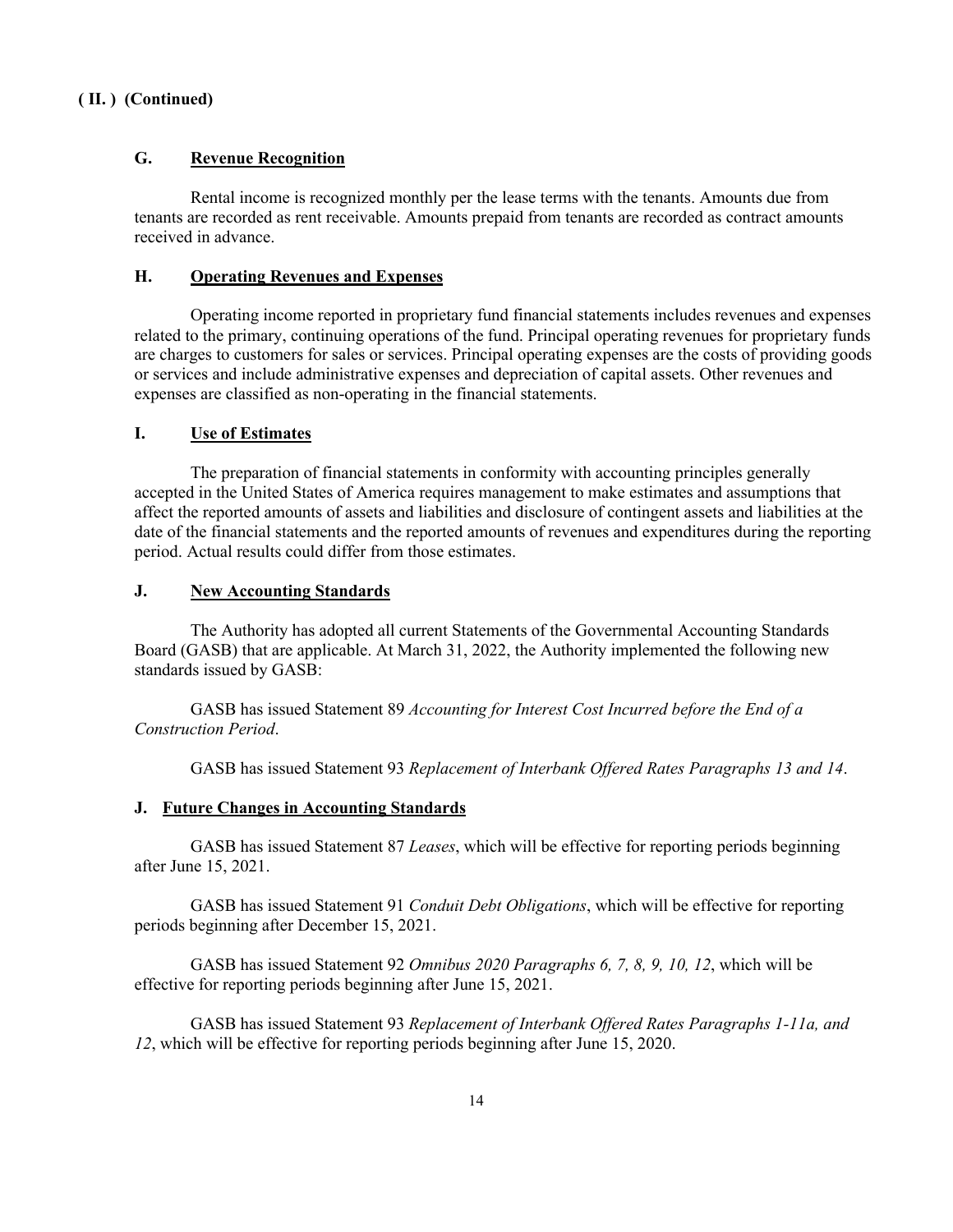GASB has issued Statement 93 *Replacement of Interbank Offered Rates Paragraph 11b*, which will be effective for reporting periods beginning after December 15, 2021.

GASB has issued Statement 94 *Public-Private and Public-Public Partnerships and Available Payment Arrangements*, which will be effective for reporting periods beginning after June 15, 2022.

GASB has issued Statement 96 *Subscription Based Information Technology*, which will be effective for reporting periods beginning after December June 15, 2022.

GASB has issued Statement 97 *Certain Component Unit Criteria and Accounting and Financial Report for Internal Revenue Code Section 457 Deferred Compensation Plans*, which will be effective for reporting periods beginning after December 15, 2021.

The Authority is currently studying these statements and plans on adoption as required.

#### **III. Detail Notes on All Funds and Account Groups:**

#### **A. Cash and Cash Equivalents**

The Authority's investment policies are governed by state statutes. In addition, the Authority has its own written investment policy. The Authority's monies must be deposited in FDIC insured commercial banks or trust companies located within the state. The Treasurer is authorized to use demand accounts and certificates of deposit. Permissible investments include obligations of the U.S. treasury and U.S. agencies, repurchase agreements and obligations of New York State or its localities.

For purposes of reporting cash flow, cash equivalents are defined as short-term, highly liquid investments that are both readily convertible to known amounts of cash and near their maturity. The Combined Statement of Cash Flows uses the indirect method of reporting cash flows.

Deposits at year-end were entirely covered by federal depository insurance. The investments are not currently insured or collateralized. Deposits and investments consisted of:

**Deposits -** All deposits including certificates of deposit are carried at cost.

Custodial credit risk is the risk that in the event of bank failure, the Authority's deposits may not be returned to it. While the Authority does not have a specific policy for custodial credit risk, New York State statutes govern the Authority's investment policies, as discussed previously in these notes.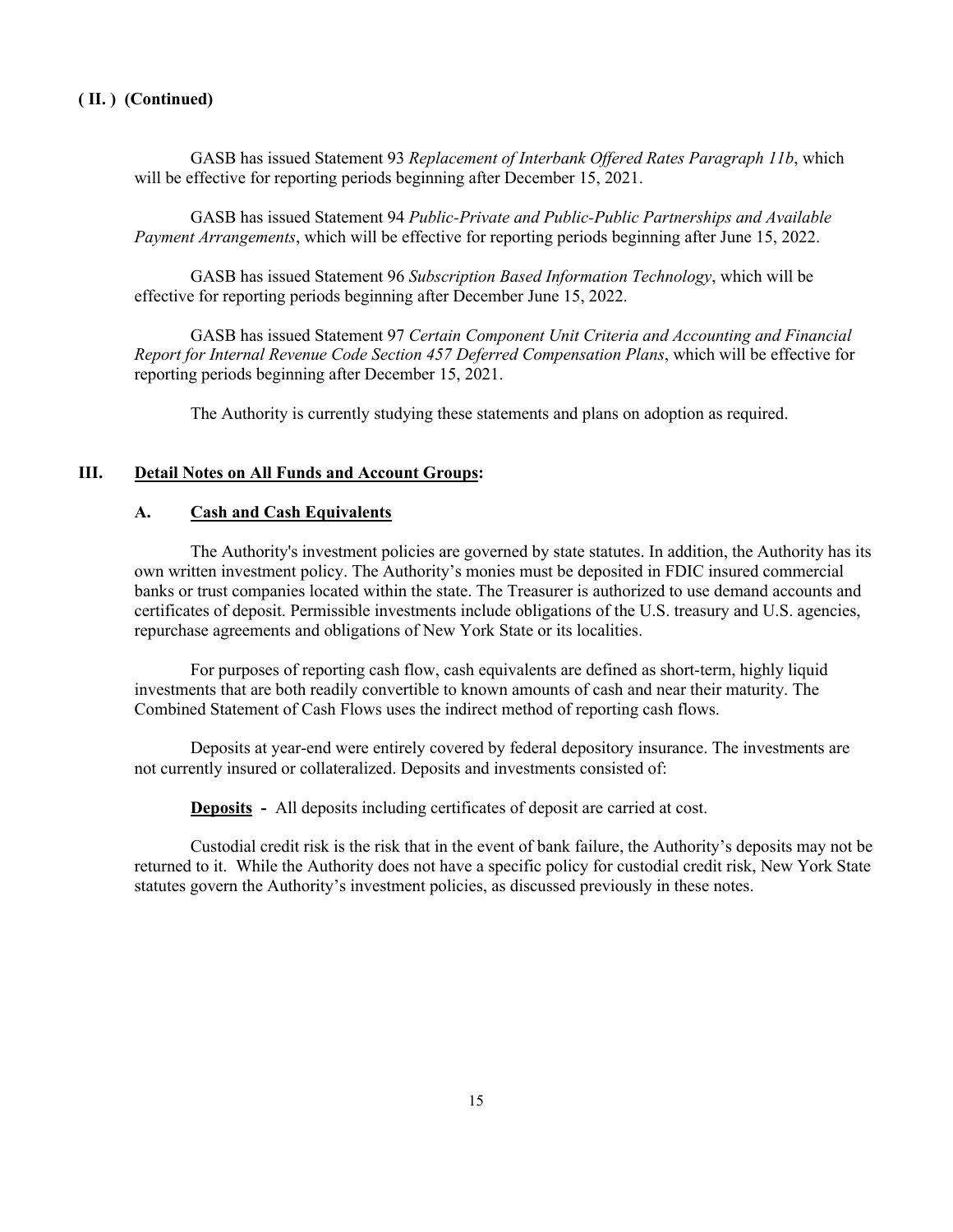The Authority's aggregate bank balances (disclosed in the financial statements), included balances not covered by depository insurance at year end, collateralized as follows:

|                          |      | 2021   |
|--------------------------|------|--------|
| 138,070                  |      |        |
|                          |      |        |
| $\overline{\phantom{0}}$ |      | 20,153 |
| 138,070                  |      | 20,153 |
|                          | 2022 |        |

# **B. Fair Value Measurements – Investments**

The Authority categorizes its fair value measurements into the fair value hierarchy established by GASB Statement No. 72. Three levels of inputs used to measure fair value are as follows:

Level 1 – Inputs to the valuation methodology are unadjusted quoted prices for identical assets in active markets that the Authority has the ability to access.

Level  $2$  – Inputs to the valuation methodology include:

- Quoted prices for similar assets in active markets;
- Quoted prices for identical or similar assets in inactive markets;
- Inputs other than quoted prices that are observable for the asset;
- Inputs that are derived principally form or corroborated by observable market data by correlation or other means.

If the asset has a specified (contractual) term the Level 2 input must be observable for substantially the full term of the assets.

Level 3 – Inputs to the valuation methodology are unobservable inputs and significant to the fair value measurement.

The Authority does not have any investments that are measured using Level 3 inputs. Fair value measurements of the Authority are as follows as of March 31, 2022 and 2021:

**1.** Fixed income securities and certificates of deposit based on quoted market prices (Level 1 inputs).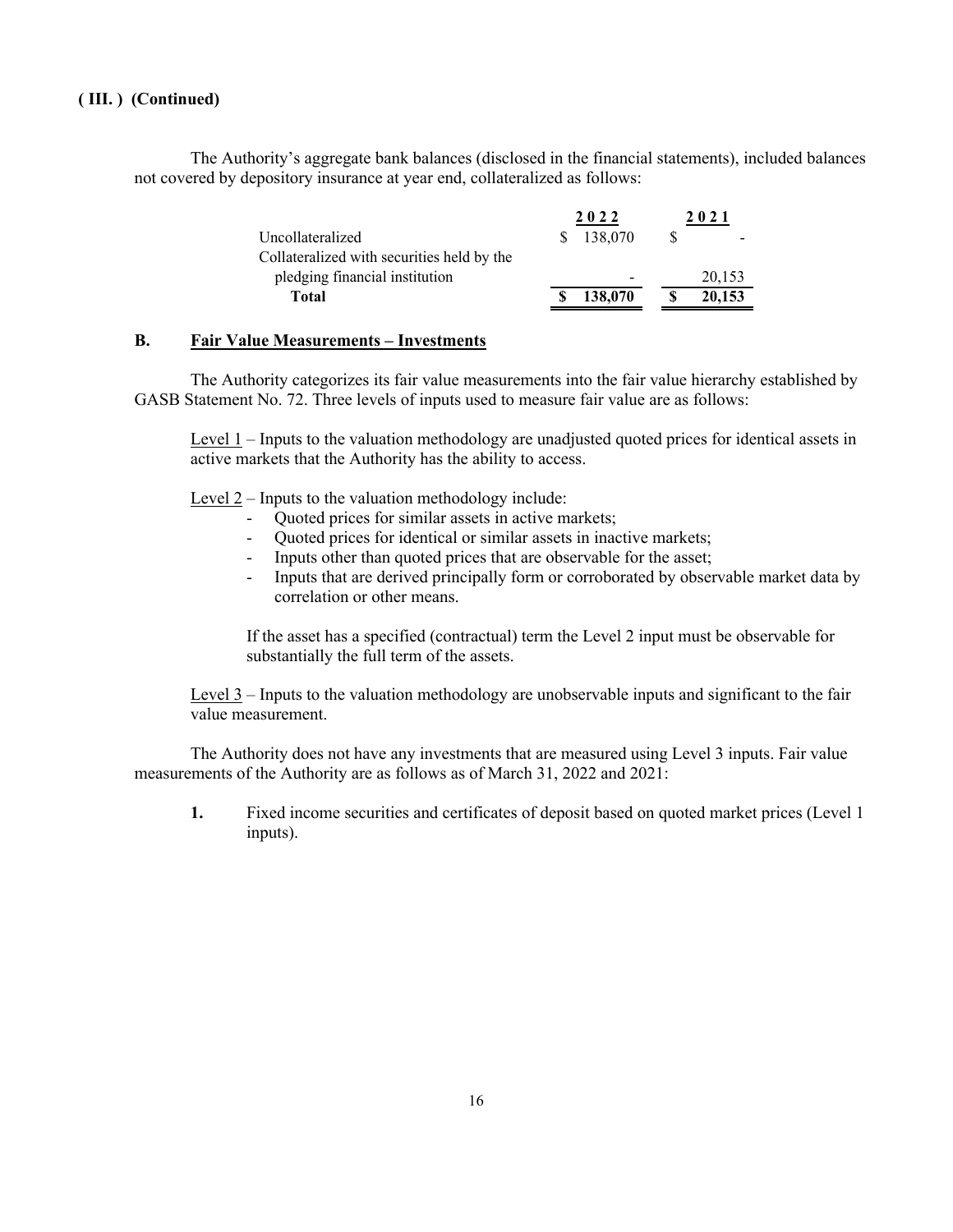# **C. Capital Assets**

The following is a summary of capital assets for the Authority at March 31, 2022:

|             |                                              |               | <b>Balance</b> |                  |               |                  |             |               | <b>Balance</b> |
|-------------|----------------------------------------------|---------------|----------------|------------------|---------------|------------------|-------------|---------------|----------------|
| <b>Type</b> |                                              | 3/31/2021     |                | <b>Additions</b> |               | <b>Deletions</b> |             | 3/31/2022     |                |
|             | <b>Property Held for Lease</b>               |               |                |                  |               |                  |             |               |                |
|             | Buildings and improvements                   | \$            | 31,052,897     | \$               | 1,580,410     | \$               |             | \$            | 32,633,307     |
|             | Land Improvements                            |               | 4,782,751      |                  | 136,270       |                  |             |               | 4,919,021      |
| Total       |                                              | <sup>\$</sup> | 35,835,648     | \$               | 1,716,680     | \$               |             | \$            | 37,552,328     |
|             | <b>Less accumulated depreciation for:</b>    |               |                |                  |               |                  |             |               |                |
|             | Buildings and improvements                   | \$            | (14, 589, 639) | \$               | (929, 112)    | \$               |             | \$            | (15,518,751)   |
|             | Land Improvements                            |               | (2,295,516)    |                  | (203, 809)    |                  |             |               | (2,499,325)    |
| Total       |                                              | $\mathbb{S}$  | (16,885,155)   | \$               | (1, 132, 921) | \$               |             | \$            | (18,018,076)   |
|             | <b>Capital assets not being Depreciated:</b> |               |                |                  |               |                  |             |               |                |
|             | Land                                         | \$            | 382,534        | \$               |               | \$               |             | \$            | 382,534        |
|             | Construction in progress                     |               | 50,606         |                  | 1,466,745     |                  | (1,467,044) |               | 50,307         |
| Total       |                                              | \$            | 433,140        | S                | 1,466,745     | $\mathbb{S}$     | (1,467,044) | \$            | 432,841        |
|             | Net property held for lease                  | $\mathbb{S}$  | 19,383,633     | S                | 2,050,504     | $\mathbb{S}$     | (1,467,044) | \$            | 19,967,093     |
|             | Other capital assets:                        |               |                |                  |               |                  |             |               |                |
|             | Vehicles                                     | \$            | 69,313         | \$               |               | \$               |             | \$            | 69,313         |
|             | Operating tools and equipment                |               | 232,714        |                  |               |                  |             |               | 232,714        |
|             | Office furniture and equipment               |               | 30,662         |                  |               |                  |             |               | 30,662         |
| Total       |                                              | $\mathcal{S}$ | 332,689        | $\mathcal{S}$    |               | $\mathbb{S}$     |             | $\mathcal{S}$ | 332,689        |
|             | <b>Less accumulated depreciation for:</b>    |               |                |                  |               |                  |             |               |                |
|             | Vehicles                                     | \$            | (49, 342)      | \$               | (9,987)       | \$               |             | \$            | (59, 329)      |
|             | Operating tools and equipment                |               | (190, 930)     |                  | (8,278)       |                  |             |               | (199, 208)     |
|             | Office furniture and equipment               |               | (28, 012)      |                  | (819)         |                  |             |               | (28, 831)      |
| Total       |                                              | $\$$          | (268, 284)     | $\$$             | (19,084)      | \$               |             | \$            | (287, 368)     |
|             | <b>Net Property used in operations</b>       | \$            | 64,405         | \$               | (19,084)      | \$               |             | \$            | 45,321         |
|             | Governmental activities capital assets, net  | \$            | 19,448,038     | \$               | 2,031,420     | \$               | (1,467,044) | \$            | 20,012,414     |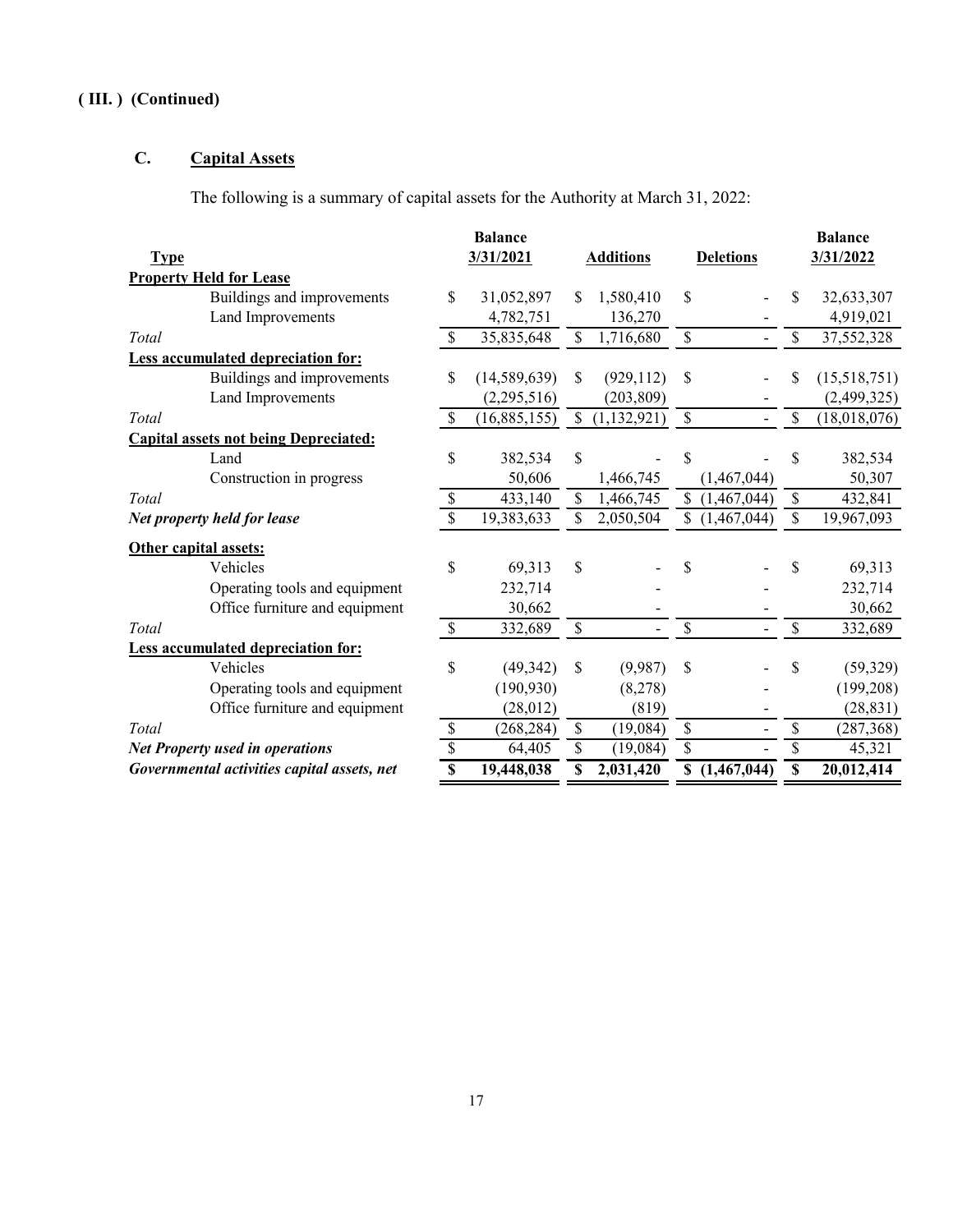#### **IV. General Information and Pension Plans:**

### **A. General Information About Pension Plan**

#### **1. Plan Description**

The Authority participates in the New York State Local Employees' Retirement System (ERS). This is a cost sharing multiple employer defined benefit retirement system. The net position of the System is held in the New York State Common Retirement Fund (the Fund), which was established to hold all net assets and record changes in fiduciary net position allocated to the System. The Comptroller of the State of New York serves as the trustee of the Fund and is the administrative head of the System. The Comptroller is an elected official determined in a direct statewide election and serves a four year term. System benefits are established under the provisions of the New York State Retirement and Social Security Law (RSSL). Once a public employer elects to participate in the System, the election is irrevocable. The New York State Constitution provides that pension membership is a contractual relationship and plan benefits cannot be diminished or impaired. Benefits can be changed for future members only by enactment of a State statute. The Authority also participates in the Public Employees' Group Life Insurance Plan (GLIP), which provides death benefits in the form of life insurance. The System is included in the State's financial report as a pension trust fund. That report may be found at www.osc.state.ny.us/retire/publications/index.php or obtained by writing to the New York State and Local Retirement System, 110 State Street, Albany, New York 12244.

#### **2. Benefits Provided**

The System provides retirement benefits as well as death and disability benefits.

#### *Tier 1 and 2*

Eligibility: Tier 1 members, with the exception of those retiring under special retirement plans, must be at least age 55 to be eligible to collect a retirement benefit. There is no minimum service requirement for Tier 1 members. Tier 2 members, with the exception of those retiring under special retirement plans, must have five years of service and be at least age 55 to be eligible to collect a retirement benefit. The age at which full benefits may be collected for Tier 1 is 55, and the full benefit age for Tier 2 is 62.

Benefit Calculation: Generally, the benefit is 1.67 percent of final average salary for each year of service if the member retires with less than 20 years. If the member retires with 20 or more years of service, the benefit is 2 percent of final average salary for each year of service. Tier 2 members with five or more years of service can retire as early as age 55 with reduced benefits. Tier 2 members age 55 or older with 30 or more years of service can retire with no reduction in benefits. As a result of Article 19 of the RSSL, Tier 1 and Tier 2 members who worked continuously from April 1, 1999 through October 1, 2000 received an additional month of service credit for each year of credited service they have at retirement, up to a maximum of 24 additional months.

Final average salary is the average of the wages earned in the three highest consecutive years. For Tier 1 members who joined on or after June 17, 1971, each year of final average salary is limited to no more than 20 percent of the previous year. For Tier 2 members, each year of final average salary is limited to no more than 20 percent of the average of the previous two years.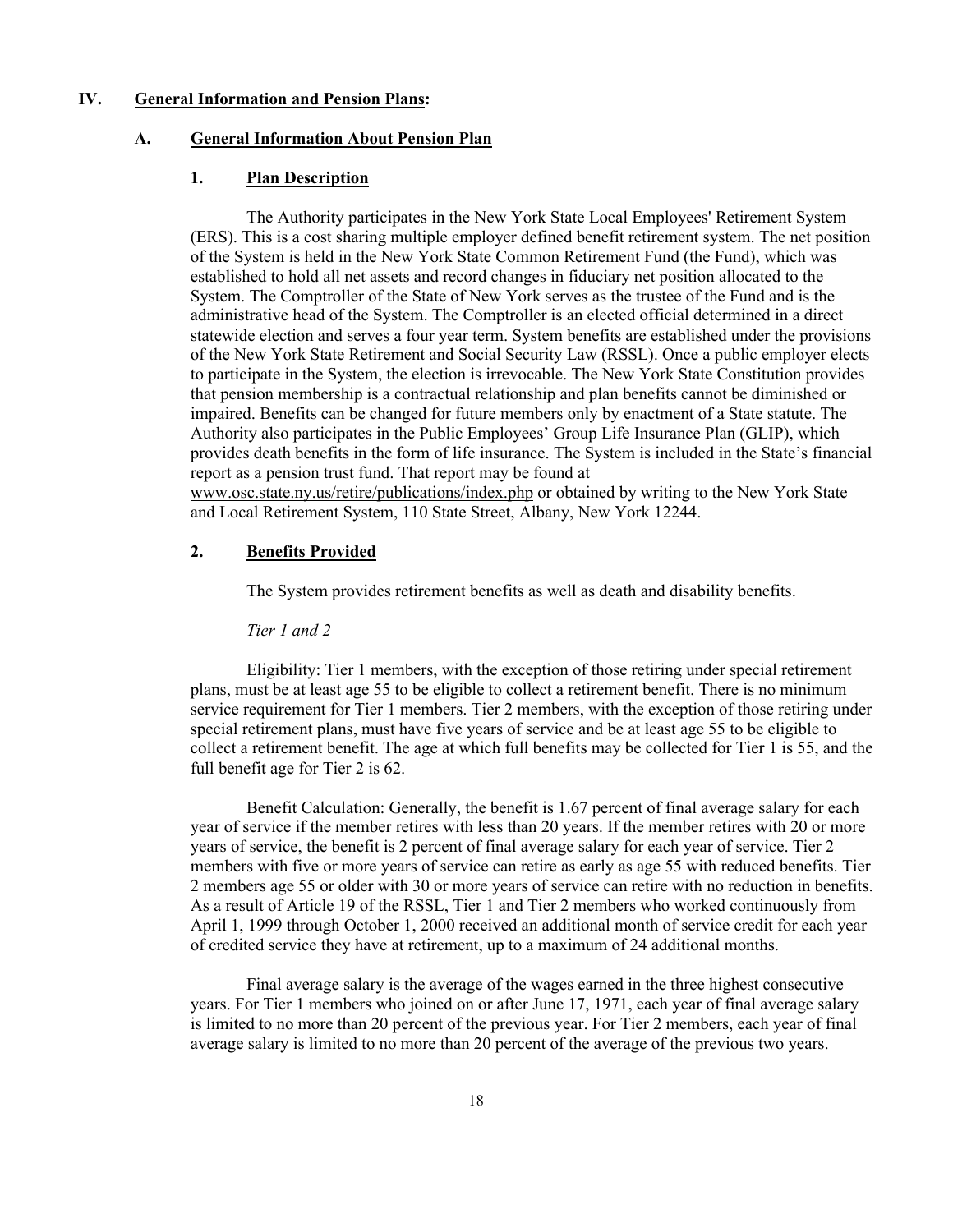### *Tier 3, 4, 5*

Eligibility: Tier 3 and 4 members, with the exception of those retiring under special retirement plans, must have five years of service and be at least age 55 to be eligible to collect a retirement benefit. Tier 5 members, with the exception of those retiring under special retirement plans, must have ten years of service and be at least age 55 to be eligible to collect a retirement benefit. The full benefit age for Tiers 3, 4, and 5 is 62.

Benefit Calculation: Generally, the benefit is 1.67 percent of final average salary for each year of service if the member retires with less than 20 years. If a member retires with between 20 and 30 years of service, the benefit is 2 percent of final average salary for each year of service. If a member retires with more than 30 years of service, an additional benefit of 1.5 percent of final average salary is applied for each year of service over 30 years. Tier 3 and 4 members with five or more years of service and Tier 5 members with ten or more years of service can retire as early as age 55 with reduced benefits. Tier 3 and 4 members age 55 or older with 30 or more years of service can retire with no reduction in benefits.

Final average salary is the average of wages earned in the three highest consecutive years. For Tier 3, 4, and 5 members, each year of final average salary is limited to no more than 10 percent of the average of the previous two years.

#### *Tier 6*

Eligibility: Tier 6 members, with the exception of those retiring under special retirement plans, must have ten years of service and be at least age 55 to be eligible to collect a retirement benefit. The full benefit age of Tier 6 is 63 and ERS members.

Benefit Calculation: Generally, the benefit is 1.67 percent of final average salary for each year of service if the member retires with less than 20 years. If a member retires with 20 years of service, the benefit is 1.75 percent of final average salary for each year of service. If a member retires with more than 20 years of service, an additional benefit of 2 percent of final average salary is applied for each year of service over 20 years. Tier 6 members with ten or more years of service can retire as early as 55 with reduced benefits.

Final average salary is the average of the wages earned in the five highest consecutive years. For Tier 6 members, each year of final average salary is limited to no more than 10 percent of the average of the previous four years.

#### *Ordinary Disability Benefits*

Generally, ordinary disability benefits, usually one-third of salary, are provided to eligible members after ten years of service; in some cases, they are provided after five years of service.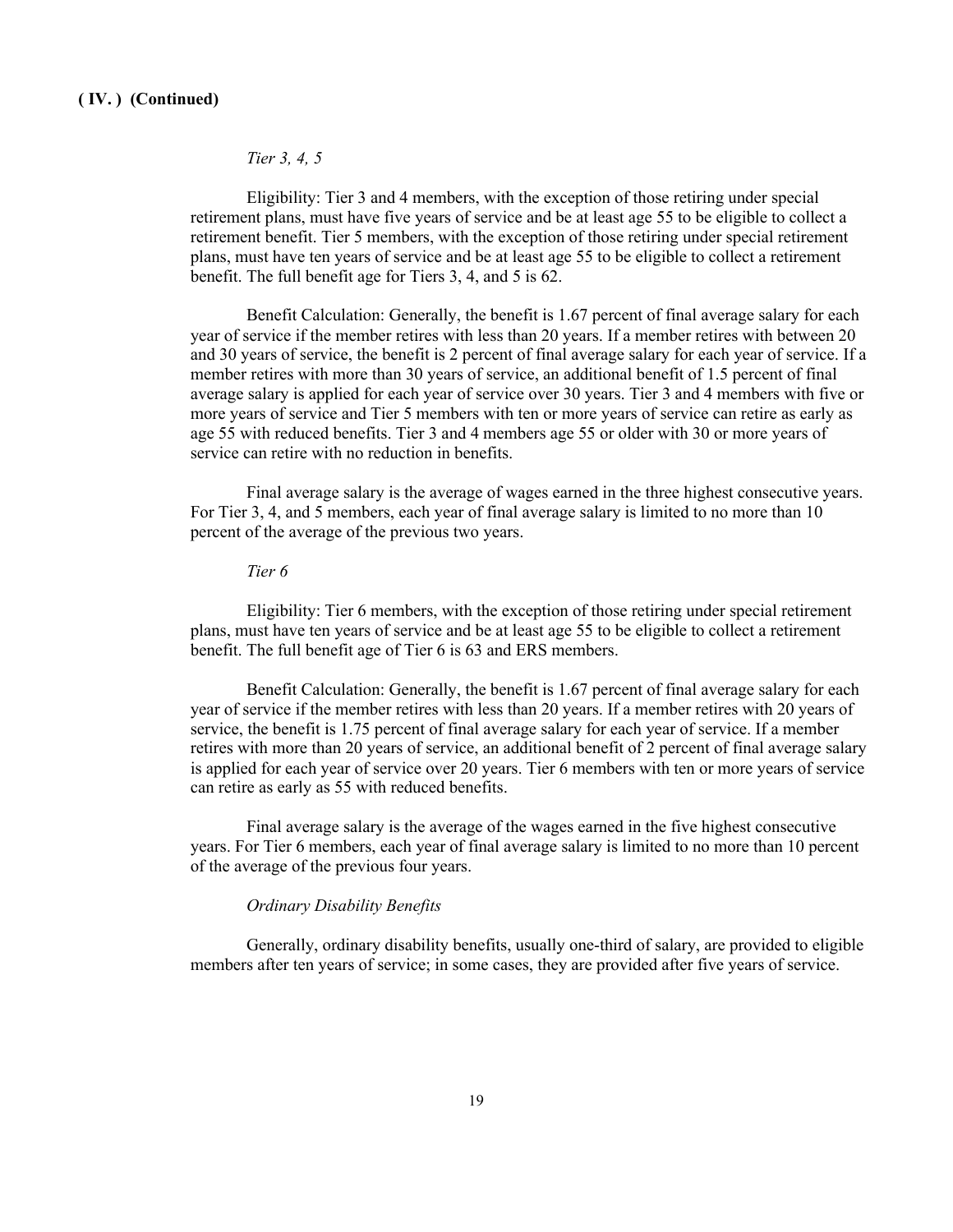#### *Accidental Disability Benefits*

For all eligible Tier 1 and Tier 2 ERS, the accidental disability benefit is a pension of 75 percent of final average salary, with an offset for any Workers' Compensation benefits received. The benefit for eligible Tier 3, 4, 5, and 6 members is the ordinary disability benefit with the yearsof-service eligibility requirement dropped.

#### *Ordinary Death Benefits*

Death benefits are payable upon the death, before retirement, of a member who meets eligibility requirements as set forth by law. The first \$50,000 of an ordinary death benefit is paid in the form of group term life insurance. The benefit is generally three times the member's annual salary. For most members, there is also a reduced post-retirement ordinary death benefit available.

#### *Post-Retirement Benefit Increases*

A cost-of-living adjustment is provided annually to: (i) all pensioners who have attained age 62 and have been retired for five years; (ii) all pensioners who have attained age 55 and have been retired for ten years; (iii) all disability pensioners, regardless of age, who have been retired for five years; (iv) ERS recipients of an accidental death benefit, regardless of age, who have been receiving such benefit for five years and (v) the spouse of a deceased retiree receiving a lifetime benefit under an option elected by the retiree at retirement. An eligible spouse is entitled to onehalf the cost-of-living adjustment amount that would have been paid to the retiree when the retiree would have met the eligibility criteria. This cost-of-living adjustment is a percentage of the annual retirement benefit of the eligible member as computed on a base benefit amount not to exceed \$18,000 of the annual retirement benefit. The cost-of-living percentage shall be 50 percent of the annual Consumer Price Index as published by the U.S. Bureau of Labor, but cannot be less than 1 percent or exceed 3 percent.

# **3. Contributions**

The System is noncontributory except for employees who joined the New York State and Local Employees' Retirement System after July 27, 1976, who contribute 3 percent of their salary for the first ten years of membership, and employees who joined on or after January 1, 2010 (ERS) who generally contribute 3 percent of their salary for their entire length of service. For Tier 6 members, the contribution rate varies from 3 percent to 6 percent depending on salary. Generally, Tier 5 and 6 members are required to contribute for all years of service. Under the authority of the NYSRSSL, the Comptroller annually certifies the actuarially determined rates expressly, used in computing the employers' contributions based on salaries paid during the Systems' financial year ending March 31. Contributions for the current year and two preceding years were equal to 100 percent of the contributions required, and were as follows:

| Contributions |   | ERS    |
|---------------|---|--------|
| 2022          | S | 41,347 |
| 2021          | S | 33,407 |
| 2020          | S | 31,206 |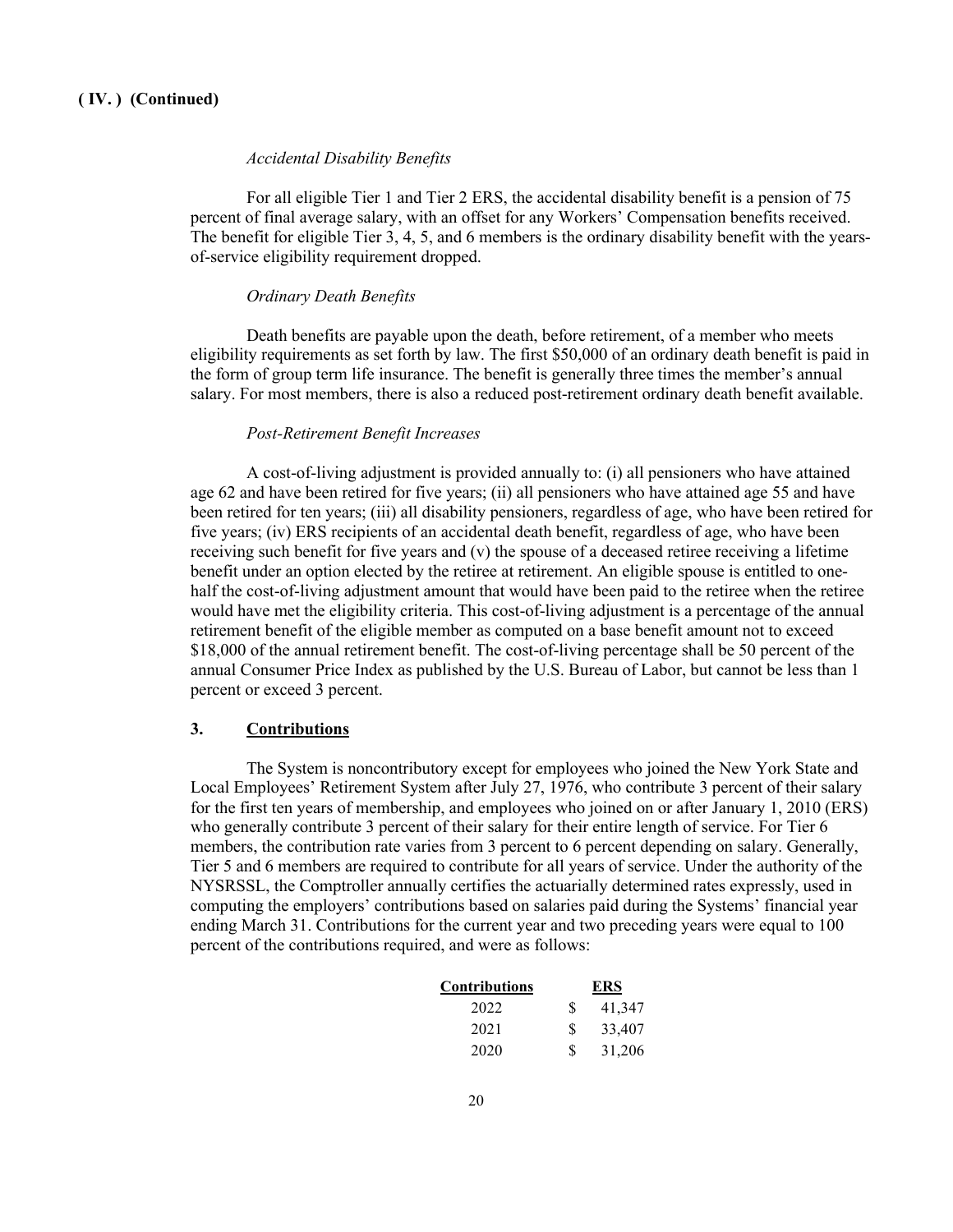# **B. Pension Liabilities, Pension Expense, and Deferred Outflows of Resources and Deferred Inflows of Resources related to Pensions**

At March 31, 2022, the Authority reported a liability of \$771 for its proportionate share of the net pension liability. The net pension liability was measured as of March 31, 2021, and the total pension liability used to calculate the net pension liability was determined by an actuarial valuation as of that date. The Authority's proportion of the net pension liability was based on a projection of the Authority's longterm share of contributions to the pension plan relative to the projected contributions of all participating members, actuarially determined.

At March 31, 2022, the Authority's proportion was 0.0007743 percent for ERS.

For the year ended March 31, 2022 the Authority recognized pension expense of \$20,697. At March 31, 2022, the Authority reported deferred outflows of resources and deferred inflows of resources related to pensions from the following sources:

|                                             | <b>Deferred Outflows</b> |              | <b>Deferred Inflows</b> |         |  |
|---------------------------------------------|--------------------------|--------------|-------------------------|---------|--|
|                                             |                          | of Resources | of Resources            |         |  |
| Differences between expected and            |                          |              |                         |         |  |
| actual experience                           | \$                       | 9,416        | S                       |         |  |
| Changes of assumptions                      |                          | 141,762      |                         | 2,674   |  |
| Net difference between projected and        |                          |              |                         |         |  |
| actual earnings on pension plan             |                          |              |                         |         |  |
| investments                                 |                          |              |                         | 221,477 |  |
| Changes in proportion and differences       |                          |              |                         |         |  |
| between the Town's contributions and        |                          |              |                         |         |  |
| proportionate share of contributions        |                          | 6,139        |                         | 281     |  |
| Subtotal                                    | <sup>\$</sup>            | 157,317      | \$                      | 224,432 |  |
| Authority's contributions subsequent to the |                          |              |                         |         |  |
| measurement date                            |                          | 41,008       |                         |         |  |
| <b>Grand Total</b>                          |                          | 198,325      |                         | 224,432 |  |

The Authority reported \$41,008 as deferred outflows of resources related to pensions resulting from Authority contributions subsequent to the measurement date will be recognized as a reduction of the net pension liability in the year ended March 31, 2022. Other amounts reported as deferred outflows of resources and deferred inflows of resources related to pensions will be recognized in pension expenses as follows:

| Year  |   | Amount    |  |  |  |  |  |
|-------|---|-----------|--|--|--|--|--|
| 2023  | S | (10,313)  |  |  |  |  |  |
| 2024  |   | (3,260)   |  |  |  |  |  |
| 2025  |   | (11,240)  |  |  |  |  |  |
| 2026  |   | (42,302)  |  |  |  |  |  |
| Total |   | (67, 115) |  |  |  |  |  |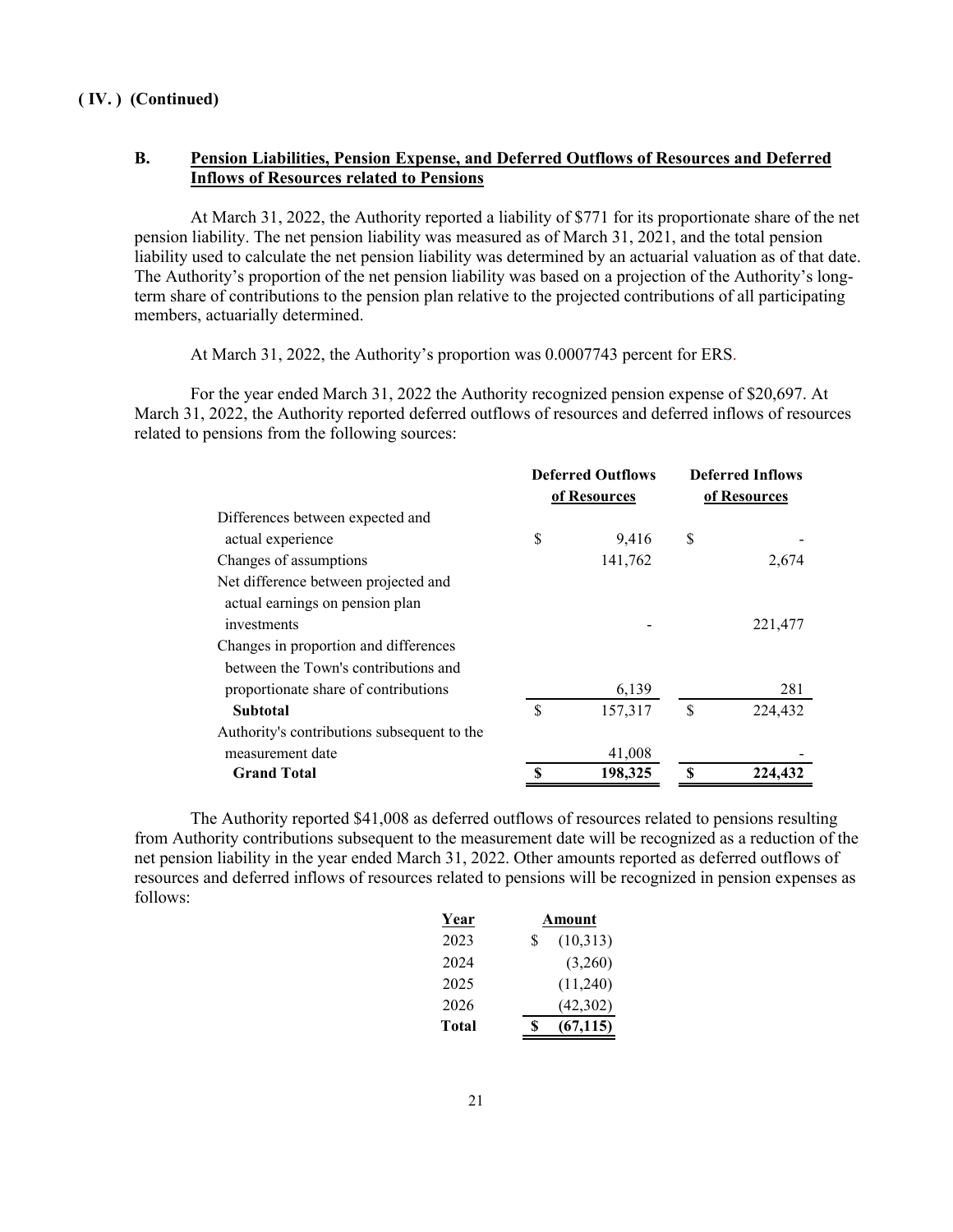### **1. Actuarial Assumptions**

The total pension liability as of the measurement date was determined by using an actuarial valuation as noted in the table below, with update procedures used to roll forward the total pension liability to the measurement date. The actuarial valuations used the following actuarial assumptions:

| ERS                 |
|---------------------|
| March 31, 2021      |
| April 1, 2021       |
| 5.90%               |
| 4.40%               |
| April 1, 2010-      |
| March 31, 2015      |
| System's Experience |
| 2.70%               |
|                     |

Annuitant mortality rates are based on Society of Actuaries Scale MP-2014 System's experience with adjustments for mortality improvements based on MP-2020.

The long term rate of return on pension plan investments was determined using a building block method in which best estimate ranges of expected future real rates of return (expected returns net of investment expense and inflation) are developed for each major asset class. These ranges are combined to produce the long term expected rate of return by weighting the expected future real rates of return by each the target asset allocation percentage and by adding expected inflation. Best estimates of the arithmetic real rates of return for each major asset class included in the target asset allocation are summarized as follows:

| <b>Long Term Expected Rate of Return</b> |                |  |  |  |  |  |
|------------------------------------------|----------------|--|--|--|--|--|
|                                          | ERS            |  |  |  |  |  |
| Measurement date                         | March 31, 2021 |  |  |  |  |  |
| <b>Asset Type -</b>                      |                |  |  |  |  |  |
| Domestic equity                          | 4.05%          |  |  |  |  |  |
| International equity                     | 6.30%          |  |  |  |  |  |
| Private equity                           | 6.75%          |  |  |  |  |  |
| Real estate                              | 4.95%          |  |  |  |  |  |
| Absolute return strategies *             | 4.50%          |  |  |  |  |  |
| Opportunistic portfolios                 | 4.50%          |  |  |  |  |  |
| Real assets                              | 5.95%          |  |  |  |  |  |
| Cash                                     | $0.50\%$       |  |  |  |  |  |
| Inflation-indexed bonds                  | 0.50%          |  |  |  |  |  |
| Credit                                   | $3.63\%$       |  |  |  |  |  |
|                                          |                |  |  |  |  |  |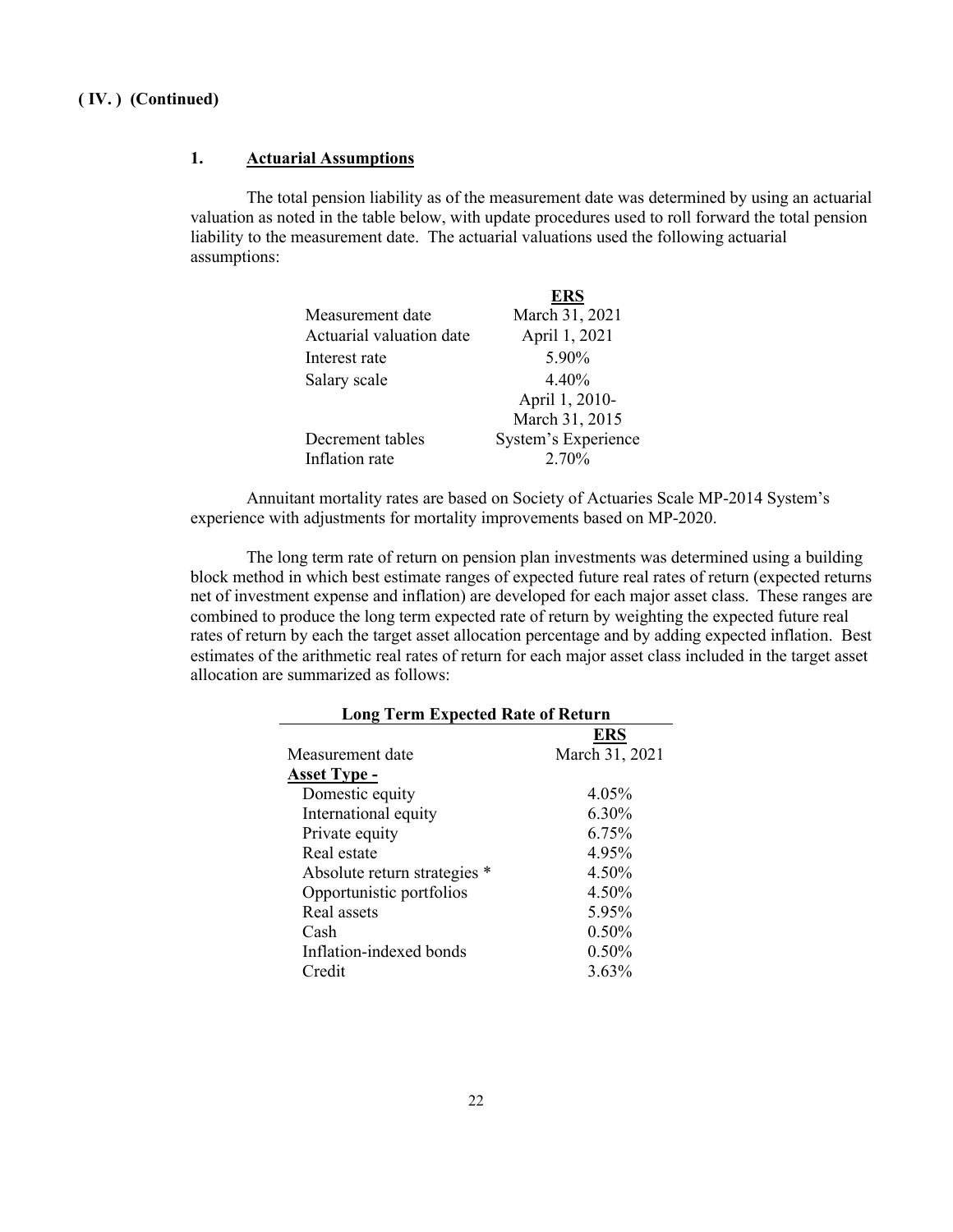The real rate of return is net of the long-term inflation assumption of 2%

\* Excludes equity-oriented long-only funds. For investment management purposes, these funds are included in domestic equity and internal equity.

## **2. Discount Rate**

The discount rate used to calculate the total pension liability was 5.90%. The projection of cash flows used to determine the discount rate assumes that contributions from plan members will be made at the current contribution rates and that contributions from employers will be made at statutorily required rates, actuarially. Based upon the assumptions, the Systems' fiduciary net position was projected to be available to make all projected future benefit payments of current plan members. Therefore, the long term expected rate of return on pension plan investments was applied to all periods of projected benefit payments to determine the total pension liability.

# **3. Sensitivity of the Proportionate Share of the Net Pension Liability to the Discount Rate Assumption**

The following presents the Authority's proportionate share of the net pension liability calculated using the discount rate of 5.90%, as well as what the Authority's proportionate share of the net pension asset/(liability) would be if it were calculated using a discount rate that is 1 percentage point lower (4.90%) or 1-percentagepoint higher (6.90%) than the current rate:

|                                                      | 1% Decrease<br>$(4.90\%)$ |           | Current<br><b>Assumption</b><br>$(5.90\%)$ | 1% Increase<br>$(6.90\%)$ |         |  |
|------------------------------------------------------|---------------------------|-----------|--------------------------------------------|---------------------------|---------|--|
| Employer's proportionate<br>share of the net pension |                           |           |                                            |                           |         |  |
| asset (liability)                                    | S                         | (214,000) | (771)                                      |                           | 195,876 |  |

## **4. Pension Plan Fiduciary Net Position**

The components of the current year net pension asset/(liability) of the employers as of the respective valuation dates, were as follows:

|                                            | (In Thousands) |
|--------------------------------------------|----------------|
|                                            | <b>ERS</b>     |
| Measurement date                           | March 31, 2021 |
| Employers' total pension liability         | 220,680,157    |
| Plan net position                          | 220,580,583    |
| Employers' net pension asset/(liability)   | (99,574)       |
| Ratio of plan net position to the          |                |
| employers' total pension asset/(liability) | 99.95%         |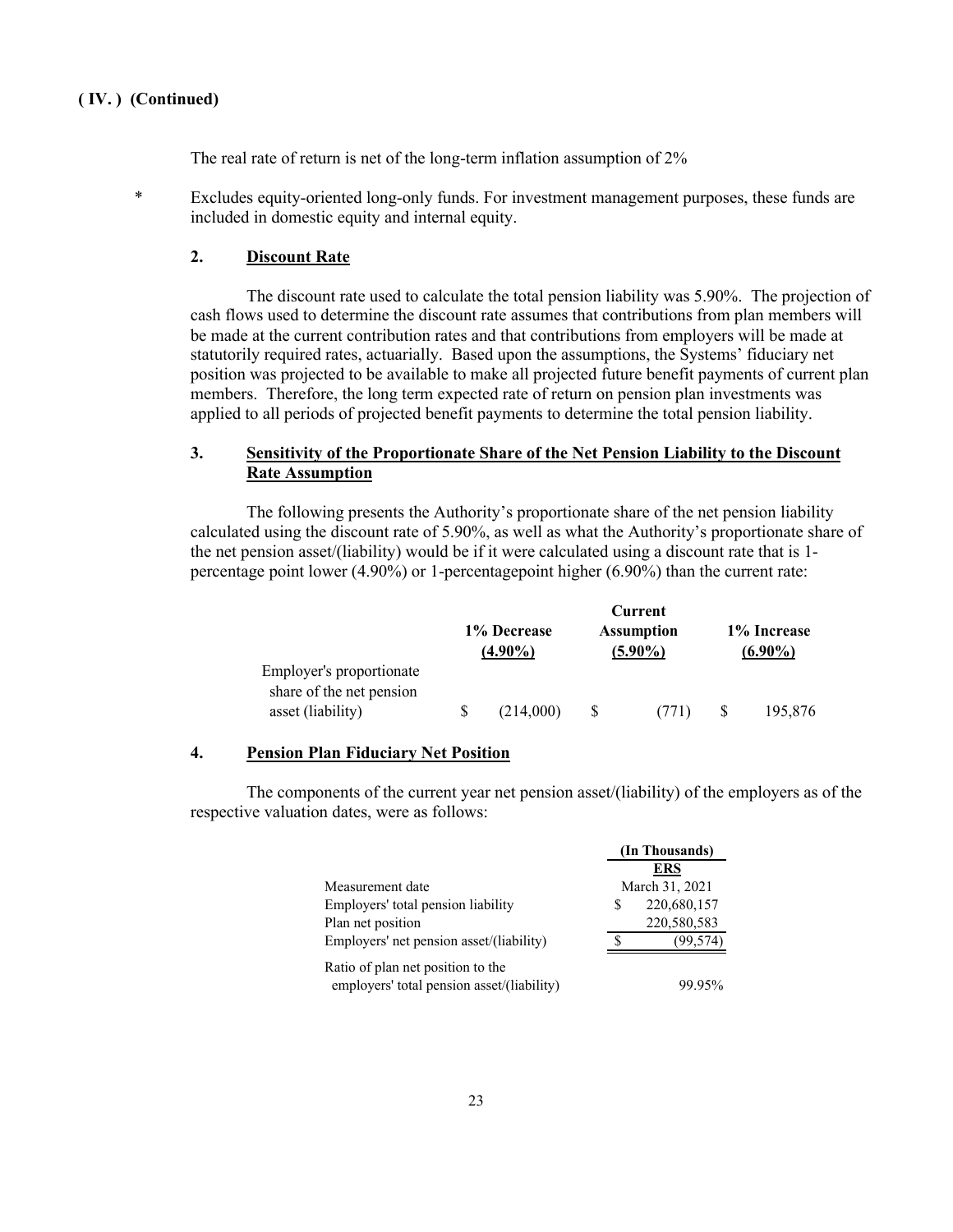#### **V. Postemployment Benefits**

#### **A. General Information About the OPEB Plan**

*Plan Description* – The Authority administers a single-employer defined benefit healthcare plan (the Retiree Health Plan). The Plan is not a written plan but has been approved by the board of directors. A retiring employee is provided a benefit from the Authority provided that the employee has a minimum of twenty years of service, has attained age 62, and is employed by the Authority at the time of retirement. The assets of the fund are held in a trust for the exclusive benefit of plan members and their beneficiaries in accordance with the terms of the OPEB plan.

*Basis of Accounting for the Retiree Health Plan* – The Retiree Health Plan is a fiduciary component unit of the Authority and is composed of: (1) the Trust which is used to receive, hold, and disburse assets accumulated to pay for some of the OPEB provided by the Authority to its retired employees, and (2) OPEB paid for directly by the Authority out of its general resources rather than through the Trust. The Trust was established for the exclusive benefit of the Authority's retired employees. Amounts contributed to the Trust are held in an irrevocable trust and may not be used for any other purpose than to fund the costs of health and welfare benefits of its eligible participants. No separate financial statements of the Trust are prepared.

*Benefits Provided* – The Authority provides healthcare benefits for eligible retirees and their spouses.

*Employees Covered by Benefit Terms* – At March 31, 2022, the following employees were covered by the benefit terms:

| Inactive employees or beneficiaries currently receiving benefit payments |  |
|--------------------------------------------------------------------------|--|
| <b>Active Employees</b>                                                  |  |
| Total                                                                    |  |
|                                                                          |  |

# **B. Net OPEB Liability**

The following is a summary of the net OPEB liability as of March 31, 2022, measured as of March 31, 2021 with a valuation date of March 31, 2021:

*Actuarial Assumptions and Other Inputs* – The total OPEB liability in the March 31, 2021 actuarial valuation was determined using the following actuarial assumptions and other inputs, applied to all periods included in the measurement, unless otherwise specified:

| <b>Salary Increases</b>            | 4.0 percent, average, including inflation |
|------------------------------------|-------------------------------------------|
| Discount Rate                      | 3.54 percent                              |
| <b>Healthcare Cost Trend Rates</b> | 3.0% Compounded annually                  |
| Retirees' Share of Benefit-Related | None                                      |
| Costs                              |                                           |
| <b>Asset Valuation Method</b>      | Market value                              |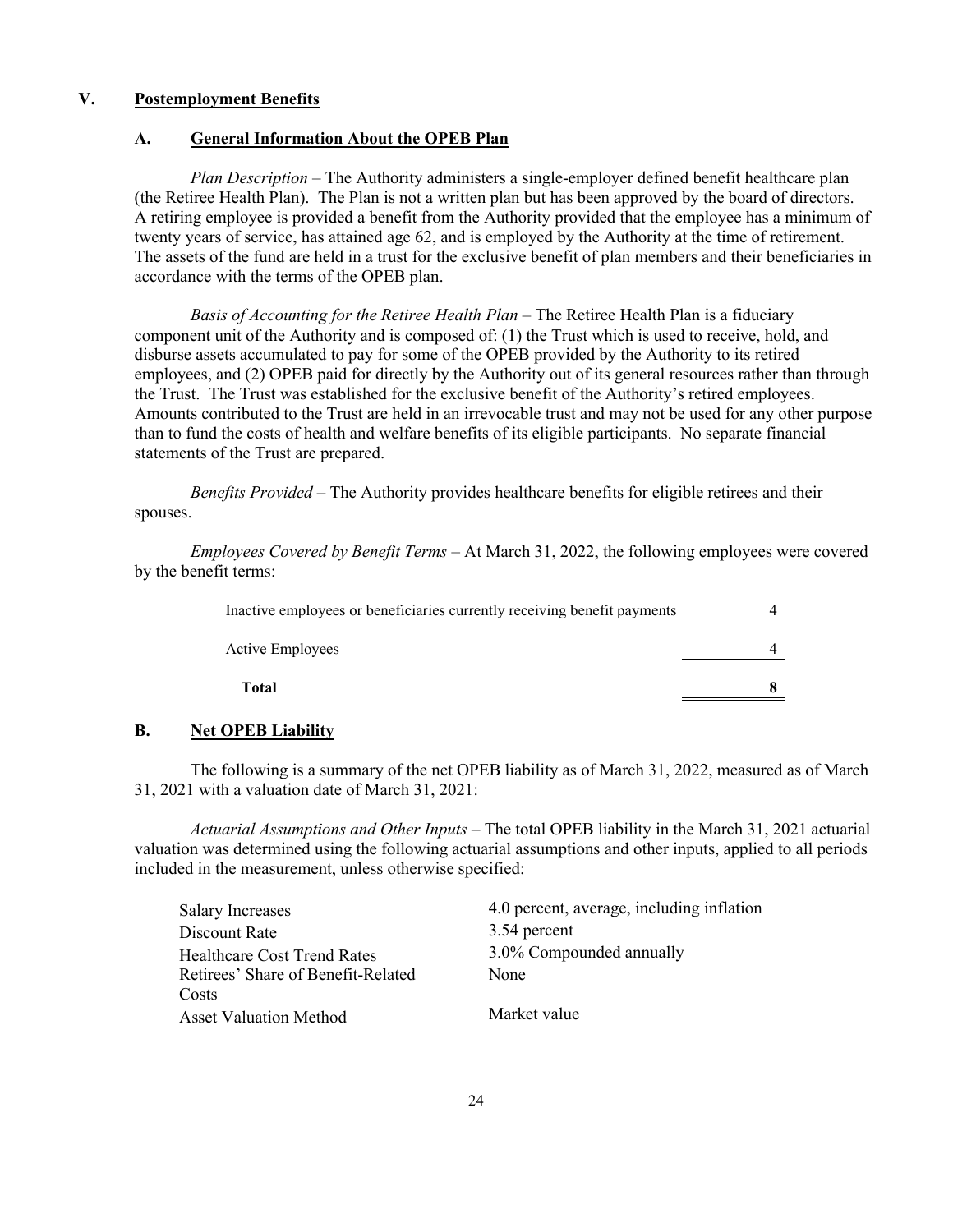The discount rate was based on Fidelity General Obligation AA-20 Year Municipal Bond rate.

Mortality rates were based on the RP-2014 Mortality Table, with separate rates for males and females and for actives and retirees.

#### **C. Changes in the Total OPEB Liability**

|                                                    | <b>Total OPEB</b> |           |     | <b>Plan Fiduciary</b> |     | <b>Net OPEB</b> |  |
|----------------------------------------------------|-------------------|-----------|-----|-----------------------|-----|-----------------|--|
|                                                    |                   | Liability |     | <b>Net Position</b>   |     | Liability       |  |
| Balance at March 31, 2021                          |                   | 484,641   | S   | 407,848               | \$  | 76,793          |  |
| Changes for the Year -                             |                   |           |     |                       |     |                 |  |
| Service cost                                       | \$                | 10.647    | \$  |                       | \$  | 10,647          |  |
| Interest on total OPEB Liability                   |                   | 15,453    |     |                       |     | 15,453          |  |
| Differences between expected and actual experience |                   | (19,380)  |     |                       |     | (19,380)        |  |
| Changes in assumptions or other inputs             |                   | (23,521)  |     |                       |     | (23,521)        |  |
| Employer contributions                             |                   |           |     | 19,401                |     | (19, 401)       |  |
| Net investment income                              |                   |           |     | 40                    |     | (40)            |  |
| Benefit payments                                   |                   | (19,401)  |     | (19, 401)             |     |                 |  |
| Administrative expense                             |                   |           |     | (150)                 |     | 150             |  |
| Net Changes                                        |                   | (36,202)  | \$. | (110)                 | \$. | (36,092)        |  |
| <b>Balance at March 31, 2022</b>                   |                   | 448,439   |     | 407,738               | S   | 40,701          |  |

Changes of benefit terms reflect a change to the provisions of the Superintendent plan.

Changes of assumptions and other inputs reflect a change in the discount rate from 3.21 percent in 2021 to 3.54 percent in 2022.

*Sensitivity of the Total OPEB Liability to Changes in the Discount Rate* – The following presents the total OPEB liability of the Authority, as well as what the Authority's total OPEB liability would be if it were calculated using a discount rate that is 1-percentage-point lower (2.54 percent) or 1-percentage-point higher (4.54 percent) than the current discount rate:

|                      | <b>Discount</b> |            |  |            |  |             |  |
|----------------------|-----------------|------------|--|------------|--|-------------|--|
|                      | 1% Decrease     |            |  | Rate       |  | 1% Increase |  |
|                      |                 | $(2.54\%)$ |  | $(3.54\%)$ |  | $(4.54\%)$  |  |
| Total OPEB Liability |                 | 507.739    |  | 448.439    |  | 399.332     |  |

*Sensitivity of the Total OPEB Liability to Changes in the Healthcare Cost Trend Rates* – The following presents the total OPEB liability of the Authority, as well as what the Authority's total OPEB liability would be if it were calculated using healthcare cost trend rates that are 1-percentage-point lower (2.0 percent) or 1 percentage-point higher (4.0 percent) than the current healthcare cost trend rate:

|                             |             | Healthcare              |             |
|-----------------------------|-------------|-------------------------|-------------|
|                             | 1% Decrease | <b>Cost Trend Rates</b> | 1% Increase |
|                             | $(2.0\%)$   | $(3.0\%)$               | $(4.0\%)$   |
| <b>Total OPEB Liability</b> | 395.263     | 448.439                 | 512.901     |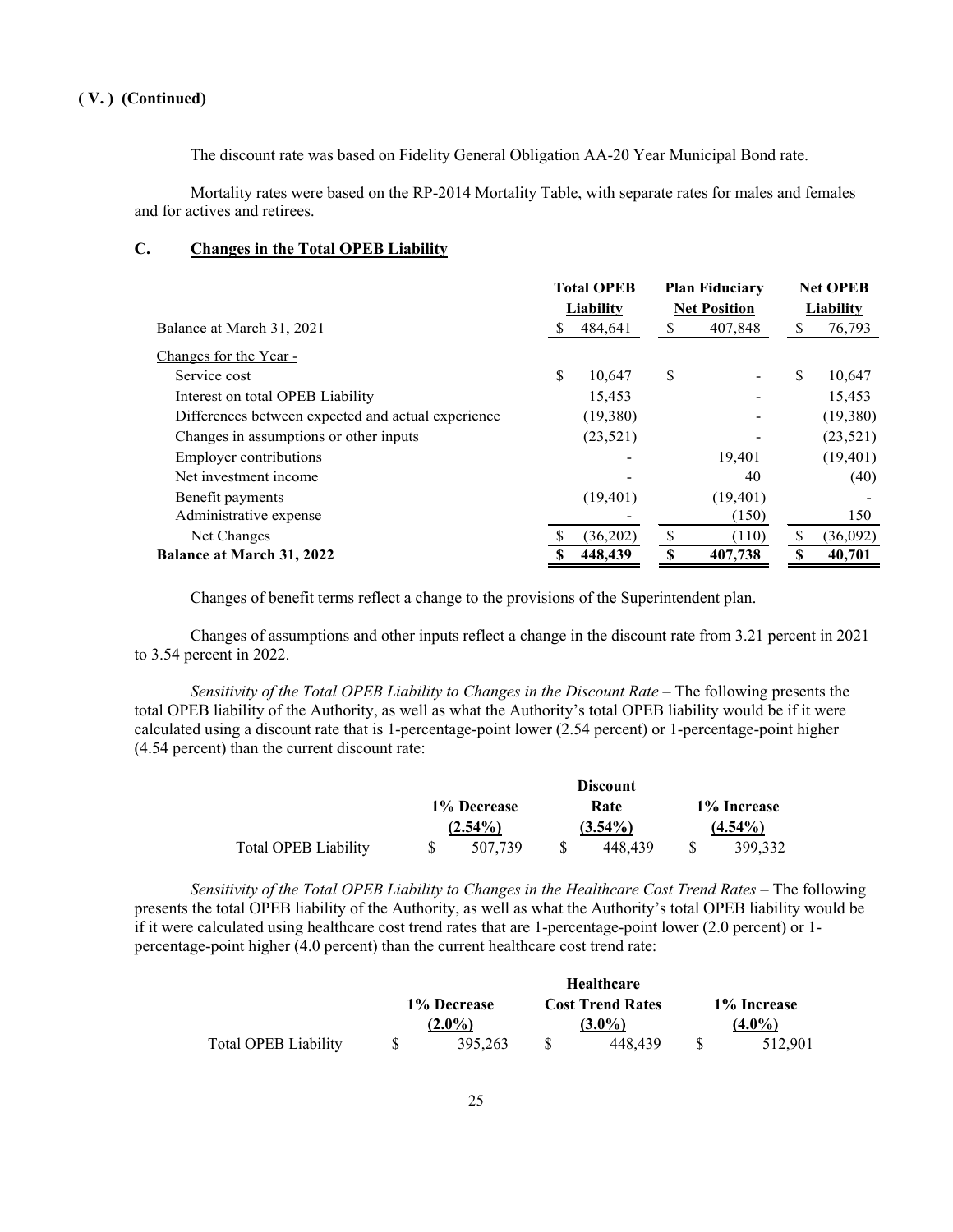### **D. OPEB Expense and Deferred Outflows of Resources and Deferred Inflows of Resources Related to OPEB**

For the year ended March 31, 2022, the Authority recognized OPEB expense of \$10,083. At March 31, 2022, the Authority reported deferred outflows of resources and deferred inflows of resources related to OPEB from the following sources:

|                                                                                               |   | <b>Deferred Outflows</b><br>of Resources | <b>Deferred Inflows</b><br>of Resources |        |  |  |
|-----------------------------------------------------------------------------------------------|---|------------------------------------------|-----------------------------------------|--------|--|--|
| Differences between actual and<br>expected return on assets<br>Differences between actual and | S | 13.203                                   | S                                       |        |  |  |
| expected experience                                                                           |   | 3,703                                    |                                         | 39,737 |  |  |
| Changes of assumptions                                                                        |   | 21,435                                   |                                         | 23,846 |  |  |
| <b>Grand Total</b>                                                                            |   | 38,341                                   | \$                                      | 63,583 |  |  |

Amounts reported as deferred outflows of resources and deferred inflows of resources related to OPEB will be recognized in OPEB expense as follows:

| Year         |    |           |
|--------------|----|-----------|
| 2023         | \$ | (5,319)   |
| 2024         |    | (5,075)   |
| 2025         |    | (6, 155)  |
| 2026         |    | (5,693)   |
| 2027         |    | (3,000)   |
| <b>Total</b> | ς  | (25, 242) |
|              |    |           |

#### **E. Long-Term Expected Rate of Return:**

The actuarial valuation as of March 31, 2022 uses a long-term rate of return 3.54 percent per annum, net of investment expenses and including inflation. This is the long-term rate of return assumption on plan assets.

The long-term rate of return is based on the target asset allocation of the Fund's investment policy and was estimated based on returns for similarly situated plans. These ranges are combined to produce the long-term expected rate of return by weighting the expected further real rates of return by the target asset allocation percentage and by adding expected inflation. As of March 31, 2022, the plan's targeted allocation, upon which the long-term expected rate of return is based, includes only United States Treasuries. The annual money-weighted rate of return, net of investment expenses for the OPEB Trust Fund plan was 1.88 percent for fiscal 2022. The money-weighted rate of return considers the changing amounts actually invested during a period and assumes that contributions and expense are paid in the middle of the plan year.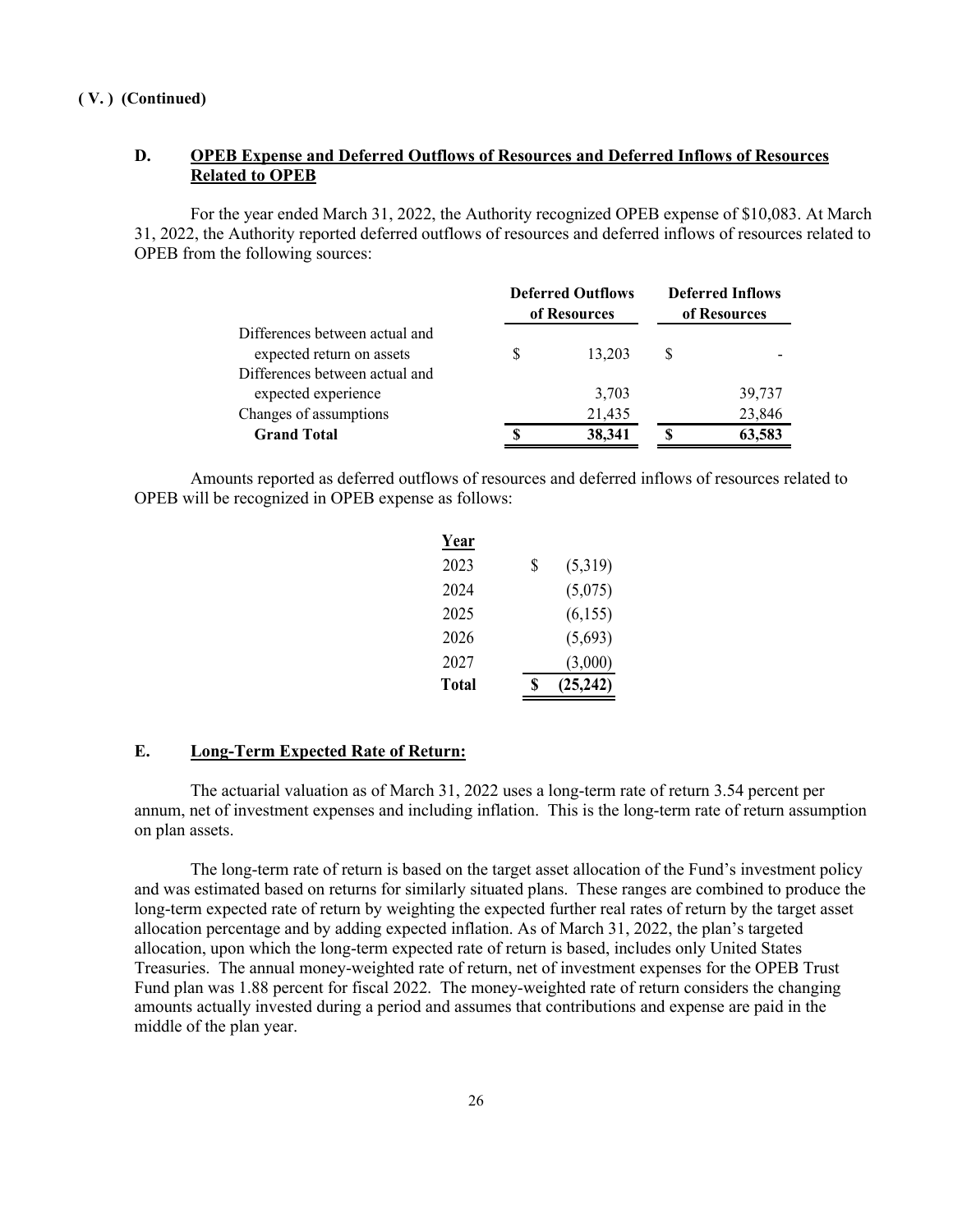# **VI. Leases:**

The Authority leases land, office space, and warehouse space on both short and long-term lease arrangements to various tenants. All of the leases are operating leases for accounting purposes.

The following is a schedule of future minimum rentals under leases at March 31, 2022:

| Year       |   |            |
|------------|---|------------|
| 2023       | S | 3,627,747  |
| 2024       |   | 2,727,139  |
| 2025       |   | 1,829,779  |
| 2026       |   | 1,007,982  |
| 2027       |   | 735,806    |
| Thereafter |   | 4,025,616  |
| Total      |   | 13,954,069 |
|            |   |            |

### **VII. Grant Programs:**

For the fiscal years ended March 31, 2022 and 2021, the Authority expended \$1,005,392 and \$750,000, respectively, of restricted net position in assistance, net of unspent funds returned. The amounts below represent the gross award paid the following agriculturally related businesses:

|                                                 | <u> 2022</u>    | <u>2021</u>   |
|-------------------------------------------------|-----------------|---------------|
| NYS Agriculture Experiment Station              | \$<br>597,786   | \$<br>400,000 |
| NYS Wine & Culinary Center                      | 15,000          | 15,000        |
| NY Wine and Grape Foundation                    | 250,000         | 250,000       |
| Cornell Cooperative Extension of Monroe County  | 14,750          | 10,000        |
| Cornell Cooperative Extension of Orleans County | 12,862          |               |
| Cornell Cooperative Extension of Yates County   | 15,000          |               |
| Bishop Kearney High School                      | 15,000          | 15,000        |
| Finger Lakes Wine Alliance                      | 15,000          |               |
| Open Buffalo                                    | 14,994          |               |
| Greentopia                                      | 15,000          |               |
| St. Peter's Kitchen                             | 10,000          |               |
| Marcus Whitman High School                      | 15,000          |               |
| The Vineyard Farms, Inc.                        | 15,000          |               |
| Wayne County Tourism                            |                 | 15,000        |
| Greater Rochester Enterprise                    |                 | 15,000        |
| Western New York Maple Producers Assoc.         |                 | 15,000        |
| <b>Ontario County Agricultural Society</b>      |                 | 15,000        |
| <b>Total</b>                                    | \$<br>1,005,392 | \$<br>750,000 |

### **VIII. Commitments and Contingencies:**

# **A. Pending or Threatened Litigation**

Management is not aware of any pending litigation as of the date of this report.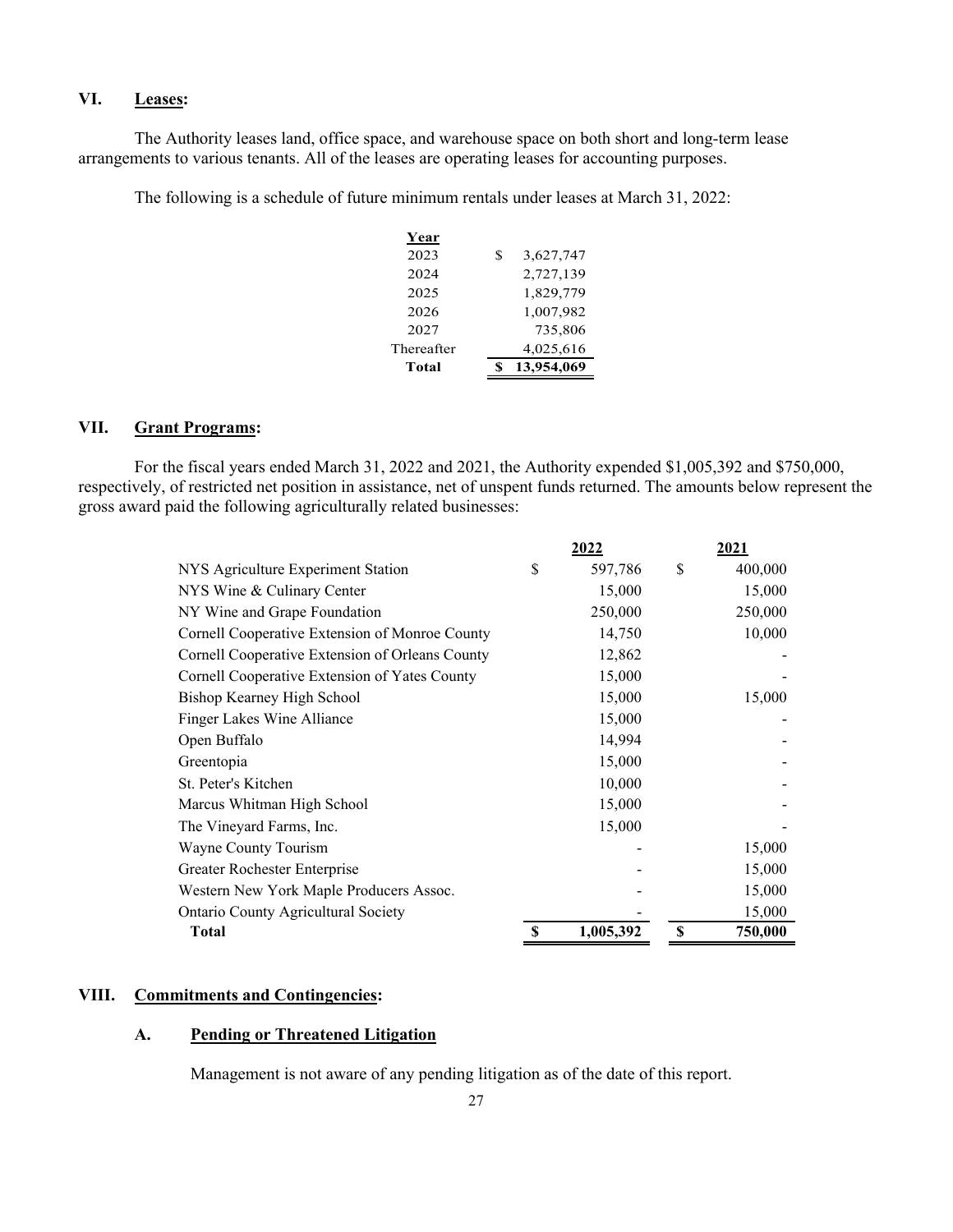# **IX. COVID-19:**

On January 30,2020, the World Health Organization ("WHO") announced a global health emergency because of a new strain of coronavirus originating in Wuhan, China (the "COVID-19 outbreak") and the risks to the international community as the virus spreads globally beyond its point of origin. In March 2020, the WHO classified the COVID-19 outbreak as a pandemic, based on the rapid increase in exposure globally.

The full impact of the COVID-19 outbreak continues to evolve as of the date of this report. As such, it is uncertain as to the full magnitude that the pandemic will have on the Authority's financial condition, liquidity, budgetary projections and future results of operation. Management is actively monitoring the global situation on its financial condition, liquidity, budgetary projections, and workforce. Given the daily evolution of the COVID-19 outbreak and the global responses to curb its spread, the Authority is not able to estimate the effects of the COVID-19 outbreak on its budgetary projections, results of operations, financial condition, or liquidity for fiscal year 2023.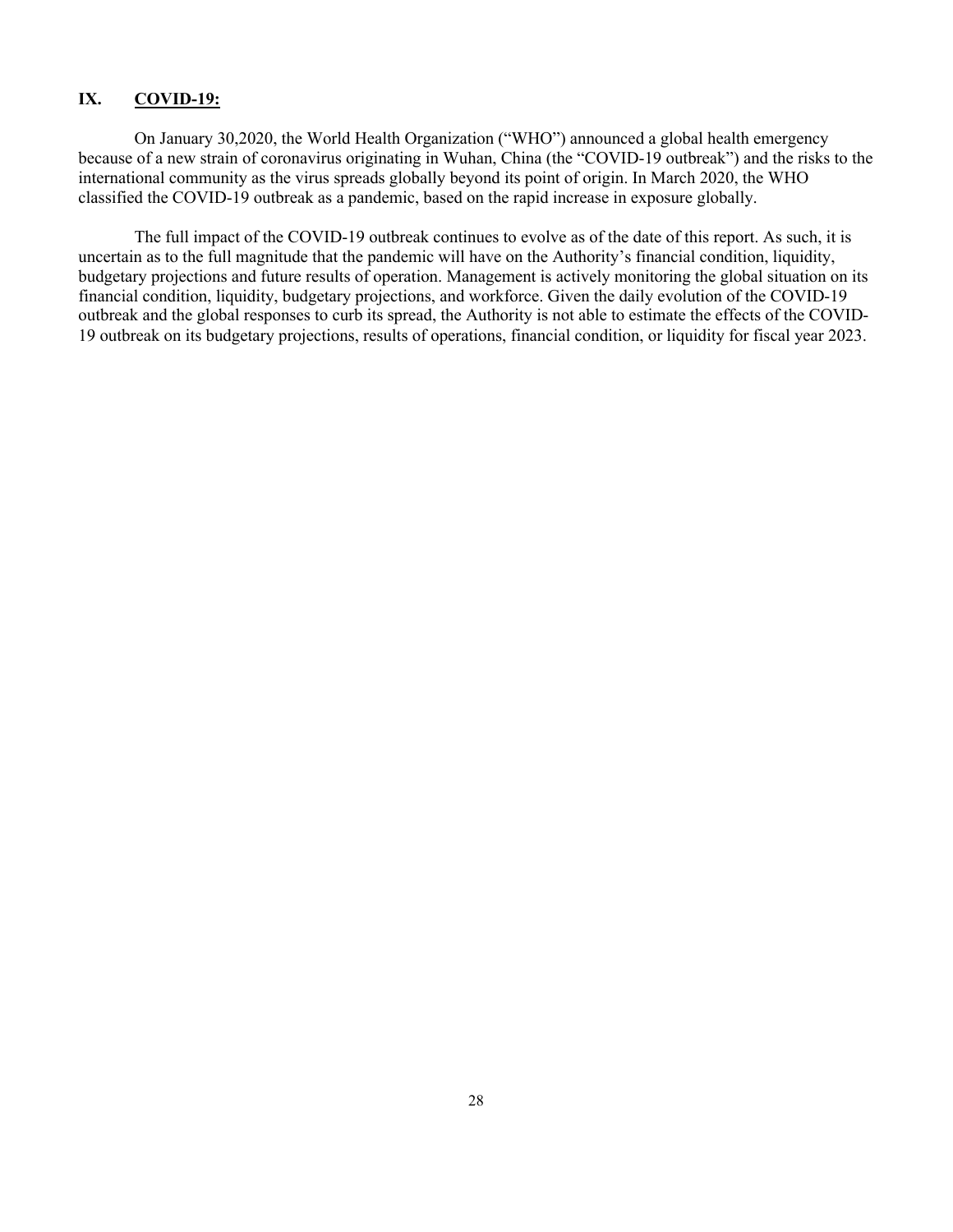# **Required Supplemental Schedule GENESEE VALLEY REGIONAL MARKET AUTHORITY, NEW YORK**

# **SCHEDULE OF CHANGES IN AUTHORITY'S TOTAL OPEB LIABILITY AND RELATED RATIO (Unaudited)**

### **For Year Ended March 31, 2022**

| <b>TOTAL OPEB LIABILITY</b>                                    |                           |           |              |           |                           |           |
|----------------------------------------------------------------|---------------------------|-----------|--------------|-----------|---------------------------|-----------|
|                                                                |                           | 2022      |              | 2021      |                           | 2020      |
| <b>Total OPEB Liability:</b>                                   |                           |           |              |           |                           |           |
| Service cost                                                   | $\mathbb{S}$              | 10,647    | $\mathbb{S}$ | 9,051     | $\mathbb{S}$              | 9,051     |
| Interest                                                       |                           | 15,453    |              | 15,717    |                           | 18,635    |
| Differences between expected and actual experiences            |                           | (19,380)  |              |           |                           | (45,086)  |
| Changes of assumptions or other inputs                         |                           | (23,521)  |              |           |                           | 40,488    |
| Benefit payments                                               |                           | (19, 401) |              | (20, 710) |                           | (20, 014) |
| <b>Net Change in Total OPEB Liability</b>                      | $\mathbf{s}$              | (36,202)  | \$           | 4,058     | <b>S</b>                  | 3,074     |
| <b>Total OPEB Liability - Beginning</b>                        |                           | 484,641   |              | 480,583   |                           | 477,509   |
| <b>Total OPEB Liability - Ending</b>                           | $\boldsymbol{\mathsf{s}}$ | 448,439   | $\mathbb S$  | 484,641   | $\boldsymbol{\mathsf{S}}$ | 480,583   |
| <b>Plan Fiduciary Net Position:</b>                            |                           |           |              |           |                           |           |
| Contributions to the Plan                                      | \$                        | 19,401    | $\mathbb{S}$ | 20,710    | $\mathbb{S}$              | 20,014    |
| Net investment income                                          |                           | (110)     |              | 553       |                           | 7,960     |
| Benefit payments                                               |                           | (19, 401) |              | (20, 710) |                           | (20, 114) |
| <b>Net Change in Plan Fiduciary Net Position</b>               | $\mathbf S$               | (110)     | $\mathbf S$  | 553       | $\mathbf{s}$              | 7,860     |
| <b>Plan Fiduciary Net Position - Beginning</b>                 |                           | 407,848   |              | 407,295   |                           | 399,435   |
| <b>Plan Fiduciary Net Position - Ending</b>                    | <sup>\$</sup>             | 407,738   | $\mathbb S$  | 407,848   | $\mathbf S$               | 407,295   |
| <b>Net OPEB Liability at End of Year</b>                       | \$                        | 40,701    | \$           | 76,793    | $\mathbb{S}$              | 73,288    |
| Covered-Employee Payroll                                       | $\mathbb S$               | 276,666   | \$           | 240,582   | \$                        | 240,582   |
| Net OPEB Liability as a Percentage of Covered-Employee Payroll |                           | 14.71%    |              | 31.92%    |                           | 30.46%    |

10 years of historical information is not available and will be reported each year going forward (See Independent Auditors' Report)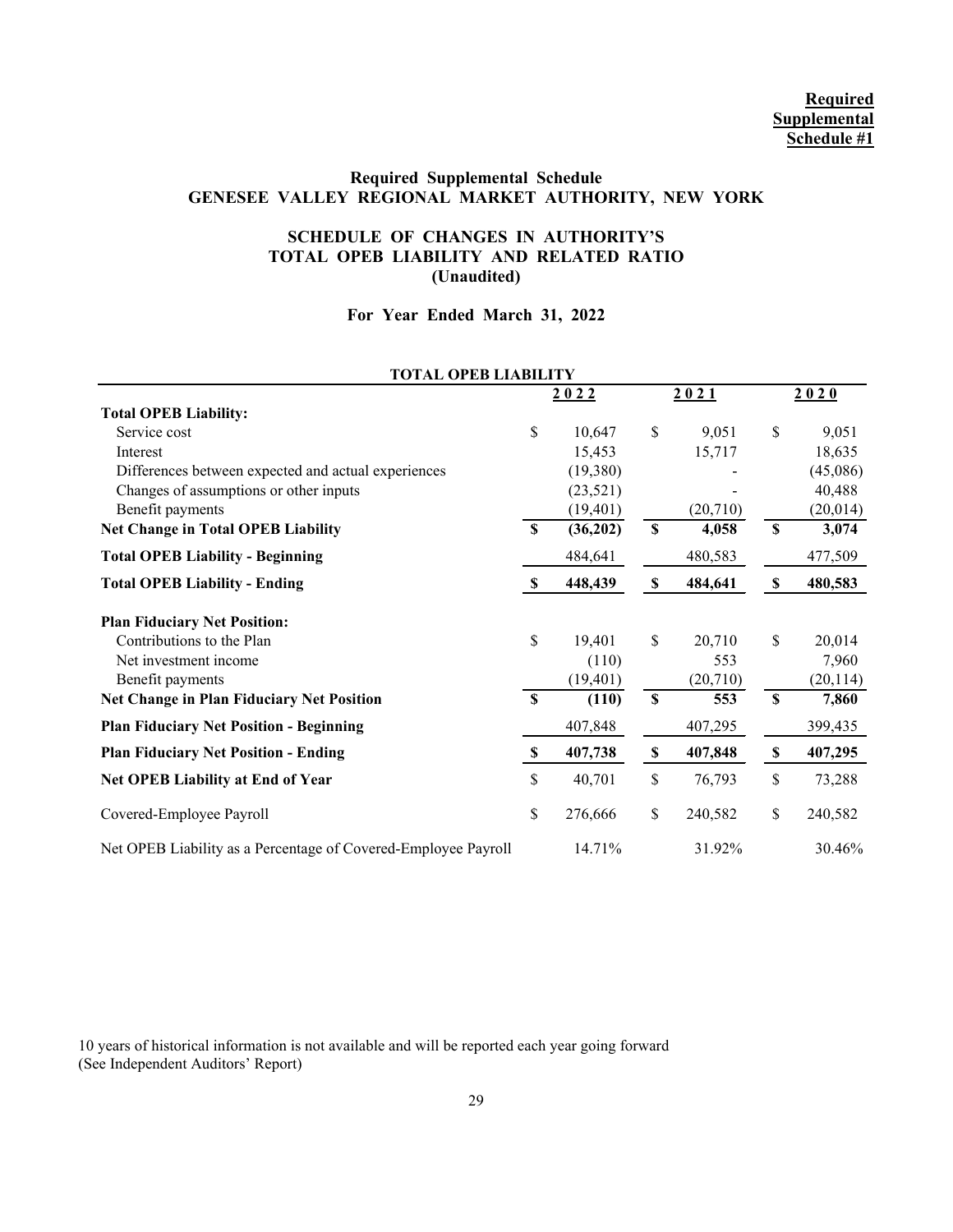## **Required Supplemental Schedule GENESEE VALLEY REGIONAL MARKET AUTHORITY, NEW YORK**

# **SCHEDULE OF THE AUTHORITY'S PROPORTIONATE SHARE OF THE NET PENSION LIABILITY (Unaudited)**

### **For Year Ended March 31, 2022**

| <b>NYSERS Pension Plan</b>                                                                                         |    |            |    |            |    |            |    |            |    |            |    |            |    |            |
|--------------------------------------------------------------------------------------------------------------------|----|------------|----|------------|----|------------|----|------------|----|------------|----|------------|----|------------|
|                                                                                                                    |    | 2022       |    | 2021       |    | 2020       |    | 2019       |    | 2018       |    | 2017       |    | 2016       |
| Proportion of the net pension<br>liability (assets)                                                                |    | 0.0007743% |    | 0.0007720% |    | 0.0007476% |    | 0.0007169% |    | 0.0005682% |    | 0.0005882% |    | 0.0005926% |
| Proportionate share of the<br>net pension liability (assets)                                                       | \$ | 771        | \$ | 204,430    | \$ | 52,971     | \$ | 23,137     | \$ | 53,385     | \$ | 94,406     | \$ | 20,021     |
| Covered-employee payroll                                                                                           | S. | 268,714    | S. | 241,430    | S. | 227,929    | S. | 214,221    | S. | 142,675    | S. | 188,575    | \$ | 201,547    |
| Proportionate share of the net<br>pension liability (assets) as<br>a percentage of its<br>covered-employee payroll |    | 0.287%     |    | 84.675%    |    | 23.240%    |    | 10.801%    |    | 37.417%    |    | 50.063%    |    | 9.934%     |
| Plan fiduciary net position as<br>a percentage of the total<br>pension liability                                   |    | 99.95%     |    | 86.39%     |    | 96.27%     |    | 98.24%     |    | 94.70%     |    | 90.70%     |    | 97.90%     |

10 years of historical information is not available and will be reported each year going forward (See Independent Auditors' Report)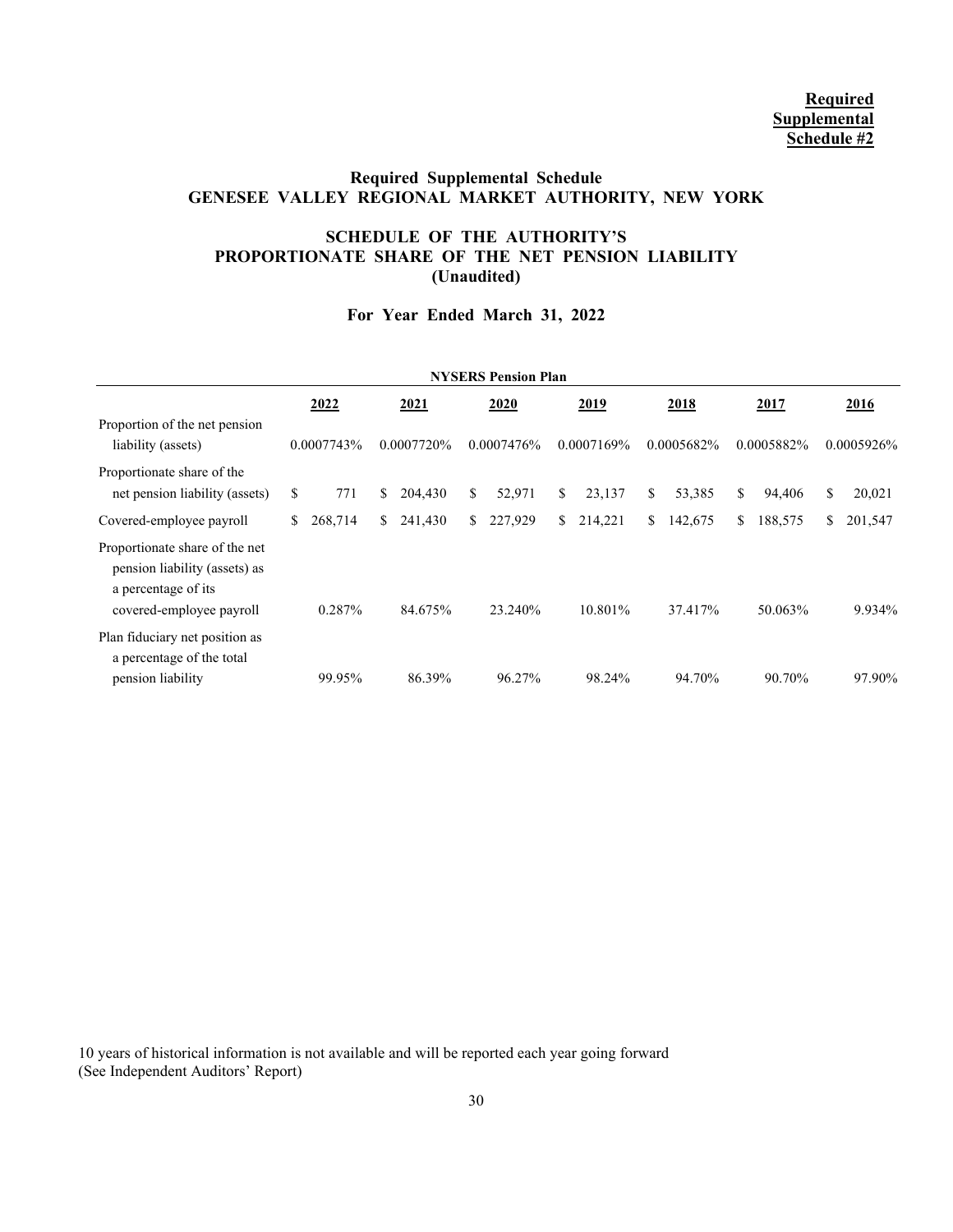# **Required Supplemental Schedule GENESEE VALLEY REGIONAL MARKET AUTHORITY, NEW YORK**

# **SCHEDULE OF THE AUTHORITY CONTRIBUTIONS**

# **(Unaudited)**

### **For Year Ended March 31, 2022**

| <b>NYSERS Pension Plan</b>                                   |    |           |    |                          |    |                          |    |                          |    |          |    |                          |     |           |
|--------------------------------------------------------------|----|-----------|----|--------------------------|----|--------------------------|----|--------------------------|----|----------|----|--------------------------|-----|-----------|
|                                                              |    | 2022      |    | 2021                     |    | 2020                     |    | 2019                     |    | 2018     |    | 2017                     |     | 2016      |
| Contractually required<br>contributions                      | \$ | 41,347    | \$ | 33,407                   | \$ | 31,206                   | \$ | 30,539                   | \$ | 22,626   | \$ | 31,968                   | \$  | 18,752    |
| Contributions in relation to<br>the contractually required   |    |           |    |                          |    |                          |    |                          |    |          |    |                          |     |           |
| contribution                                                 |    | (41, 347) |    | (33, 407)                |    | (31,206)                 |    | (30, 539)                |    | (22,626) |    | (31,968)                 |     | (18, 752) |
| Contribution deficiency (excess)                             |    |           | S  | $\overline{\phantom{a}}$ | S  | $\overline{\phantom{a}}$ | £. | $\overline{\phantom{0}}$ | S. | ٠        | S. | $\overline{\phantom{0}}$ | \$. |           |
| Covered-employee payroll                                     | S. | 268,714   | \$ | 241,430                  | \$ | 227,929                  | \$ | 214,221                  | \$ | 142,675  | \$ | 188,575                  | \$  | 201,547   |
| Contributions as a percentage<br>of covered-employee payroll |    | 15.39%    |    | 13.84%                   |    | 13.69%                   |    | 14.26%                   |    | 15.86%   |    | 16.95%                   |     | 9.30%     |

10 years of historical information is not available and will be reported each year going forward (See Independent Auditors' Report)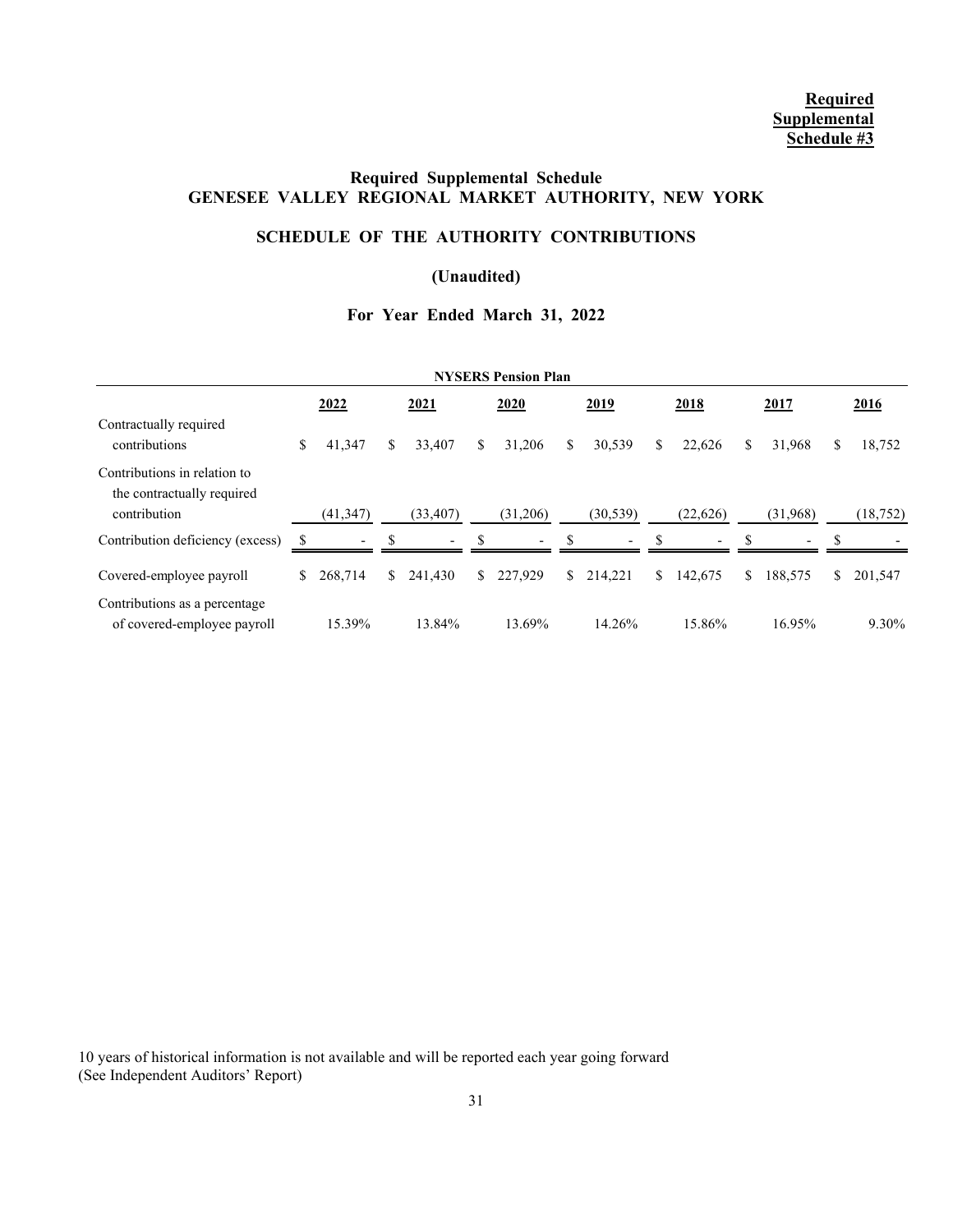# **SCHEDULE OF REVENUES AND EXPENSES – BUDGET AND ACTUAL**

# **For Year Ended March 31, 2022**

|                                           |                           | Amended        |                         |                          |                         |             |
|-------------------------------------------|---------------------------|----------------|-------------------------|--------------------------|-------------------------|-------------|
| <b>OPERATING REVENUES:</b>                |                           | <b>Budget</b>  |                         | 2022                     |                         | Variance    |
| Rental income                             | \$                        | 3,971,000      | \$                      | 3,902,771                | \$                      | (68, 229)   |
| <b>TOTAL OPERATING REVENUES</b>           | \$                        | 3,971,000      | $\mathbb{S}$            | 3,902,771                | \$                      | (68, 229)   |
| <b>OPERATING EXPENSES:</b>                |                           |                |                         |                          |                         |             |
| Advertising and promotion                 | \$                        | 6,000          | \$                      | 9,658                    | \$                      | (3,658)     |
| Auditing and accounting fees              |                           | 15,000         |                         | 12,725                   |                         | 2,275       |
| Bad debt expense                          |                           |                |                         | 6,083                    |                         | (6,083)     |
| Directors' fees and expenses              |                           | 15,000         |                         | 7,027                    |                         | 7,973       |
| Dues and subscriptions                    |                           | 7,000          |                         | 3,885                    |                         | 3,115       |
| Employees' travel and reimbursed expenses |                           | 5,000          |                         | 21                       |                         | 4,979       |
| Employer's health insurance contribution  |                           | 112,000        |                         | 96,057                   |                         | 15,943      |
| Insurance                                 |                           | 70,000         |                         | 73,699                   |                         | (3,699)     |
| Legal fees                                |                           | 37,000         |                         | 35,010                   |                         | 1,990       |
| Local property tax assessments            |                           | 120,000        |                         | 110,414                  |                         | 9,586       |
| Office supplies and expenses              |                           | 7,000          |                         | 9,127                    |                         | (2,127)     |
| <b>Operating Expenses</b>                 |                           | 20,000         |                         | 9,427                    |                         | 10,573      |
| Other professional services               |                           | 47,000         |                         | 11,464                   |                         | 35,536      |
| Payroll taxes                             |                           | 27,000         |                         | 27,048                   |                         | (48)        |
| Refuse and snow removal                   |                           | 25,000         |                         | 32,081                   |                         | (7,081)     |
| Repairs and maintenance                   |                           | 73,000         |                         | 79,132                   |                         | (6, 132)    |
| Salaries and wages                        |                           | 336,000        |                         | 346,391                  |                         | (10, 391)   |
| Security services                         |                           | 25,000         |                         | 25,410                   |                         | (410)       |
| State retirement fund contribution        |                           | 38,000         |                         | 20,699                   |                         | 17,301      |
| Telephone                                 |                           | 5,000          |                         | 5,499                    |                         | (499)       |
| Truck and automotive expense              |                           | 19,000         |                         | 10,944                   |                         | 8,056       |
| Utilities                                 |                           | 75,000         |                         | 50,692                   |                         | 24,308      |
| <b>TOTAL OPERATING EXPENSES</b>           | \$                        | 1,084,000      | $\mathbb S$             | 982,493                  | $\mathbb S$             | 101,507     |
| <b>OPERATING INCOME (LOSS)</b>            | $\mathbb{S}$              | 2,887,000      | \$                      | 2,920,278                | $\mathbb S$             | 33,278      |
| <b>NONOPERATING REVENUES (EXPENSES):</b>  |                           |                |                         |                          |                         |             |
| Gain (loss) on investments                | \$                        |                | \$                      | 797                      | \$                      | 797         |
| Agricultural related business funding     |                           |                |                         | (1,005,392)              |                         | (1,005,392) |
| TOTAL NONOPERATING REVENUES (EXPENSES)    | $\boldsymbol{\mathsf{S}}$ | $\blacksquare$ | $\overline{\mathbb{S}}$ | (1,004,595)              | $\mathbb S$             | (1,004,595) |
| <b>Capital expenditures</b>               | $\mathbf{s}$              | 1,862,000      | $\mathbb S$             | $\overline{\phantom{a}}$ | \$                      | 1,862,000   |
| Depreciation                              | $\overline{\mathbb{S}}$   | $\blacksquare$ | $\overline{\mathbb{S}}$ | 1,152,005                | $\overline{\mathbf{s}}$ | (1,152,005) |
| <b>CHANGE IN NET POSITION</b>             | \$                        | 1,025,000      | $\mathbb S$             | 763,678                  |                         |             |
| NET POSITION - BEGINNING OF YEAR          |                           | 20,958,463     |                         | 20,958,463               |                         |             |
| <b>NET POSITION - END OF YEAR</b>         | \$                        | 21,983,463     | \$                      | 21,722,141               |                         |             |
|                                           |                           |                |                         |                          |                         |             |

(See Independent Auditors' Report)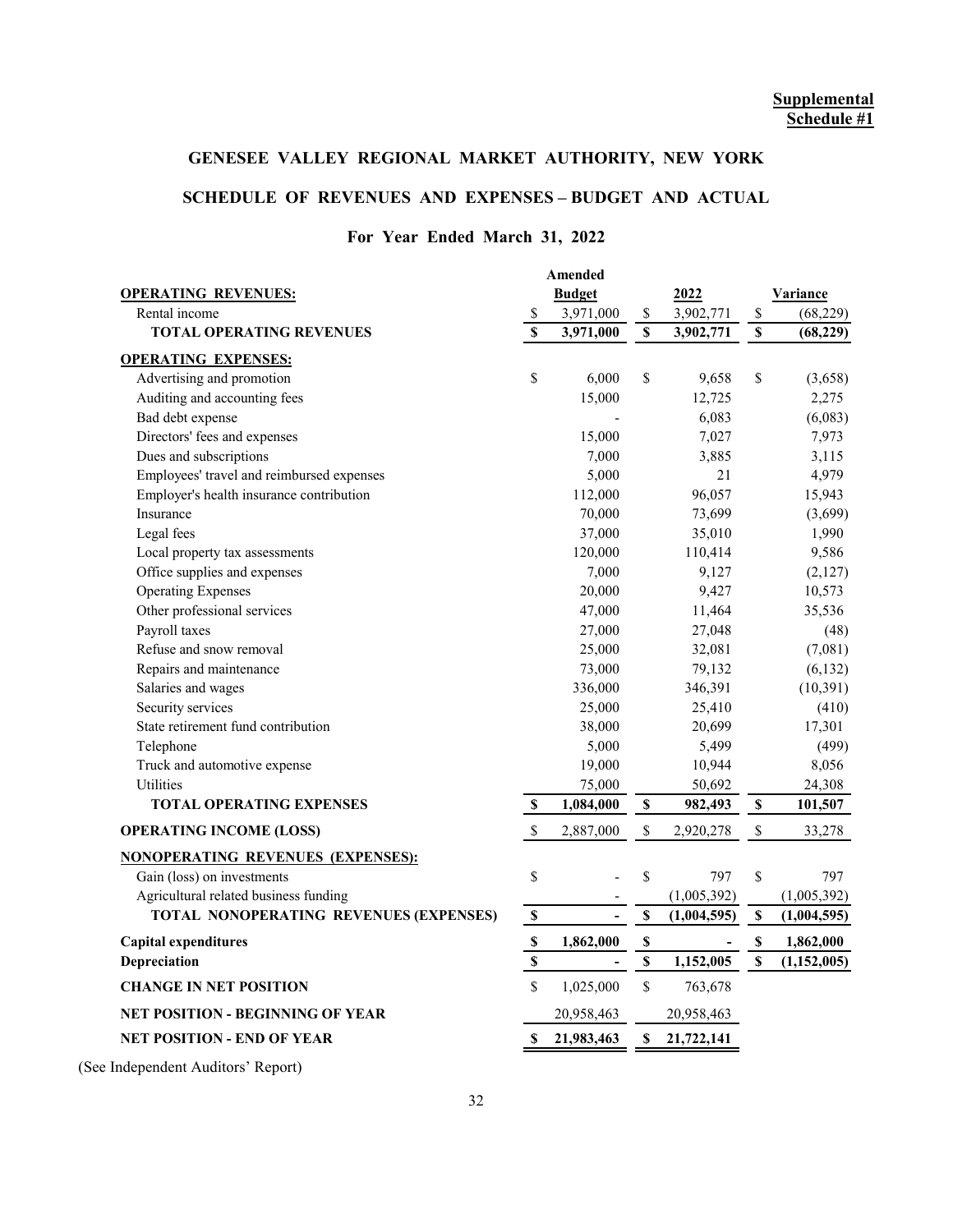# **SCHEDULE OF OPERATING EXPENSES AND NON-OPERATING EXPENSES**

|                                           |                           |             |             |            |              | <b>Increase</b> |
|-------------------------------------------|---------------------------|-------------|-------------|------------|--------------|-----------------|
| <b>OPERATING EXPENSES:</b>                |                           | 2022        |             | 2021       |              | (Decrease)      |
| Advertising and promotion                 | \$                        | 9,658       | \$          | 6,108      | $\mathbb{S}$ | 3,550           |
| Auditing and accounting fees              |                           | 12,725      |             | 12,300     |              | 425             |
| Bad debt expense                          |                           | 6,083       |             |            |              | 6,083           |
| Depreciation                              |                           | 1,152,005   |             | 1,133,303  |              | 18,702          |
| Directors' fees and expenses              |                           | 7,027       |             | 3,558      |              | 3,469           |
| Dues and subscriptions                    |                           | 3,885       |             | 2,622      |              | 1,263           |
| Employees' travel and reimbursed expenses |                           | 21          |             | 40         |              | (19)            |
| Employer's health insurance contribution  |                           | 96,057      |             | 112,882    |              | (16,825)        |
| Insurance                                 |                           | 73,699      |             | 69,550     |              | 4,149           |
| Legal fees                                |                           | 35,010      |             | 63,335     |              | (28, 325)       |
| Local property tax assessments            |                           | 110,414     |             | 109,764    |              | 650             |
| Office supplies and expenses              |                           | 9,127       |             | 9,776      |              | (649)           |
| Other professional services               |                           | 11,464      |             | 16,365     |              | (4,901)         |
| Payroll taxes                             |                           | 27,048      |             | 26,644     |              | 404             |
| Refuse and snow removal                   |                           | 32,081      |             | 21,875     |              | 10,206          |
| Repairs and maintenance                   |                           | 79,132      |             | 70,750     |              | 8,382           |
| Salaries and wages                        |                           | 346,391     |             | 328,200    |              | 18,191          |
| Security services                         |                           | 25,410      |             | 23,239     |              | 2,171           |
| State retirement fund contribution        |                           | 20,699      |             | 72,165     |              | (51, 466)       |
| Janitorial supplies                       |                           | 9,427       |             | 12,608     |              | (3,181)         |
| Telephone                                 |                           | 5,499       |             | 6,968      |              | (1, 469)        |
| Truck and automotive expense              |                           | 10,944      |             | 9,999      |              | 945             |
| Utilities                                 |                           | 50,692      |             | 53,490     |              | (2,798)         |
| <b>TOTAL OPERATING EXPENSES</b>           | $\boldsymbol{\mathsf{S}}$ | 2,134,498   | $\mathbb S$ | 2,165,541  | $\mathbb S$  | (31, 043)       |
| NONOPERATING REVENUES (EXPENSES):         |                           |             |             |            |              |                 |
| Other expenses                            | \$                        |             | \$          | (66, 826)  | \$           | 66,826          |
| Gain (loss) on investments                |                           | 797         |             | 88         |              | 709             |
| Agricultural related business funding     |                           | (1,005,392) |             | (750,000)  |              | (255, 392)      |
| TOTAL NONOPERATING REVENUES (EXPENSES)    | \$                        | (1,004,595) | \$          | (816, 738) | $\mathbb S$  | (187, 857)      |

# **For Year Ended March 31, 2022 (With Comparative Totals for 2021)**

(See Independent Auditors' Report)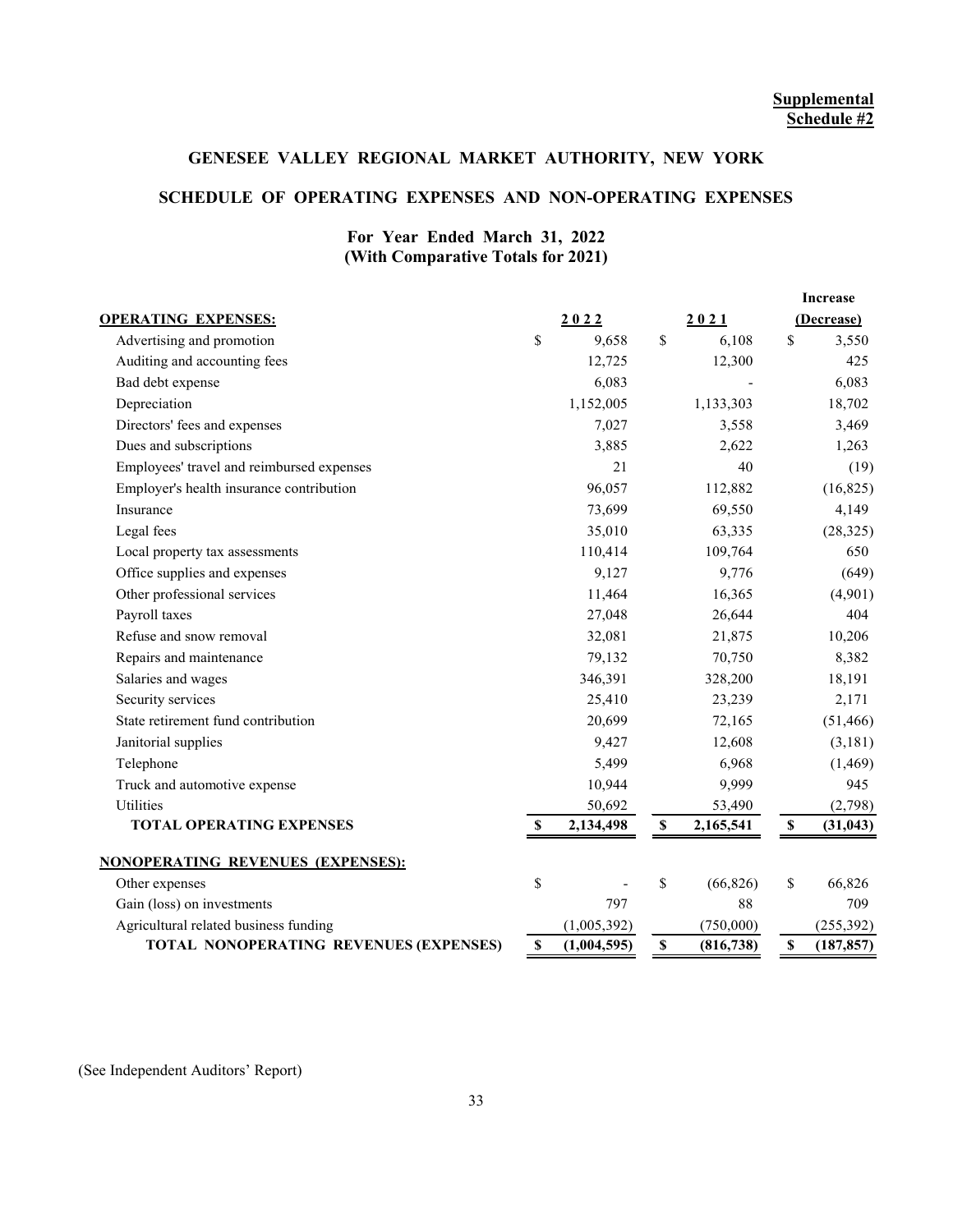# **SCHEDULE OF LAND RENT**

# **For Year Ended March 31, 2022 (With Comparative Totals for 2021)**

|                                                    |    |           |                | <b>Increase</b> |
|----------------------------------------------------|----|-----------|----------------|-----------------|
|                                                    |    | 2022      | 2021           | (Decrease)      |
| 200 Mushroom Boulevard, LLC                        | \$ | 42,525    | \$<br>42,525   | \$              |
| 40 Mushroom Boulevard, LLC                         |    | 25,320    | 25,320         |                 |
| 975 Jefferson Road, LLC (Jodie Rose)               |    | 10,627    | 10,627         |                 |
| A Jar of Clay Enterprises, LLC                     |    | 9,417     | 9,417          |                 |
| Andy Patel (Holiday Inn)                           |    | 76,586    | 76,586         |                 |
| Ashland Oil (Valvoline)                            |    | 17,642    | 17,642         |                 |
| Asti Real Estate Holdings, LLC                     |    | 13,800    | 13,800         |                 |
| B. Giambrone & Co.                                 |    | 19,503    | 19,342         | 161             |
| Clay Road Industrial Park, Inc.                    |    | 19,702    | 19,702         |                 |
| DeCarolis Truck Rental, Inc.                       |    | 38,061    | 38,061         |                 |
| Durhan Oldhan                                      |    | 23,987    | 22,190         | 1,797           |
| Econolodge (Best Western)                          |    | 54,651    | 54,651         |                 |
| Economy Self Storage                               |    | 21,423    | 21,423         |                 |
| Fong Q. Lo and Chochieng Liou (L&L Company)        |    | 21,822    | 21,672         | 150             |
| Home Properties of New York (Jefferson Associates) |    | 168,700   | 168,700        |                 |
| Jefferson/Henrietta Associates                     |    | 55,839    | 55,039         | 800             |
| J & L Realty (Lou Bivone)                          |    | 26,115    | 26,115         |                 |
| James Gudonis                                      |    | 3,000     | 3,000          |                 |
| J.P. Morgan Chase                                  |    | 81,995    | 79,350         | 2,645           |
| Jamestown Lodging (Jefferson Hotel)                |    | 71,288    | 69,550         | 1,738           |
| Kerry Ventures Tech Park                           |    | 5,994     | 5,861          | 133             |
| Lanovara Food Dist.                                |    | 22,175    | 22,175         |                 |
| LLS Company (Lou Bivone)                           |    | 29,707    | 27,068         | 2,639           |
| Metzger Gear                                       |    | 20,822    | 20,822         |                 |
| Mike Papapanu (Hooters)                            |    | 23,343    | 23,343         |                 |
| Monroe Muffler                                     |    | 21,708    | 21,708         |                 |
| Mushroom Real Estate LLC                           |    | 43,931    | 43,931         |                 |
| Norry Company                                      |    | 46,852    | 43,248         | 3,604           |
| Palmer Food Services                               |    | 10,886    | 10,886         |                 |
| <b>Pittsford Realty Group</b>                      |    | 26,147    | 26,147         |                 |
| Rebegg LLC                                         |    | 27,000    | 27,000         |                 |
| Reed Properties                                    |    | 12,931    | 12,931         |                 |
| RG & E                                             |    | 40,836    | 36,789         | 4,047           |
| Sticky Lips (830 Jefferson)                        |    | 61,574    | 66,550         | (4,976)         |
| Spectrum Land Company                              |    | 91,292    | 91,292         |                 |
| Tim Horton                                         |    | 19,507    | 19,507         |                 |
| Wigberto Perez, LLC                                |    | 16,166    | 16,166         |                 |
| <b>Total Land Rent</b>                             | S  | 1,322,874 | S<br>1,310,136 | S<br>12,738     |

(See Independent Auditors' Report)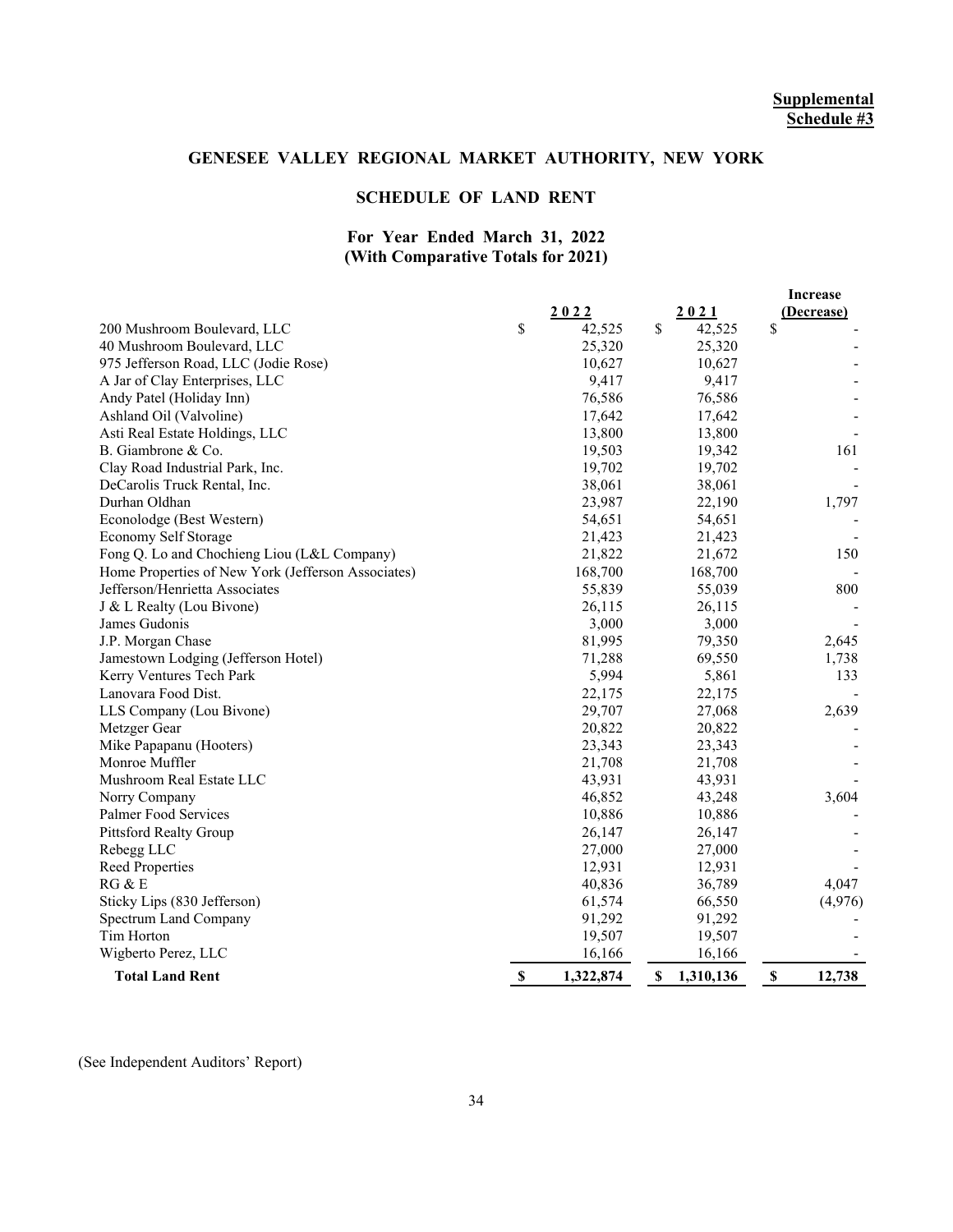# **SCHEDULE OF RENTAL INCOME**

# **For Year Ended March 31, 2022 (With Comparative Totals for 2021)**

|                                                 |                           |           |                           |           |             | <b>Increase</b> |
|-------------------------------------------------|---------------------------|-----------|---------------------------|-----------|-------------|-----------------|
|                                                 |                           | 2022      |                           | 2021      |             | (Decrease)      |
| <b>Total Land Rent</b>                          | \$                        | 1,322,874 | \$                        | 1,310,136 | \$          | 12,738          |
| Administration building                         |                           | 115,063   |                           | 115,835   |             | (772)           |
| Wholesale house #1 - annual and monthly tenants |                           | 146,881   |                           | 145,442   |             | 1,439           |
| Warehouse 2                                     |                           | 3,650     |                           |           |             | 3,650           |
| Building #1                                     |                           | 178,594   |                           | 176,969   |             | 1,625           |
| Building #2                                     |                           | 117,876   |                           | 97,461    |             | 20,415          |
| Building #3                                     |                           | 50,838    |                           | 45,615    |             | 5,223           |
| Building #4                                     |                           | 218,868   |                           | 218,868   |             |                 |
| Building #5                                     |                           | 97,971    |                           | 97,020    |             | 951             |
| Building #6                                     |                           | 88,111    |                           | 88,111    |             |                 |
| Building #7                                     |                           | 51,912    |                           | 51,912    |             |                 |
| Building #8                                     |                           | 40,964    |                           | 33,326    |             | 7,638           |
| Building #9                                     |                           | 121,351   |                           | 49,920    |             | 71,431          |
| Building $#11$                                  |                           | 117,822   |                           | 116,776   |             | 1,046           |
| Building #15                                    |                           | 39,391    |                           | 39,046    |             | 345             |
| Building #16                                    |                           | 81,947    |                           | 81,188    |             | 759             |
| Building #17                                    |                           | 108,291   |                           | 107,922   |             | 369             |
| Building #18                                    |                           | 71,123    |                           | 80,790    |             | (9,667)         |
| Building #19                                    |                           | 82,392    |                           | 82,392    |             |                 |
| Building #20                                    |                           | 120,000   |                           | 120,000   |             |                 |
| Building #21                                    |                           | 73,270    |                           | 66,167    |             | 7,103           |
| Building #22                                    |                           | 35,965    |                           | 35,450    |             | 515             |
| Building #1 West                                |                           | 46,271    |                           | 54,900    |             | (8,629)         |
| Building #2 West                                |                           | 76,265    |                           | 66,161    |             | 10,104          |
| Building #3 West                                |                           | 78,811    |                           | 104,545   |             | (25, 734)       |
| Building #4 West                                |                           | 53,856    |                           | 53,856    |             |                 |
| Building #5 West                                |                           | 94,500    |                           | 91,875    |             | 2,625           |
| Building #6 West                                |                           | 100,000   |                           | 100,000   |             |                 |
| Building #7 West                                |                           | 75,000    |                           | 27,917    |             | 47,083          |
| Building #8 West                                |                           | 16,667    |                           |           |             | 16,667          |
| 120 Mushroom Blyd                               |                           | 73,607    |                           | 73,643    |             | (36)            |
| Parking Area                                    |                           | 2,640     |                           | 3,990     |             | (1,350)         |
| <b>Total Rental Income</b>                      | $\boldsymbol{\mathsf{S}}$ | 3,902,771 | $\boldsymbol{\mathsf{S}}$ | 3,737,233 | $\mathbb S$ | 165,538         |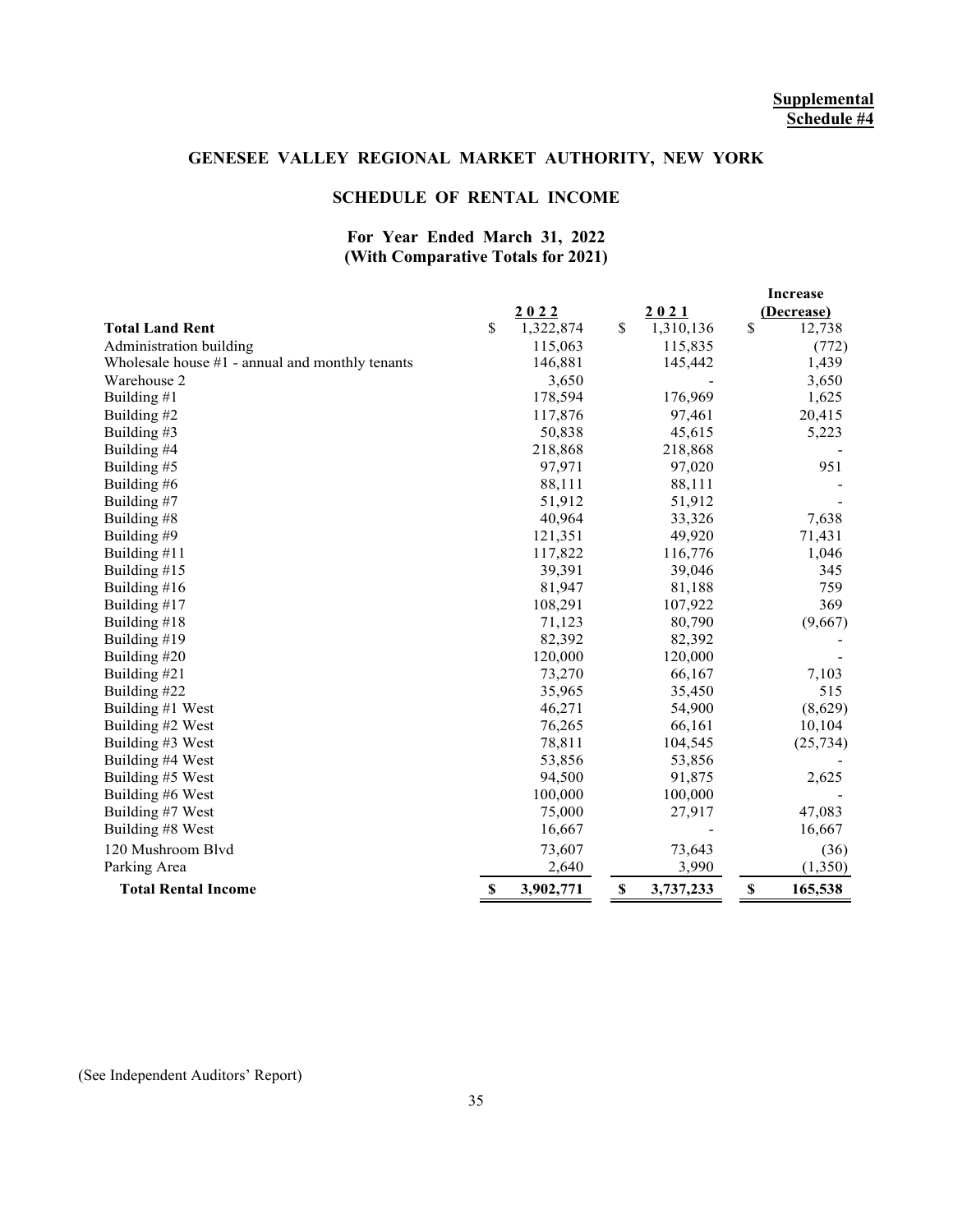

**Report on Internal Control Over Financial Reporting And on Compliance and Other MattersBased on an Audit of Financial Statements Performed in Accordance With** *Government Auditing Standards*

### **Independent Auditors' Report**

To the Board of Directors Genesee Valley Regional Market Authority, New York

We have audited, in accordance with the auditing standards generally accepted in the United States of America and the standards applicable to financial audits contained in *Government Auditing Standards* issued by the Comptroller General of the United States, the financial statements of the Genesee Valley Regional Market Authority, (Authority) as of and for the year ended March 31, 2022, and the related notes to the financial statements, which collectively comprise the Genesee Valley Regional Market Authority, New York's basic financial statements, and have issued our report thereon dated June 14, 2022.

#### *Internal Control Over Financial Reporting*

In planning and performing our audit of the financial statements, we considered the Genesee Valley Regional Market Authority's internal control over financial reporting to determine the audit procedures that are appropriate in the circumstances for the purpose of expressing our opinions on the financial statements, but not for the purpose of expressing an opinion on the effectiveness of the Genesee Valley Regional Market Authority, New York's internal control. Accordingly, we do not express an opinion on the effectiveness of the Genesee Valley Regional Market Authority, New York's internal control.

A *deficiency in internal control* exists when the design or operation of a control does not allow management or employees, in the normal course of performing their assigned functions, to prevent, or detect and correct, misstatements on a timely basis. A *material weakness* is a deficiency, or a combination of deficiencies, in internal control, such that there is a reasonable possibility that a material misstatement of the Authority's financial statements will not be prevented or detected and corrected on a timely basis. A *significant deficiency* is a deficiency, or a combination of deficiencies, in internal control that is less severe than a material weakness, yet important enough to merit attention by those charged with governance.

Our consideration of internal control was for the limited purpose described in the first paragraph of this section and was not designed to identify all deficiencies in internal control that might be material weaknesses or significant deficiencies. Given these limitations, during our audit we did not identify any deficiencies in internal control that we consider to be material weaknesses. However, material weaknesses may exist that have not been identified.

100 Chestnut Street | Suite 1200 | Rochester, NY 14604 | P 585.423.1860 | F 585.423.5966 | mengelmetzgerbarr.com Additional Offices: Elmira, NY . Canandaigua, NY . Hornell, NY . An Independent Member of the BDO Seidman Alliance